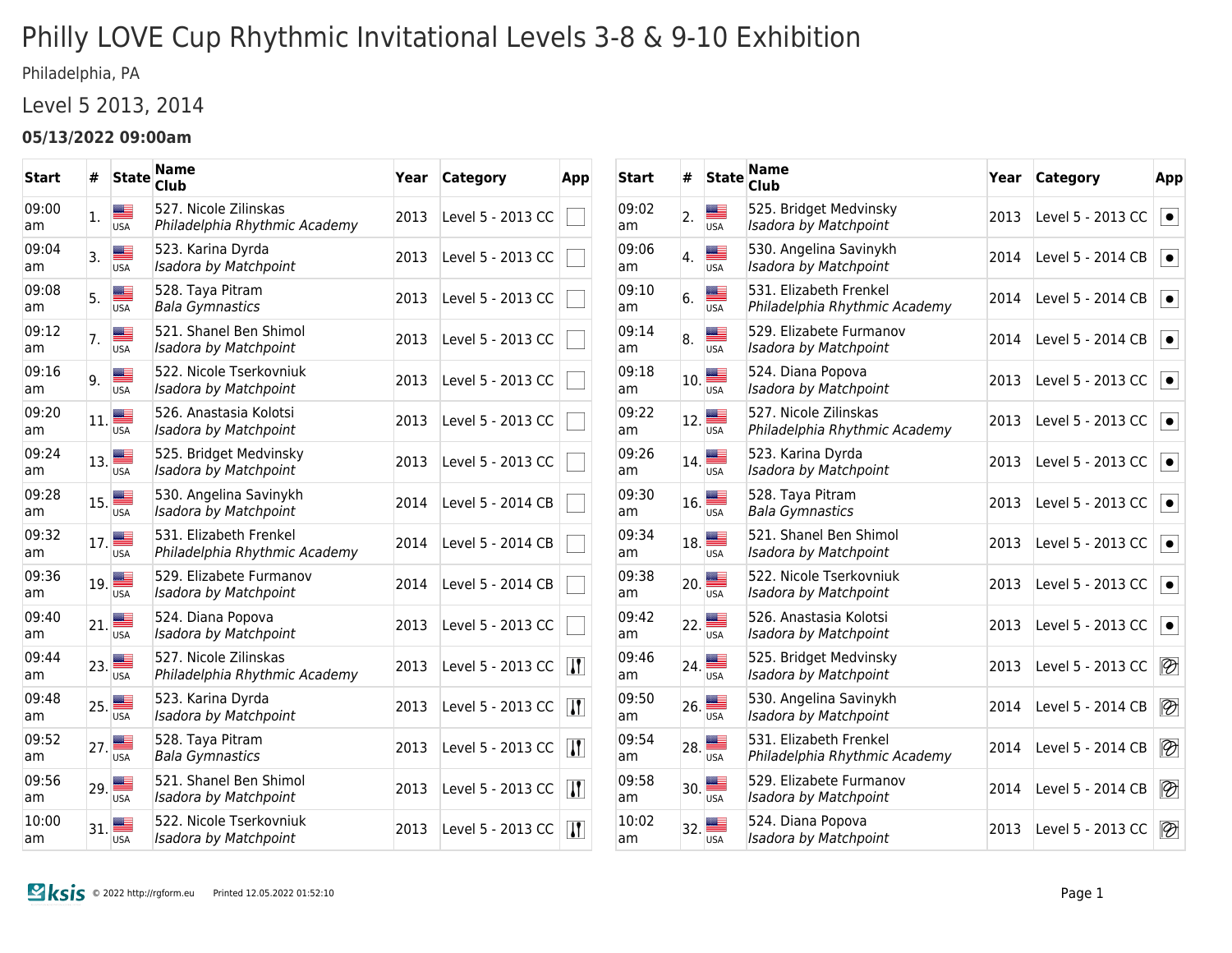| Start       | # | <b>State</b>                                               | <b>Name</b><br><b>Club</b>                              | Year | Category          | App         |
|-------------|---|------------------------------------------------------------|---------------------------------------------------------|------|-------------------|-------------|
| 10:04<br>am |   | $\mathbf{1}_{33}$<br><b>USA</b>                            | 526. Anastasia Kolotsi<br>Isadora by Matchpoint         | 2013 | Level 5 - 2013 CC | И           |
| 10:08<br>am |   | $\overline{\phantom{a}}_{35}$ $\blacksquare$<br><b>USA</b> | 525. Bridget Medvinsky<br><b>Isadora by Matchpoint</b>  | 2013 | Level 5 - 2013 CC | И           |
| 10:12<br>am |   | $\mathbf{I}_{37}$ $\blacksquare$<br><b>USA</b>             | 530. Angelina Savinykh<br>Isadora by Matchpoint         | 2014 | Level 5 - 2014 CB | $\mathbf l$ |
| 10:16<br>am |   | $\overline{39}$<br><b>USA</b>                              | 531. Elizabeth Frenkel<br>Philadelphia Rhythmic Academy | 2014 | Level 5 - 2014 CB | И           |
| 10:20<br>am |   | $\mathbf{q}_1$<br><b>USA</b>                               | 529. Elizabete Furmanov<br>Isadora by Matchpoint        | 2014 | Level 5 - 2014 CB | И           |
| 10:24<br>am |   | $\frac{1}{43}$<br><b>USA</b>                               | 524. Diana Popova<br>Isadora by Matchpoint              | 2013 | Level 5 - 2013 CC | И           |

| Start       | # | <b>State</b>                                 | <b>Name</b><br><b>Club</b>                             | Year | <b>Category</b>   | App                      |
|-------------|---|----------------------------------------------|--------------------------------------------------------|------|-------------------|--------------------------|
| 10:06<br>am |   | $\overline{\phantom{a}}_{34.}$<br><b>USA</b> | 527. Nicole Zilinskas<br>Philadelphia Rhythmic Academy | 2013 | Level 5 - 2013 CC | $\overline{\mathscr{D}}$ |
| 10:10<br>am |   | $\overline{36}$<br><b>USA</b>                | 523. Karina Dyrda<br>Isadora by Matchpoint             | 2013 | Level 5 - 2013 CC | $\overline{\mathscr{D}}$ |
| 10:14<br>am |   | $\overline{\phantom{a}}_{38.}$<br><b>USA</b> | 528. Taya Pitram<br><b>Bala Gymnastics</b>             | 2013 | Level 5 - 2013 CC | $\overline{\mathscr{D}}$ |
| 10:18<br>am |   | $\mathbf{q}_0$<br><b>USA</b>                 | 521. Shanel Ben Shimol<br>Isadora by Matchpoint        | 2013 | Level 5 - 2013 CC | $\overline{\mathscr{D}}$ |
| 10:22<br>am |   | 42.                                          | 522. Nicole Tserkovniuk<br>Isadora by Matchpoint       | 2013 | Level 5 - 2013 CC | $\overline{\mathscr{D}}$ |
| 10:26<br>am |   | 44.<br><b>USA</b>                            | 526. Anastasia Kolotsi<br><b>Isadora by Matchpoint</b> | 2013 | Level 5 - 2013 CC | $\otimes$                |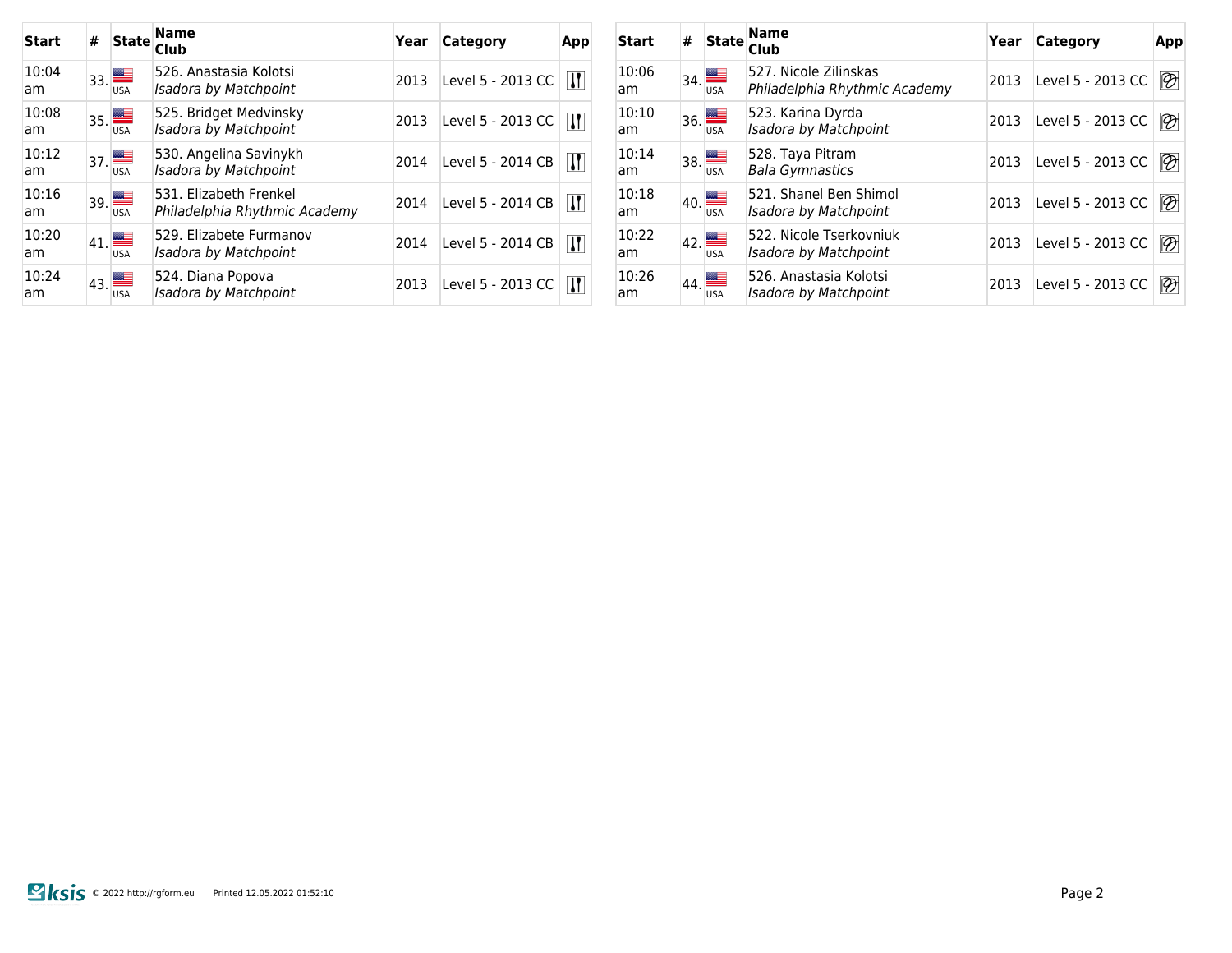## Level 5 - 2009, 2010, 2012

#### **05/13/2022 10:45am**

| <b>Start</b> | #                | <b>State</b>                 | Name<br>Club                                                        | Year | <b>Category</b>    | App                           |
|--------------|------------------|------------------------------|---------------------------------------------------------------------|------|--------------------|-------------------------------|
| 10:45<br>am  | 1.               | ▆▆<br><b>USA</b>             | 501. Arissa Smith<br><b>Wendy Hilliard Gymnastics</b><br>Foundation | 2009 | Level 5 - 2009 JrB |                               |
| 10:49<br>am  | 3.               | ≝<br><b>USA</b>              | 503. Stephanie Galvez<br>H.O.P.E. Rhythmic Gymnastics               | 2010 | Level 5 - 2010 JrA |                               |
| 10:53<br>am  | 5.               | ▆<br><b>USA</b>              | 504. Anna Sachko<br>Freedom Academy                                 | 2010 | Level 5 - 2010 JrA |                               |
| 10:57<br>am  | 7.               | ⋐<br><b>USA</b>              | 502. Anastasia Afonkin<br><b>MG Rhythmic Academy</b>                | 2010 | Level 5 - 2010 JrA |                               |
| 11:01<br>am  | 9.               | <b>USA</b>                   | 513. Liora Sukhan<br>Isadora by Matchpoint                          | 2012 | Level 5 - 2012 CC  |                               |
| 11:05<br>am  | 11.              | ▓▆<br>USA                    | 520. Ella Dulin<br>North-East Rhythmics                             | 2012 | Level 5 - 2012 CC  |                               |
| 11:09<br>am  | 13.              | a bir<br><b>USA</b>          | 518. Cynthia Hu<br>Freedom Academy                                  | 2012 | Level 5 - 2012 CC  |                               |
| 11:13<br>am  | 15.              | <b>USA</b>                   | 516. Amanda Pinto<br>H.O.P.E. Rhythmic Gymnastics                   | 2012 | Level 5 - 2012 CC  |                               |
| 11:17<br>am  | 17.              | ▩▬<br><b>USA</b>             | 514. Elizabeth Levin<br>Isadora by Matchpoint                       | 2012 | Level 5 - 2012 CC  |                               |
| 11:21<br>am  |                  | $19.$ $\frac{1}{\sqrt{15A}}$ | 517. Keira Barsky<br>Freedom Rhythmic Gymnastics<br>Academy         | 2012 | Level 5 - 2012 CC  |                               |
| 11:25<br>am  | 21.              | <b>USA</b>                   | 519. Julia Rose Pannone<br>Freedom                                  | 2012 | Level 5 - 2012 CC  |                               |
| 11:29<br>am  | 23.              | <b>USA</b>                   | 515. Emma Batsevitsky<br><b>MG Rhythmic Academy</b>                 | 2012 | Level 5 - 2012 CC  |                               |
| 11:33<br>am  | 25.              | <u> an</u><br><b>USA</b>     | 501. Arissa Smith<br><b>Wendy Hilliard Gymnastics</b><br>Foundation | 2009 | Level 5 - 2009 JrB | $\bf{H}$                      |
| 11:37<br>am  | 27.              | <b>USA</b>                   | 503. Stephanie Galvez<br>H.O.P.E. Rhythmic Gymnastics               | 2010 | Level 5 - 2010 JrA | $\bf{T}$                      |
| 11:41<br>am  | 29.              | <b>USA</b>                   | 504. Anna Sachko<br>Freedom Academy                                 | 2010 | Level 5 - 2010 JrA | $\mathbf{H}$                  |
| 11:45<br>am  | 31. <sup>E</sup> | <b>USA</b>                   | 502. Anastasia Afonkin<br><b>MG Rhythmic Academy</b>                | 2010 | Level 5 - 2010 JrA | $\vert \bm{\mathsf{H}} \vert$ |
| 11:49<br>am  | 33.              | <b>USA</b>                   | 513. Liora Sukhan<br>Isadora by Matchpoint                          | 2012 | Level 5 - 2012 CC  | $\vert \bm{\Pi} \vert$        |

| Start       | #   | <b>State</b>              | <b>Name</b><br><b>Club</b>                                          | Year | <b>Category</b>    | App                      |
|-------------|-----|---------------------------|---------------------------------------------------------------------|------|--------------------|--------------------------|
| 10:47<br>am | 2.  | æ<br><b>USA</b>           | 518. Cynthia Hu<br>Freedom Academy                                  | 2012 | Level 5 - 2012 CC  | $\bullet$                |
| 10:51<br>am | 4.  | <u> a l</u><br><b>USA</b> | 516. Amanda Pinto<br>H.O.P.E. Rhythmic Gymnastics                   | 2012 | Level 5 - 2012 CC  | $\bullet$                |
| 10:55<br>am | 6.  | ▆▆<br><b>USA</b>          | 514. Elizabeth Levin<br>Isadora by Matchpoint                       | 2012 | Level 5 - 2012 CC  | $\bullet$                |
| 10:59<br>am | 8.  | <b>USA</b>                | 517. Keira Barsky<br>Freedom Rhythmic Gymnastics<br>Academy         | 2012 | Level 5 - 2012 CC  | $\bullet$                |
| 11:03<br>am | 10. | USA                       | 519. Julia Rose Pannone<br>Freedom                                  | 2012 | Level 5 - 2012 CC  | $\bullet$                |
| 11:07<br>am | 12. | ≋≡<br><b>USA</b>          | 515. Emma Batsevitsky<br><b>MG Rhythmic Academy</b>                 | 2012 | Level 5 - 2012 CC  | $\bullet$                |
| 11:11<br>am | 14. | <b>USA</b>                | 501. Arissa Smith<br><b>Wendy Hilliard Gymnastics</b><br>Foundation | 2009 | Level 5 - 2009 JrB | $\bullet$                |
| 11:15<br>am | 16. | <b>USA</b>                | 503. Stephanie Galvez<br>H.O.P.E. Rhythmic Gymnastics               | 2010 | Level 5 - 2010 JrA | $\bullet$                |
| 11:19<br>am | 18. | ▇≣<br><b>USA</b>          | 504. Anna Sachko<br>Freedom Academy                                 | 2010 | Level 5 - 2010 JrA | $\bullet$                |
| 11:23<br>am | 20. | █<br><b>USA</b>           | 502. Anastasia Afonkin<br><b>MG Rhythmic Academy</b>                | 2010 | Level 5 - 2010 JrA | $\bullet$                |
| 11:27<br>am | 22. | ▄▁<br><b>USA</b>          | 513. Liora Sukhan<br>Isadora by Matchpoint                          | 2012 | Level 5 - 2012 CC  | $\bullet$                |
| 11:31<br>am | 24. | ▇<br><b>USA</b>           | 520. Ella Dulin<br>North-East Rhythmics                             | 2012 | Level 5 - 2012 CC  | $\bullet$                |
| 11:35<br>am | 26. | ▄▁<br><b>USA</b>          | 518. Cynthia Hu<br>Freedom Academy                                  | 2012 | Level 5 - 2012 CC  | $\overline{\mathscr{D}}$ |
| 11:39<br>am | 28. | ▇≣<br><b>USA</b>          | 516. Amanda Pinto<br>H.O.P.E. Rhythmic Gymnastics                   | 2012 | Level 5 - 2012 CC  | $\overline{\mathscr{D}}$ |
| 11:43<br>am | 30. | Æ<br><b>USA</b>           | 514. Elizabeth Levin<br>Isadora by Matchpoint                       | 2012 | Level 5 - 2012 CC  | $\overline{\mathscr{D}}$ |
| 11:47<br>am | 32. | <b>USA</b>                | 517. Keira Barsky<br>Freedom Rhythmic Gymnastics<br>Academy         | 2012 | Level 5 - 2012 CC  | $\overline{\mathscr{D}}$ |
| 11:51<br>am | 34. | USA                       | 519. Julia Rose Pannone<br>Freedom                                  | 2012 | Level 5 - 2012 CC  | $\mathcal{D}$            |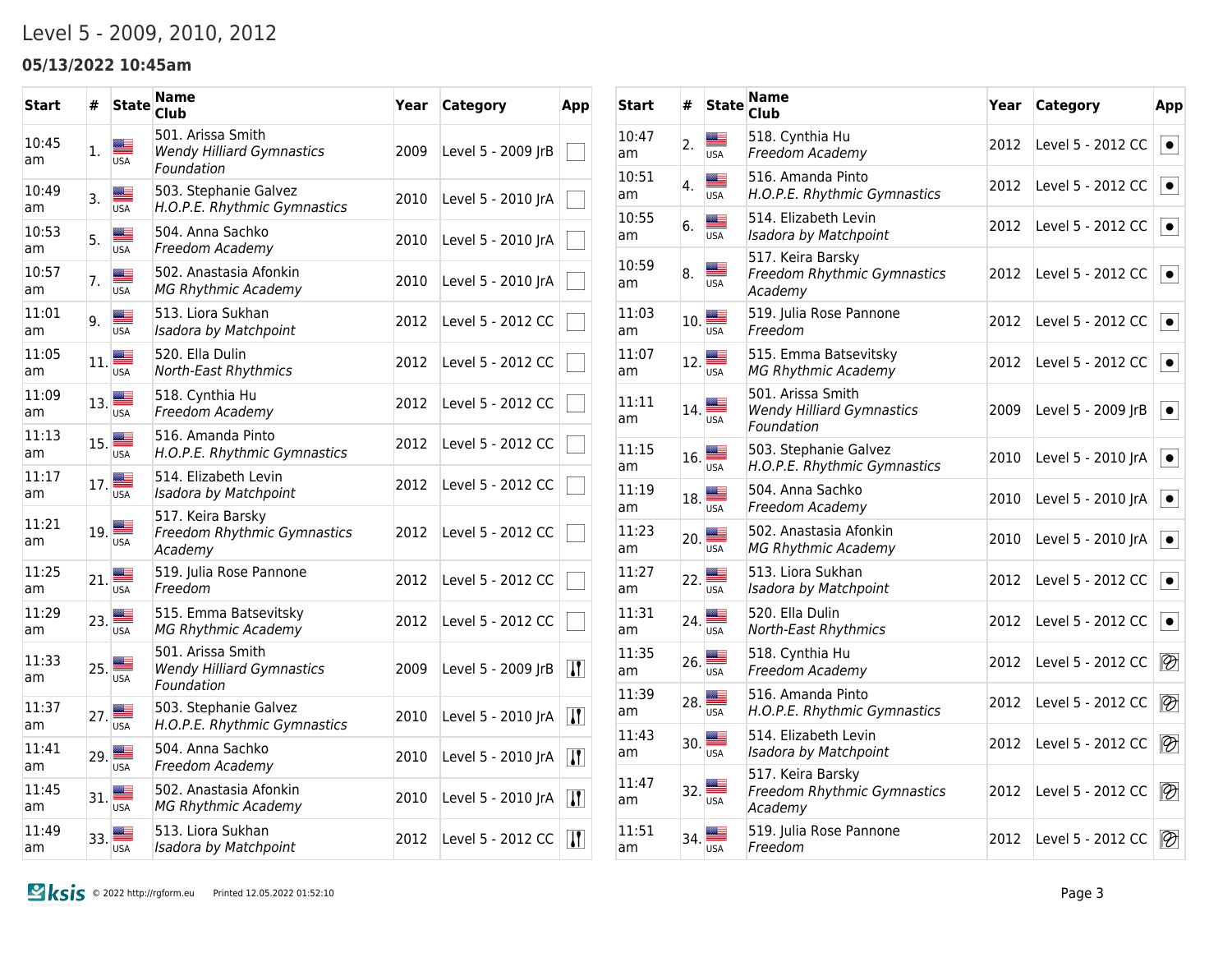| Start       | #             | <b>State</b>                                         | <b>Name</b><br>Club                                                | Year | Category          | App                   |
|-------------|---------------|------------------------------------------------------|--------------------------------------------------------------------|------|-------------------|-----------------------|
| 11:53<br>am |               | $\mathbf{I}_{35}$ $\blacksquare$<br><b>USA</b>       | 520. Ella Dulin<br>North-East Rhythmics                            | 2012 | Level 5 - 2012 CC | $\mathbf{\mathsf{N}}$ |
| 11:57<br>am |               | $\overline{\phantom{a}}_{37}$ $\equiv$<br><b>USA</b> | 518. Cynthia Hu<br>Freedom Academy                                 | 2012 | Level 5 - 2012 CC | W                     |
| 12:01<br>pm |               | $_{39}$ $\blacksquare$<br><b>USA</b>                 | 516. Amanda Pinto<br>H.O.P.E. Rhythmic Gymnastics                  | 2012 | Level 5 - 2012 CC | $\mathbf{\mathsf{N}}$ |
| 12:05<br>pm | 41.           | <b>USA</b>                                           | 514. Elizabeth Levin<br>Isadora by Matchpoint                      | 2012 | Level 5 - 2012 CC | W                     |
| 12:09<br>pm | $ 43. \equiv$ | <b>USA</b>                                           | 517. Keira Barsky<br><b>Freedom Rhythmic Gymnastics</b><br>Academy | 2012 | Level 5 - 2012 CC | $\mathbf{H}$          |
| 12:13<br>pm | 45.           | <b>USA</b>                                           | 519. Julia Rose Pannone<br>Freedom                                 | 2012 | Level 5 - 2012 CC | W                     |
| 12:17<br>рm | 47.           | <b>USA</b>                                           | 515. Emma Batsevitsky<br><b>MG Rhythmic Academy</b>                | 2012 | Level 5 - 2012 CC | $\mathbf{H}$          |

| Start       | # | <b>State</b>                                 | <b>Name</b><br>Club                                                 | Year | <b>Category</b>    | App                      |
|-------------|---|----------------------------------------------|---------------------------------------------------------------------|------|--------------------|--------------------------|
| 11:55<br>am |   | $\overline{\phantom{a}}_{36.}$<br><b>USA</b> | 515. Emma Batsevitsky<br><b>MG Rhythmic Academy</b>                 | 2012 | Level 5 - 2012 CC  | $\overline{\mathscr{D}}$ |
| 11:59<br>am |   | $\overline{38}$ $\blacksquare$<br><b>USA</b> | 501. Arissa Smith<br><b>Wendy Hilliard Gymnastics</b><br>Foundation | 2009 | Level 5 - 2009 JrB | $\overline{\mathscr{D}}$ |
| 12:03<br>pm |   | $\mathbf{q}_0$ $\blacksquare$<br><b>USA</b>  | 504. Anna Sachko<br>Freedom Academy                                 | 2010 | Level 5 - 2010 JrA | $\overline{\mathscr{D}}$ |
| 12:07<br>pm |   | 42.                                          | 502. Anastasia Afonkin<br><b>MG Rhythmic Academy</b>                | 2010 | Level 5 - 2010 JrA | $\overline{\mathscr{D}}$ |
| 12:11<br>pm |   | 144.<br><b>USA</b>                           | 513. Liora Sukhan<br>Isadora by Matchpoint                          | 2012 | Level 5 - 2012 CC  | $\circledR$              |
| 12:15<br>pm |   | $46 \blacksquare$<br><b>USA</b>              | 520. Ella Dulin<br>North-East Rhythmics                             | 2012 | Level 5 - 2012 CC  | $\vartheta$              |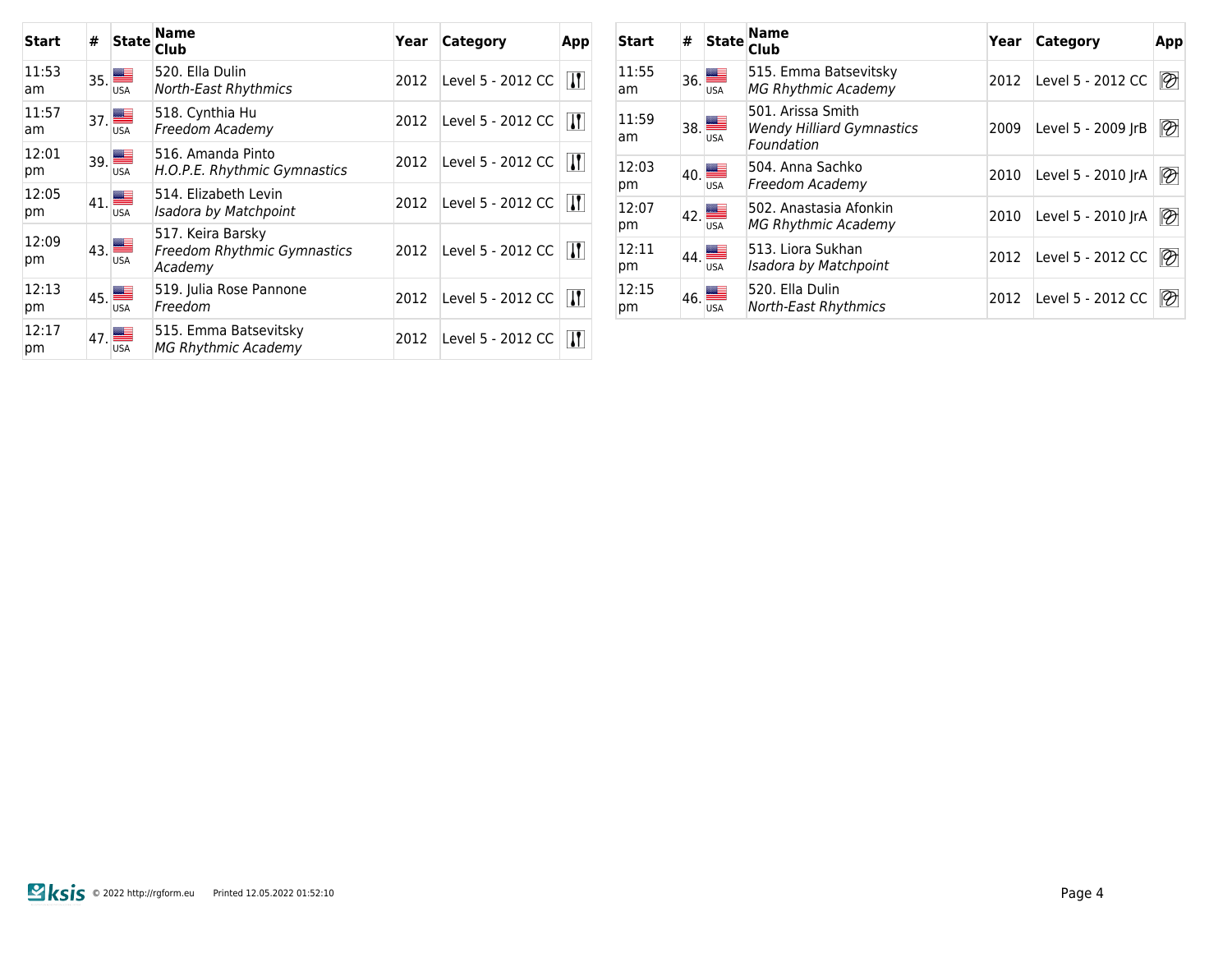### Level 5 2011

### **05/13/2022 12:40pm**

| <b>Start</b> | #   | <b>State</b>     | Name<br>Club                                                        | Year | Category           | App                         |
|--------------|-----|------------------|---------------------------------------------------------------------|------|--------------------|-----------------------------|
| 12:40<br>pm  | 1.  | ██<br><b>USA</b> | 507. Polina Petryaeva<br>H.O.P.E. Rhythmic Gymnastics               | 2011 | Level 5 - 2011 JrA |                             |
| 12:44<br>pm  | 3.  | ≝<br><b>USA</b>  | 512. Zaina Chowdhury<br><b>Bala Gymnastics</b>                      | 2011 | Level 5 - 2011 JrA |                             |
| 12:48<br>pm  | 5.  | æ<br><b>USA</b>  | 511. Lorelei Vikara<br><b>North-East Rhythmics</b>                  | 2011 | Level 5 - 2011 JrA |                             |
| 12:52<br>pm  | 7.  | <b>USA</b>       | 508. Emma Severin<br><b>Wendy Hilliard Gymnastics</b><br>Foundation | 2011 | Level 5 - 2011 JrA |                             |
| 12:56<br>pm  | 9.  | Æ<br><b>USA</b>  | 509. Liyana Emery<br>Philadelphia Rhythmic Acadey                   | 2011 | Level 5 - 2011 JrA |                             |
| 01:00<br>pm  | 11. | Æ<br><b>USA</b>  | 505. Elisabed Gudushauri<br>H.O.P.E. Rhythmic Gymnastics            | 2011 | Level 5 - 2011 JrA |                             |
| 01:04<br>pm  | 13. | <b>USA</b>       | 510. Julia Miloslavskiy<br>Freedom Academy                          | 2011 | Level 5 - 2011 JrA |                             |
| 01:08<br>pm  | 15. | <b>USA</b>       | 506. Claire Pinheiro<br>H.O.P.E. Rhythmic Gymnastics                | 2011 | Level 5 - 2011 JrA |                             |
| 01:12<br>pm  | 17. | ළ<br><b>USA</b>  | 507. Polina Petryaeva<br>H.O.P.E. Rhythmic Gymnastics               | 2011 | Level 5 - 2011 JrA | $\left  \mathbf{1}\right $  |
| 01:16<br>pm  | 19. | ▩▁<br><b>USA</b> | 512. Zaina Chowdhury<br><b>Bala Gymnastics</b>                      | 2011 | Level 5 - 2011 JrA | $\left  \mathbf{J} \right $ |
| 01:20<br>pm  | 21. | <b>USA</b>       | 510. Julia Miloslavskiy<br>Freedom Academy                          | 2011 | Level 5 - 2011 JrA | $\vert \bm{\Pi} \vert$      |
| 01:24<br>pm  | 23. | ≝<br><b>USA</b>  | 506. Claire Pinheiro<br>H.O.P.E. Rhythmic Gymnastics                | 2011 | Level 5 - 2011 JrA | $\vert \bm{\Pi} \vert$      |
| 01:28<br>pm  | 25. | ▄▆<br><b>USA</b> | 509. Liyana Emery<br>Philadelphia Rhythmic Acadey                   | 2011 | Level 5 - 2011 JrA | $\vert \bm{\Pi} \vert$      |
| 01:32<br>pm  | 27. | ▄▆<br><b>USA</b> | 505. Elisabed Gudushauri<br>H.O.P.E. Rhythmic Gymnastics            | 2011 | Level 5 - 2011 JrA | $\mathbf{H}$                |
| 01:36<br>pm  | 29. | <b>USA</b>       | 511. Lorelei Vikara<br>North-East Rhythmics                         | 2011 | Level 5 - 2011 JrA | $\left  \mathbf{1}\right $  |
| 01:40<br>pm  | 31. | <b>USA</b>       | 508. Emma Severin<br><b>Wendy Hilliard Gymnastics</b><br>Foundation | 2011 | Level 5 - 2011 JrA | $\mathbf{u}$                |

| Start       | #   | <b>State</b>     | <b>Name</b><br><b>Club</b>                                          | Year | <b>Category</b>    | App                      |
|-------------|-----|------------------|---------------------------------------------------------------------|------|--------------------|--------------------------|
| 12:42<br>pm | 2.  | ▆▆<br><b>USA</b> | 509. Liyana Emery<br>Philadelphia Rhythmic Acadey                   | 2011 | Level 5 - 2011 JrA | $\bullet$                |
| 12:46<br>pm | 4.  | ▆▆<br><b>USA</b> | 505. Elisabed Gudushauri<br>H.O.P.E. Rhythmic Gymnastics            | 2011 | Level 5 - 2011 JrA | $\bullet$                |
| 12:50<br>pm | 6.  | ▩▬<br><b>USA</b> | 510. Julia Miloslavskiy<br>Freedom Academy                          | 2011 | Level 5 - 2011 JrA | $\bullet$                |
| 12:54<br>pm | 8.  | <b>USA</b>       | 506. Claire Pinheiro<br>H.O.P.E. Rhythmic Gymnastics                | 2011 | Level 5 - 2011 JrA | $\bullet$                |
| 12:58<br>pm | 10. | ▆▆<br><b>USA</b> | 507. Polina Petryaeva<br>H.O.P.E. Rhythmic Gymnastics               | 2011 | Level 5 - 2011 JrA | $\bullet$                |
| 01:02<br>pm | 12. | <b>USA</b>       | 512. Zaina Chowdhury<br><b>Bala Gymnastics</b>                      | 2011 | Level 5 - 2011 JrA | $\bullet$                |
| 01:06<br>рm | 14. | ▀<br><b>USA</b>  | 511. Lorelei Vikara<br>North-East Rhythmics                         | 2011 | Level 5 - 2011 JrA | $\bullet$                |
| 01:10<br>pm | 16. | <b>USA</b>       | 508. Emma Severin<br><b>Wendy Hilliard Gymnastics</b><br>Foundation | 2011 | Level 5 - 2011 JrA | $\bullet$                |
| 01:14<br>pm | 18. | ▩▔<br><b>USA</b> | 509. Liyana Emery<br>Philadelphia Rhythmic Acadey                   | 2011 | Level 5 - 2011 JrA | $\overline{\mathscr{D}}$ |
| 01:18<br>pm | 20. | <b>USA</b>       | 511. Lorelei Vikara<br><b>North-East Rhythmics</b>                  | 2011 | Level 5 - 2011 JrA | $\overline{\mathscr{D}}$ |
| 01:22<br>pm | 22. | <b>USA</b>       | 508. Emma Severin<br><b>Wendy Hilliard Gymnastics</b><br>Foundation | 2011 | Level 5 - 2011 JrA | $\overline{\mathscr{D}}$ |
| 01:26<br>pm | 24. | <b>USA</b>       | 507. Polina Petryaeva<br>H.O.P.E. Rhythmic Gymnastics               | 2011 | Level 5 - 2011 JrA | $\overline{\mathscr{D}}$ |
| 01:30<br>pm | 26. | <b>USA</b>       | 512. Zaina Chowdhury<br><b>Bala Gymnastics</b>                      | 2011 | Level 5 - 2011 JrA | $\overline{\mathscr{D}}$ |
| 01:34<br>pm | 28. | <b>USA</b>       | 510. Julia Miloslavskiy<br>Freedom Academy                          | 2011 | Level 5 - 2011 JrA | $\overline{\mathscr{D}}$ |
| 01:38<br>pm | 30. | <b>USA</b>       | 506. Claire Pinheiro<br>H.O.P.E. Rhythmic Gymnastics                | 2011 | Level 5 - 2011 JrA | $\overline{\mathscr{D}}$ |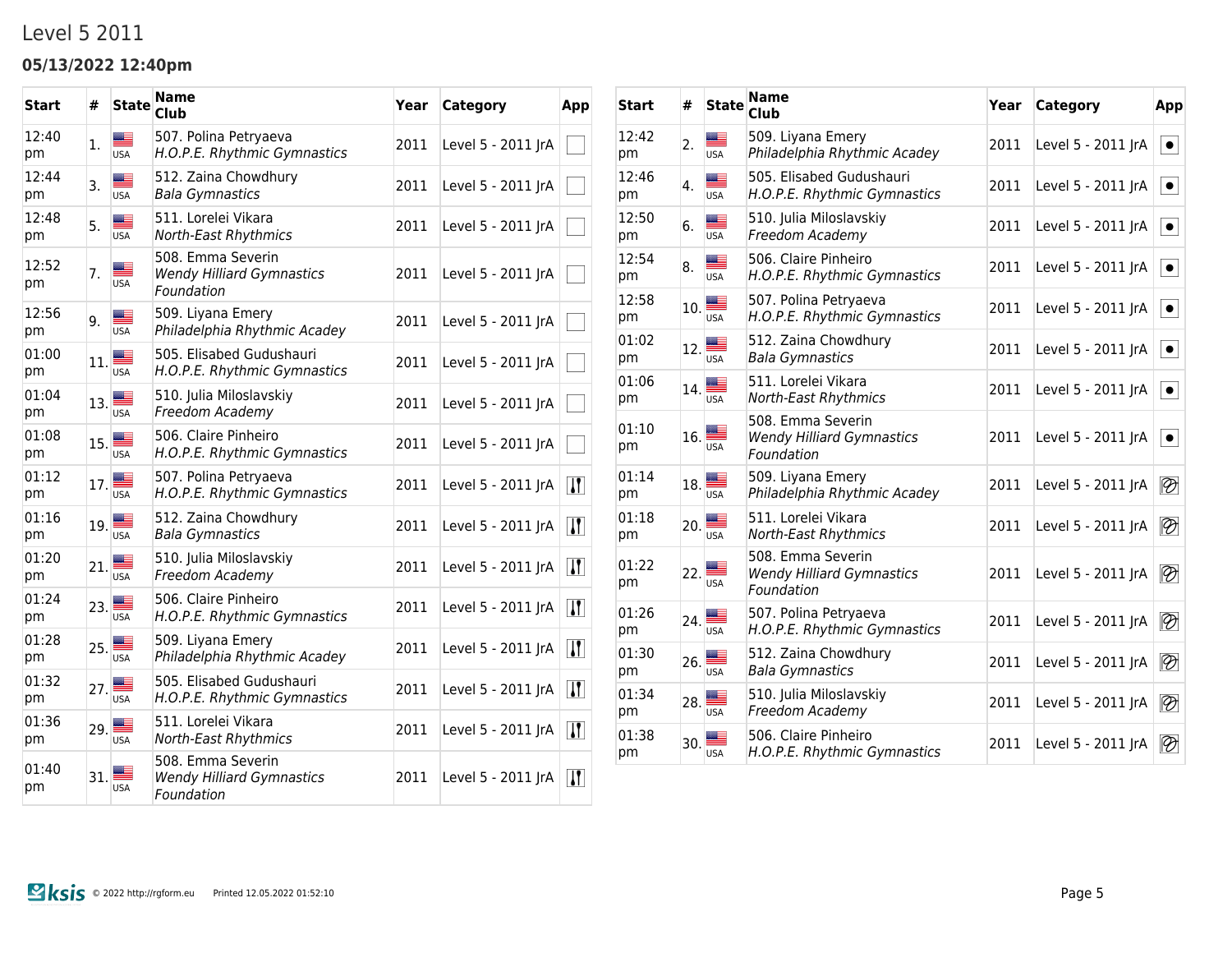## Level 7 2007, 2008, 2009, 2011

### **05/13/2022 02:30pm**

| Start       | #   | <b>State</b>                                                                | <b>Name</b><br>Club                                                  | Year | Category           | App                   |
|-------------|-----|-----------------------------------------------------------------------------|----------------------------------------------------------------------|------|--------------------|-----------------------|
| 02:30<br>pm | 1.  | ≝<br><b>USA</b>                                                             | 721. Val Tolstenkov<br>Freedom Academy                               | 2011 | Level 7 - 2011 JrA |                       |
| 02:34<br>pm | 3.  | ▆▆<br><b>USA</b>                                                            | 720. Melody Kang<br>Freedom Academy                                  | 2011 | Level 7 - 2011 JrA |                       |
| 02:38<br>pm | 5.  | ≝<br><b>USA</b>                                                             | 719. Sofia Johns<br><b>Bala Gymnastics</b>                           | 2011 | Level 7 - 2011 JrA |                       |
| 02:42<br>pm | 7.  | ▆▆<br><b>USA</b>                                                            | 718. Angelique Fishgoyt<br><b>ALBA Academy</b>                       | 2011 | Level 7 - 2011 JrA |                       |
| 02:46<br>pm | 9.  | E.<br><b>USA</b>                                                            | 717. Alexandra Trokel<br><b>ALBA Academy</b>                         | 2011 | Level 7 - 2011 JrA |                       |
| 02:50<br>pm | 11. | <b>USA</b>                                                                  | 701. Aries Wickham<br><b>Wendy Hilliard Gymnastics</b><br>Foundation | 2007 | Level 7 - 2007 JrB |                       |
| 02:54<br>pm | 13. | <b>USA</b>                                                                  | 702. Allison Sanguino Martinez<br>H.O.P.E. Rhythmic Gymnastics       | 2008 | Level 7 - 2008 JrB |                       |
| 02:58<br>pm | 15. | ≝<br><b>USA</b>                                                             | 704. Valentine Chin<br><b>WHGF</b>                                   | 2009 | Level 7 - 2009 JrB |                       |
| 03:02<br>pm | 17. | ≝<br><b>USA</b>                                                             | 705. Sofia Wofsey<br>H.O.P.E. Rhythmic Gymnastics                    | 2009 | Level 7 - 2009 JrB |                       |
|             |     |                                                                             |                                                                      |      |                    |                       |
| 03:08<br>pm | 20. | $\begin{array}{c}\n\hline\n\text{Hence} \\ \hline\n\text{USA}\n\end{array}$ | 721. Val Tolstenkov<br>Freedom Academy                               | 2011 | Level 7 - 2011 JrA | $\vert \bullet \vert$ |
| 03:12<br>pm | 22. | <b>USA</b>                                                                  | 720. Melody Kang<br>Freedom Academy                                  | 2011 | Level 7 - 2011 JrA | $\bullet$             |
| 03:16<br>pm | 24. | <b>USA</b>                                                                  | 705. Sofia Wofsey<br>H.O.P.E. Rhythmic Gymnastics                    | 2009 | Level 7 - 2009 JrB | $\bullet$             |
| 03:20<br>pm | 26. | <b>USA</b>                                                                  | 718. Angelique Fishgoyt<br><b>ALBA Academy</b>                       | 2011 | Level 7 - 2011 JrA | $\bullet$             |
| 03:24<br>pm | 28. | <b>USA</b>                                                                  | 717. Alexandra Trokel<br><b>ALBA Academy</b>                         | 2011 | Level 7 - 2011 JrA | $\bullet$             |
| 03:28<br>pm | 30. | <b>USA</b>                                                                  | 701. Aries Wickham<br><b>Wendy Hilliard Gymnastics</b><br>Foundation | 2007 | Level 7 - 2007 JrB | $\bullet$             |
| 03:32<br>pm | 32. | <b>USA</b>                                                                  | 719. Sofia Johns<br><b>Bala Gymnastics</b>                           | 2011 | Level 7 - 2011 JrA | $\bullet$             |

| <b>Start</b> | #   | <b>State</b>     | <b>Name</b><br>Club                                                  | Year | Category           | App                         |
|--------------|-----|------------------|----------------------------------------------------------------------|------|--------------------|-----------------------------|
| 02:32<br>pm  | 2.  | <b>USA</b>       | 701. Aries Wickham<br><b>Wendy Hilliard Gymnastics</b><br>Foundation | 2007 | Level 7 - 2007 JrB | $\circ$                     |
| 02:36<br>pm  | 4.  | ▆▆<br><b>USA</b> | 702. Allison Sanguino Martinez<br>H.O.P.E. Rhythmic Gymnastics       | 2008 | Level 7 - 2008 JrB | O                           |
| 02:40<br>рm  | 6.  | ▆▆<br><b>USA</b> | 704. Valentine Chin<br>WHGF                                          | 2009 | Level 7 - 2009 JrB | O                           |
| 02:44<br>pm  | 8.  | ▆▆<br><b>USA</b> | 705. Sofia Wofsey<br>H.O.P.E. Rhythmic Gymnastics                    | 2009 | Level 7 - 2009 JrB | O                           |
| 02:48<br>pm  | 10. | ▆▆<br><b>USA</b> | 703. Allyson Hauptman<br><b>Bala Gymnastics</b>                      | 2009 | Level 7 - 2009 JrB | $\overline{O}$              |
| 02:52<br>pm  | 12. | ▆▆<br><b>USA</b> | 721. Val Tolstenkov<br>Freedom Academy                               | 2011 | Level 7 - 2011 JrA | $\overline{O}$              |
| 02:56<br>рm  | 14. | ▆▆<br><b>USA</b> | 720. Melody Kang<br>Freedom Academy                                  | 2011 | Level 7 - 2011 JrA | $\overline{O}$              |
| 03:00<br>рm  | 16. | █▉<br><b>USA</b> | 719. Sofia Johns<br><b>Bala Gymnastics</b>                           | 2011 | Level 7 - 2011 JrA | $\circ$                     |
| 03:04<br>рm  | 18. | ≝<br><b>USA</b>  | 718. Angelique Fishgoyt<br><b>ALBA Academy</b>                       | 2011 | Level 7 - 2011 JrA | $\circ$                     |
| 03:06<br>рm  | 19. | █▉<br><b>USA</b> | 717. Alexandra Trokel<br><b>ALBA Academy</b>                         | 2011 | Level 7 - 2011 JrA | $\overline{O}$              |
| 03:10<br>рm  | 21. | <b>USA</b>       | 701. Aries Wickham<br><b>Wendy Hilliard Gymnastics</b><br>Foundation | 2007 | Level 7 - 2007 JrB | $\overline{H}$              |
| 03:14<br>pm  | 23. | <b>USA</b>       | 703. Allyson Hauptman<br><b>Bala Gymnastics</b>                      | 2009 | Level 7 - 2009 JrB | $\left  \mathbf{J} \right $ |
| 03:18<br>pm  | 25. | <b>USA</b>       | 704. Valentine Chin<br>WHGF                                          | 2009 | Level 7 - 2009 JrB | $\left  \mathbf{J} \right $ |
| 03:22<br>pm  | 27. | ▀<br><b>USA</b>  | 719. Sofia Johns<br><b>Bala Gymnastics</b>                           | 2011 | Level 7 - 2011 JrA | $\vert \mathbf{J} \vert$    |
| 03:26<br>pm  | 29. | ▀<br><b>USA</b>  | 721. Val Tolstenkov<br>Freedom Academy                               | 2011 | Level 7 - 2011 JrA | $\vert \mathbf{J} \vert$    |
| 03:30<br>pm  | 31. | <b>USA</b>       | 720. Melody Kang<br>Freedom Academy                                  | 2011 | Level 7 - 2011 JrA | $\vert \mathbf{J} \vert$    |
| 03:34<br>pm  | 33. | <b>USA</b>       | 705. Sofia Wofsey<br>H.O.P.E. Rhythmic Gymnastics                    | 2009 | Level 7 - 2009 JrB | $\vert \bm{\Pi} \vert$      |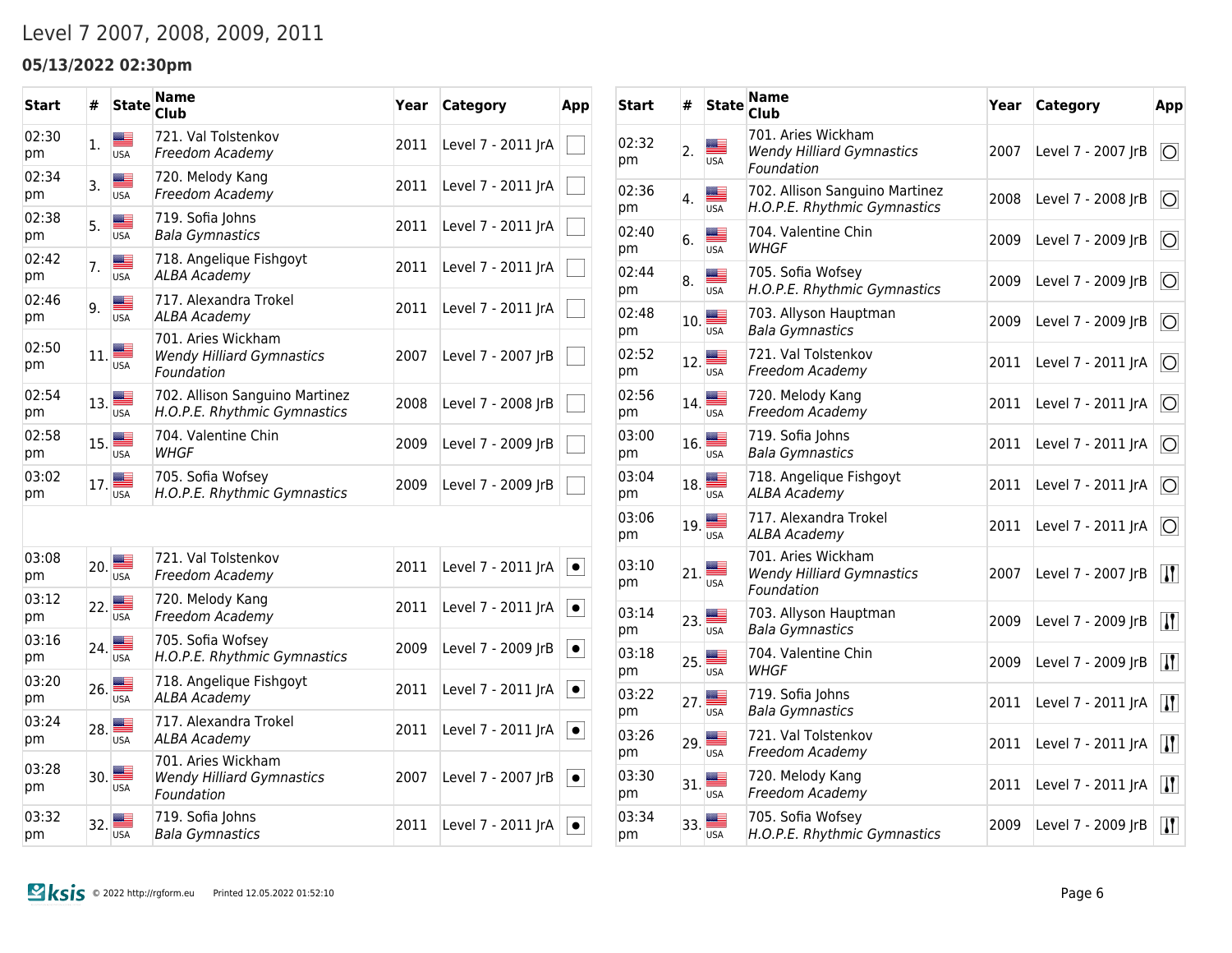| <b>Start</b> | #   |                 | State <mark>Name</mark><br> Club | Year | <b>Category</b>                  | App |
|--------------|-----|-----------------|----------------------------------|------|----------------------------------|-----|
| 03:36<br>pm  | 34. | ▙<br><b>USA</b> | 704. Valentine Chin<br>WHGF      | 2009 | Level 7 - 2009 JrB $  \bullet  $ |     |

| Start       | # |     | State Name<br> Club                            | Year | <b>Category</b>    | App          |
|-------------|---|-----|------------------------------------------------|------|--------------------|--------------|
| 03:38<br>рm |   | 35. | 718. Angelique Fishgoyt<br><b>ALBA Academy</b> | 2011 | Level 7 - 2011 JrA | $\mathbf{u}$ |
| 03:40<br>рm |   | 36. | 717. Alexandra Trokel<br>ALBA Academy          | 2011 | Level 7 - 2011 JrA | $\mathbf{R}$ |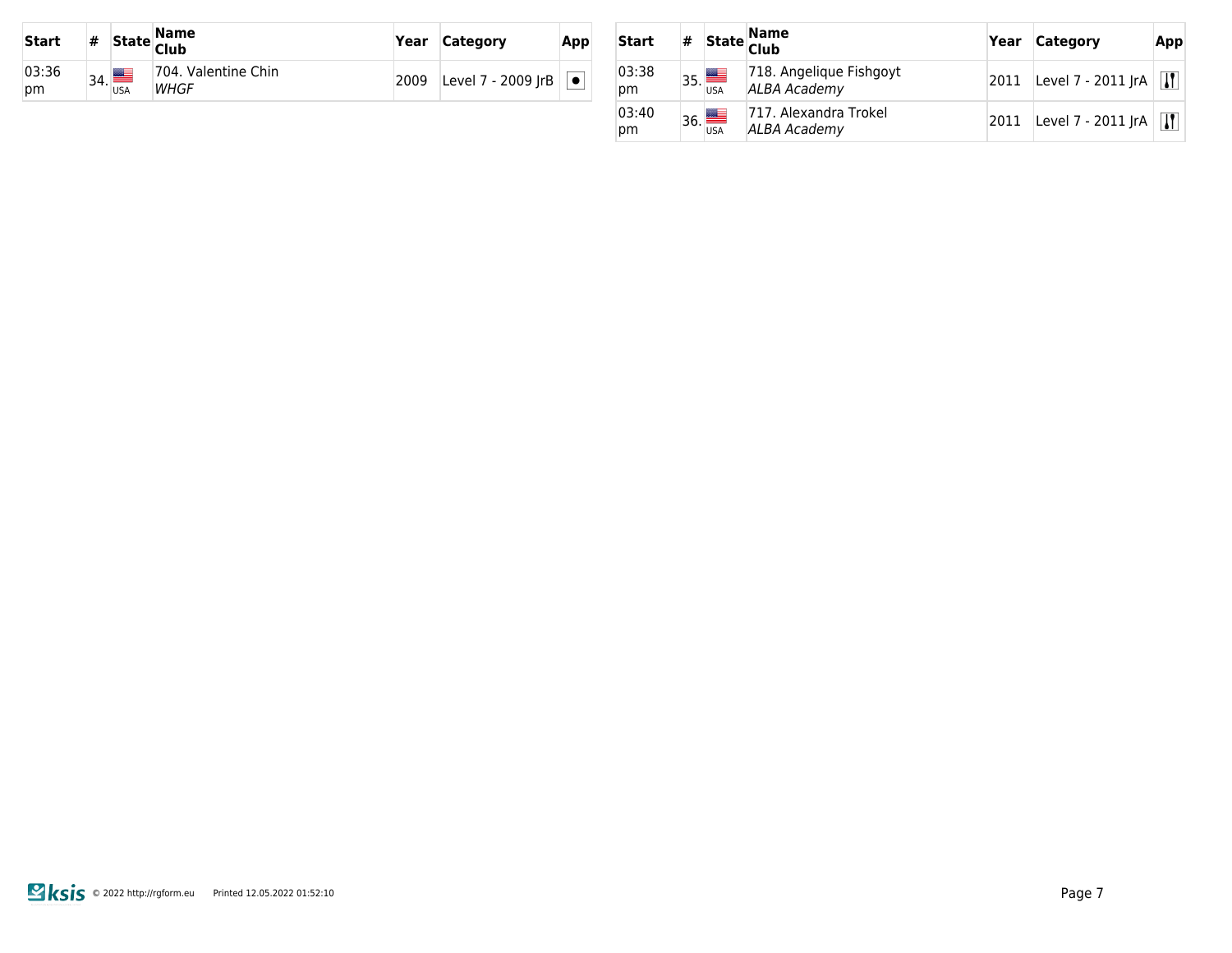### Level 7 - 2010

### **05/13/2022 04:00pm**

| <b>Start</b> | #   | <b>State</b>              | Name<br>Club                                                        | Year | Category           | App       |
|--------------|-----|---------------------------|---------------------------------------------------------------------|------|--------------------|-----------|
| 04:00<br>pm  | 1.  | █▆<br><b>USA</b>          | 708. Chelsea Clifford<br><b>MatchPoint NYC</b>                      | 2010 | Level 7 - 2010 JrA |           |
| 04:04<br>pm  | 3.  | ▓≣<br><b>USA</b>          | 713. Emma Laskov<br>Freedom                                         | 2010 | Level 7 - 2010 JrA |           |
| 04:08<br>pm  | 5.  | <u>m –</u><br><b>USA</b>  | 707. Rebecca Gurvich<br><b>MatchPoint NYC</b>                       | 2010 | Level 7 - 2010 JrA |           |
| 04:12<br>pm  | 7.  | ▄▄<br><b>USA</b>          | 706. Albina Sadykova<br>Philadelphia Rhythmic Academy               | 2010 | Level 7 - 2010 JrA |           |
| 04:16<br>pm  | 9.  | <u> a l</u><br><b>USA</b> | 709. Sophia Shane<br>MatchPoint NYC                                 | 2010 | Level 7 - 2010 JrA |           |
| 04:20<br>pm  | 11. | <b>USA</b>                | 715. Naomi Nisenzon<br>Philadelphia Rhythmic Academy                | 2010 | Level 7 - 2010 JrA |           |
| 04:24<br>рm  | 13. | <b>USA</b>                | 712. Anna Petrunko<br>Prestige Rhythmic Gymnastics<br>Academy       | 2010 | Level 7 - 2010 JrA |           |
| 04:28<br>pm  | 15. | a –<br><b>USA</b>         | 710. Ava Shane<br>MatchPoint NYC                                    | 2010 | Level 7 - 2010 JrA |           |
| 04:32<br>pm  | 17. | an -<br><b>USA</b>        | 714. Alessandra Como<br>Freedom Rhythmic Gymnastics                 | 2010 | Level 7 - 2010 JrA |           |
| 04:36<br>pm  | 19. | <b>USA</b>                | 711. Elizaveta Smiryagin<br>Prestige Rhythmic Gymnastics<br>Academy | 2010 | Level 7 - 2010 JrA |           |
| 04:40<br>pm  | 21. | <b>USA</b>                | 708. Chelsea Clifford<br><b>MatchPoint NYC</b>                      | 2010 | Level 7 - 2010 JrA | $\bullet$ |
| 04:44<br>pm  | 23. | ▆▆<br><b>USA</b>          | 713. Emma Laskov<br>Freedom                                         | 2010 | Level 7 - 2010 JrA | $\bullet$ |
| 04:48<br>pm  | 25. | ≝<br><b>USA</b>           | 707. Rebecca Gurvich<br><b>MatchPoint NYC</b>                       | 2010 | Level 7 - 2010 JrA | $\bullet$ |
| 04:52<br>pm  | 27. | ▀<br><b>USA</b>           | 706. Albina Sadykova<br>Philadelphia Rhythmic Academy               | 2010 | Level 7 - 2010 JrA | $\bullet$ |
| 04:56<br>pm  | 29. | <u>m =</u><br><b>USA</b>  | 709. Sophia Shane<br>MatchPoint NYC                                 | 2010 | Level 7 - 2010 JrA | $\bullet$ |
| 05:00<br>pm  | 31. | ▇<br><b>USA</b>           | 715. Naomi Nisenzon<br>Philadelphia Rhythmic Academy                | 2010 | Level 7 - 2010 JrA | $\bullet$ |
| 05:04<br>pm  | 33. | <b>USA</b>                | 712. Anna Petrunko<br>Prestige Rhythmic Gymnastics<br>Academy       | 2010 | Level 7 - 2010 IrA | $\bullet$ |

| <b>Start</b> | #   | <b>State</b>      | <b>Name</b><br><b>Club</b>                                          | Year | Category           | App                                           |
|--------------|-----|-------------------|---------------------------------------------------------------------|------|--------------------|-----------------------------------------------|
| 04:02<br>рm  | 2.  | <b>USA</b>        | 712. Anna Petrunko<br>Prestige Rhythmic Gymnastics<br>Academy       | 2010 | Level 7 - 2010 JrA | $\circ$                                       |
| 04:06<br>рm  | 4.  | æ<br>USA          | 710. Ava Shane<br><b>MatchPoint NYC</b>                             | 2010 | Level 7 - 2010 JrA | 10                                            |
| 04:10<br>pm  | 6.  | a e<br><b>USA</b> | 714. Alessandra Como<br>Freedom Rhythmic Gymnastics                 | 2010 | Level 7 - 2010 JrA | $\circ$                                       |
| 04:14<br>pm  | 8.  | æ<br><b>USA</b>   | 716. Valerie Loo<br><b>Bala Gymnastics</b>                          | 2010 | Level 7 - 2010 JrA | $\circ$                                       |
| 04:18<br>рm  | 10. | <b>USA</b>        | 711. Elizaveta Smiryagin<br>Prestige Rhythmic Gymnastics<br>Academy | 2010 | Level 7 - 2010 JrA | <b>O</b>                                      |
| 04:22<br>pm  | 12. | <b>USA</b>        | 708. Chelsea Clifford<br><b>MatchPoint NYC</b>                      | 2010 | Level 7 - 2010 JrA | O                                             |
| 04:26<br>рm  | 14. | █<br><b>USA</b>   | 713. Emma Laskov<br>Freedom                                         | 2010 | Level 7 - 2010 JrA | $\circ$                                       |
| 04:30<br>pm  | 16. | ▀<br><b>USA</b>   | 706. Albina Sadykova<br>Philadelphia Rhythmic Academy               | 2010 | Level 7 - 2010 JrA | 10                                            |
| 04:34<br>pm  | 18. | <b>USA</b>        | 709. Sophia Shane<br><b>MatchPoint NYC</b>                          | 2010 | Level 7 - 2010 JrA | O                                             |
| 04:38<br>pm  | 20. | <b>USA</b>        | 715. Naomi Nisenzon<br>Philadelphia Rhythmic Academy                | 2010 | Level 7 - 2010 JrA | ЮI                                            |
| 04:42<br>рm  | 22. | <b>USA</b>        | 712. Anna Petrunko<br>Prestige Rhythmic Gymnastics<br>Academy       | 2010 | Level 7 - 2010 JrA | $\vert \mathbf{J} \vert$                      |
| 04:46<br>рm  | 24. | USA               | 710. Ava Shane<br><b>MatchPoint NYC</b>                             | 2010 | Level 7 - 2010 JrA | $\mathbf{H}$                                  |
| 04:50<br>рm  | 26. | <b>USA</b>        | 714. Alessandra Como<br>Freedom Rhythmic Gymnastics                 | 2010 | Level 7 - 2010 JrA | $\mathbf{H}$                                  |
| 04:54<br>рm  | 28. | ▀<br>USA          | 716. Valerie Loo<br><b>Bala Gymnastics</b>                          | 2010 | Level 7 - 2010 JrA | $\overline{W}$                                |
| 04:58<br>pm  | 30. | ≝<br>USA          | 711. Elizaveta Smiryagin<br>Prestige Rhythmic Gymnastics<br>Academy | 2010 | Level 7 - 2010 JrA | $\overline{\mathbf{H}}$                       |
| 05:02<br>pm  | 32. | LISA              | 708. Chelsea Clifford<br>MatchPoint NYC                             | 2010 | Level 7 - 2010 JrA | $\left  \mathbf{u} \right $                   |
| 05:06<br>pm  | 34. | <b>USA</b>        | 713. Emma Laskov<br>Freedom                                         | 2010 | Level 7 - 2010 JrA | $\vert \bm{\mathsf{I}} \bm{\mathsf{I}} \vert$ |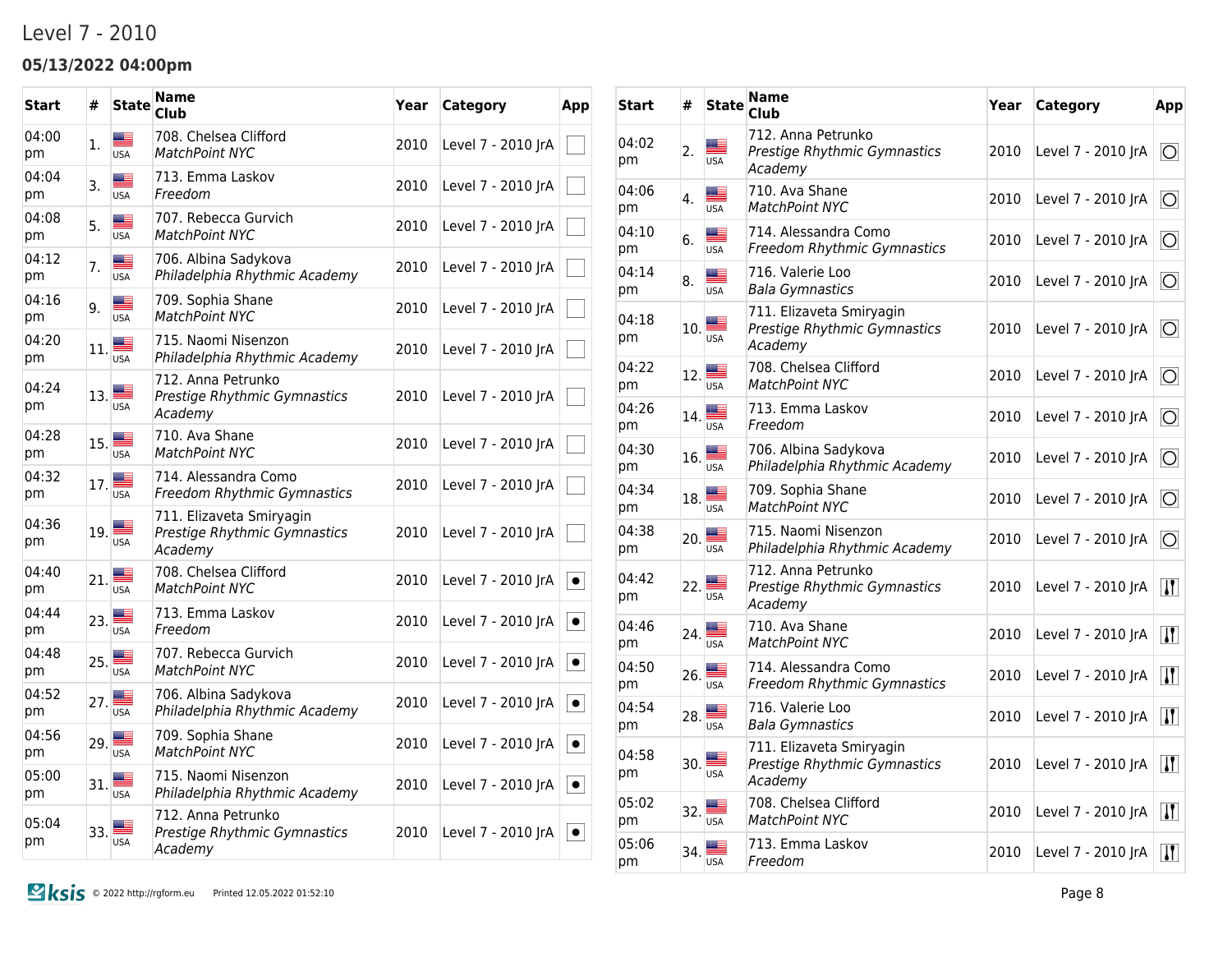| <b>Start</b> | # | <b>State</b>          | <b>Name</b><br><b>Club</b>                                          | Year | <b>Category</b>    | <b>App</b> |
|--------------|---|-----------------------|---------------------------------------------------------------------|------|--------------------|------------|
| 05:08<br>pm  |   | $_{35.}$<br>USA       | 710. Ava Shane<br><b>MatchPoint NYC</b>                             | 2010 | Level 7 - 2010 JrA | $\bullet$  |
| 05:12<br>pm  |   | $_{37}$<br><b>USA</b> | 714. Alessandra Como<br><b>Freedom Rhythmic Gymnastics</b>          | 2010 | Level 7 - 2010 JrA | $\bullet$  |
| 05:16<br>pm  |   | 39.                   | 711. Elizaveta Smiryagin<br>Prestige Rhythmic Gymnastics<br>Academy | 2010 | Level 7 - 2010 JrA | $\bullet$  |

| Start       | # | <b>State</b>           | <b>Name</b><br><b>Club</b>                            | Year | <b>Category</b>    | App                       |
|-------------|---|------------------------|-------------------------------------------------------|------|--------------------|---------------------------|
| 05:10<br>pm |   | $_{36.}$<br><b>USA</b> | 707. Rebecca Gurvich<br>MatchPoint NYC                | 2010 | Level 7 - 2010 JrA | $\bf{I}$                  |
| 05:14<br>рm |   | $_{38.}$<br><b>USA</b> | 706. Albina Sadykova<br>Philadelphia Rhythmic Academy | 2010 | Level 7 - 2010 JrA | $\bf{I}$                  |
| 05:18<br>рm |   | $_{40}$<br><b>USA</b>  | 709. Sophia Shane<br>MatchPoint NYC                   | 2010 | Level 7 - 2010 JrA | $\boldsymbol{\mathsf{N}}$ |
| 05:20<br>рm |   | $_{41.}$<br><b>USA</b> | 715. Naomi Nisenzon<br>Philadelphia Rhythmic Academy  | 2010 | Level 7 - 2010 JrA | $\overline{\mathbf{I}}$   |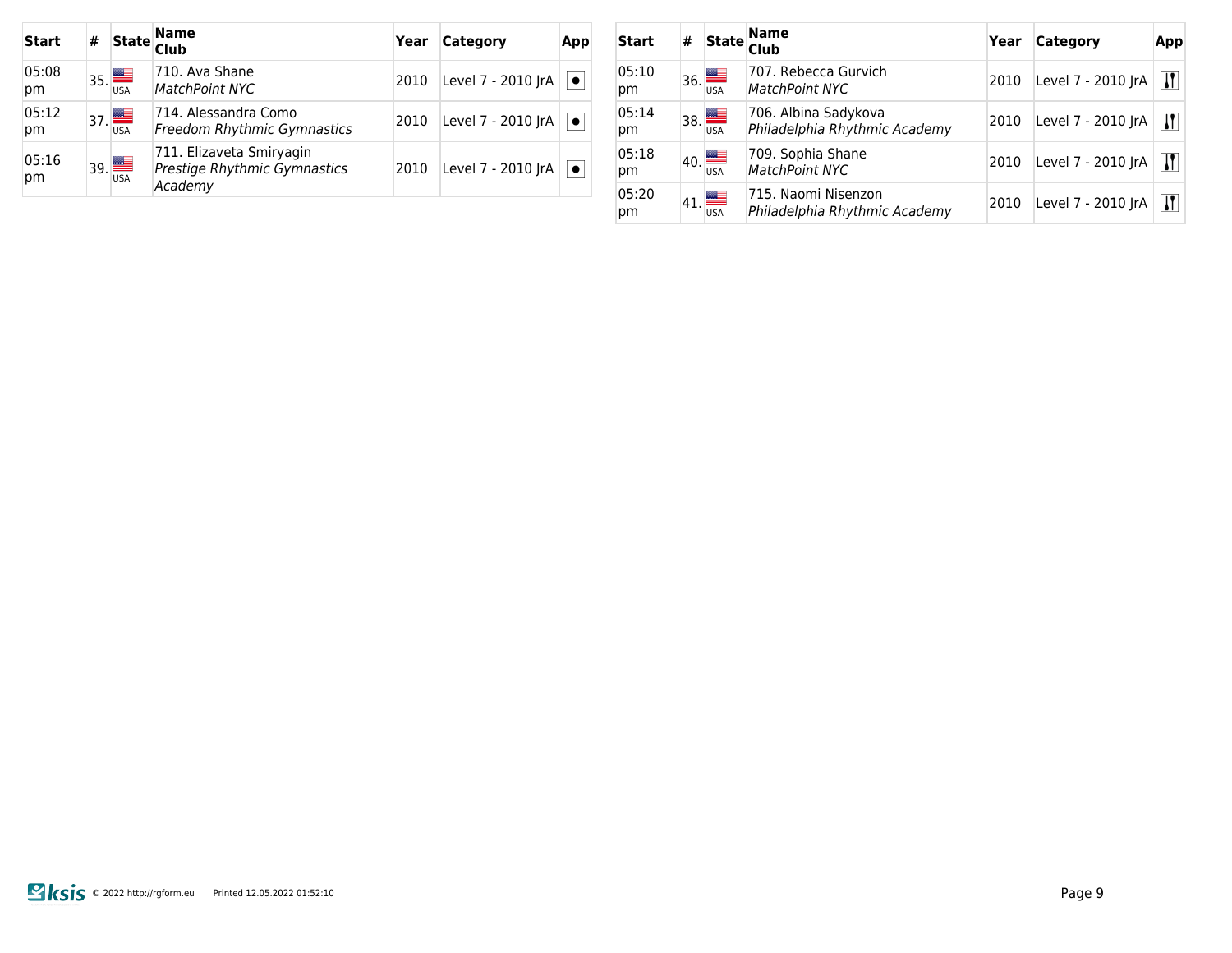### Level 8 2009

### **05/13/2022 05:45pm**

| <b>Start</b> | #   | <b>State</b> | <b>Name</b><br>Club                                    | Year | Category           | App                     |
|--------------|-----|--------------|--------------------------------------------------------|------|--------------------|-------------------------|
| 05:45<br>pm  | 1.  | USA          | 808. Marija Evstafeva<br>Philadelphia Rhythmic Academy | 2009 | Level 8 - 2009 JrB |                         |
| 05:49<br>pm  | 3.  | <b>USA</b>   | 805. Maria Sabirova<br>Philadelphia Rhythmic Academy   | 2009 | Level 8 - 2009 JrB |                         |
| 05:53<br>pm  | 5.  | <b>USA</b>   | 807. Ava Chen<br>Freedom Academy                       | 2009 | Level 8 - 2009 JrB |                         |
| 05:57<br>pm  | 7.  | <b>USA</b>   | 806. Ivana Del Forno<br>freedom                        | 2009 | Level 8 - 2009 JrB |                         |
| 06:01<br>pm  | 9.  | <b>USA</b>   | 809. Daniella Berezin<br>Inspiration                   | 2009 | Level 8 - 2009 IrB |                         |
| 06:05<br>pm  | 11. | <b>USA</b>   | 810. Ariela Gekman<br>Inspiration                      | 2009 | Level 8 - 2009 JrB |                         |
| 06:09<br>pm  | 13. | <b>USA</b>   | 808. Marija Evstafeva<br>Philadelphia Rhythmic Academy | 2009 | Level 8 - 2009 JrB | $\mathbf{I}$            |
| 06:13<br>pm  | 15. | <b>USA</b>   | 805. Maria Sabirova<br>Philadelphia Rhythmic Academy   | 2009 | Level 8 - 2009 JrB | $\mathbf{I}$            |
| 06:17<br>pm  | 17. | <b>USA</b>   | 807. Ava Chen<br>Freedom Academy                       | 2009 | Level 8 - 2009 JrB | $\bf{I}$                |
| 06:21<br>pm  | 19. | <b>USA</b>   | 806. Ivana Del Forno<br>freedom                        | 2009 | Level 8 - 2009 JrB | $\overline{\mathbf{H}}$ |
| 06:25<br>pm  | 21. | <b>USA</b>   | 809. Daniella Berezin<br>Inspiration                   | 2009 | Level 8 - 2009 JrB | $\bf{J}$                |
| 06:29<br>pm  | 23. | <b>USA</b>   | 810. Ariela Gekman<br>Inspiration                      | 2009 | Level 8 - 2009 JrB | $\bf{J}$                |

| <b>Start</b> | #   | <b>State</b> | <b>Name</b><br>Club                                    | Year | Category           | App                      |
|--------------|-----|--------------|--------------------------------------------------------|------|--------------------|--------------------------|
| 05:47<br>pm  | 2.  | <b>USA</b>   | 806. Ivana Del Forno<br>freedom                        | 2009 | Level 8 - 2009 JrB | $\bullet$                |
| 05:51<br>pm  | 4.  | <b>USA</b>   | 809. Daniella Berezin<br>Inspiration                   | 2009 | Level 8 - 2009 JrB | $\bullet$                |
| 05:55<br>pm  | 6.  | <b>USA</b>   | 810. Ariela Gekman<br>Inspiration                      | 2009 | Level 8 - 2009 JrB | $\bullet$                |
| 05:59<br>pm  | 8.  | <b>USA</b>   | 808. Marija Evstafeva<br>Philadelphia Rhythmic Academy | 2009 | Level 8 - 2009 JrB | $\bullet$                |
| 06:03<br>pm  | 10. | <b>USA</b>   | 805. Maria Sabirova<br>Philadelphia Rhythmic Academy   | 2009 | Level 8 - 2009 JrB | $\bullet$                |
| 06:07<br>pm  | 12. | <b>USA</b>   | 807. Ava Chen<br>Freedom Academy                       | 2009 | Level 8 - 2009 JrB | $\bullet$                |
| 06:11<br>pm  | 14. | <b>USA</b>   | 806. Ivana Del Forno<br>freedom                        | 2009 | Level 8 - 2009 JrB | $\overline{\mathscr{D}}$ |
| 06:15<br>pm  | 16. | <b>USA</b>   | 809. Daniella Berezin<br>Inspiration                   | 2009 | Level 8 - 2009 JrB | $\overline{\mathscr{D}}$ |
| 06:19<br>pm  | 18. | <b>USA</b>   | 810. Ariela Gekman<br>Inspiration                      | 2009 | Level 8 - 2009 JrB | $\overline{\mathscr{D}}$ |
| 06:23<br>pm  | 20. | <b>USA</b>   | 808. Marija Evstafeva<br>Philadelphia Rhythmic Academy | 2009 | Level 8 - 2009 JrB | $\overline{\mathscr{D}}$ |
| 06:27<br>pm  | 22. | <b>USA</b>   | 805. Maria Sabirova<br>Philadelphia Rhythmic Academy   | 2009 | Level 8 - 2009 JrB | $\overline{\mathscr{D}}$ |
| 06:31<br>pm  | 24. | <b>USA</b>   | 807. Ava Chen<br>Freedom Academy                       | 2009 | Level 8 - 2009 JrB | $\overline{\mathscr{D}}$ |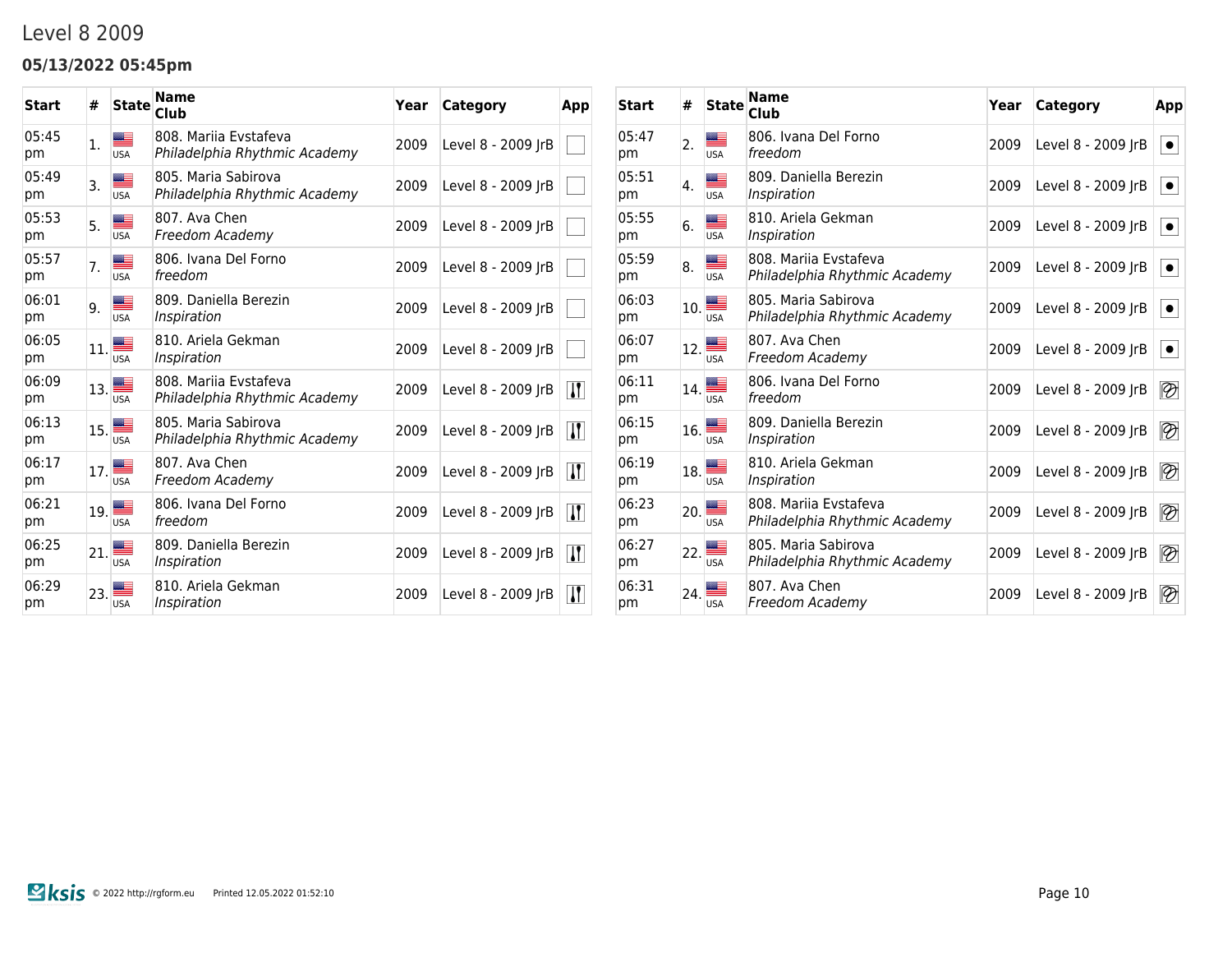## Level 8 - 2007, 2008, 2010, 2012

### **05/13/2022 07:30pm**

| <b>Start</b> | #   | <b>State</b>    | <b>Name</b><br><b>Club</b>                                 | Year | Category           | App                    |
|--------------|-----|-----------------|------------------------------------------------------------|------|--------------------|------------------------|
| 07:30<br>pm  | 1.  | <b>USA</b>      | 814. Angelika Conant-Faller<br>North-East Rhythmics        | 2012 | Level 8 - 2012 CC  |                        |
| 07:34<br>pm  | 3.  | æ<br><b>USA</b> | 804. Alyssa Xia<br><b>MG Rhythmic Academy</b>              | 2008 | Level 8 - 2008 JrB |                        |
| 07:38<br>pm  | 5.  | <b>USA</b>      | 811. Danica Rubinstein<br>Inspiration                      | 2010 | Level 8 - 2010 JrA |                        |
| 07:42<br>pm  | 7.  | <b>USA</b>      | 812. Yana Yaremiy<br>Inspiration                           | 2010 | Level 8 - 2010 JrA |                        |
| 07:46<br>pm  | 9.  | <b>USA</b>      | 813. Aydan Allaberg<br>Philadelphia Rhythmic Academy       | 2010 | Level 8 - 2010 JrA |                        |
| 07:50<br>pm  | 11. | <b>USA</b>      | 801. Giulia Bernardi<br><b>Bala Gymnastics</b>             | 2007 | Level 8 - 2007 IrB | $\mathbf{I}$           |
| 07:54<br>pm  | 13. | <b>USA</b>      | 802. Elliott Loo<br><b>Bala Gymnastics</b>                 | 2007 | Level 8 - 2007 JrB | $\mathbf{H}$           |
| 07:58<br>pm  | 15. | <b>USA</b>      | 804. Alyssa Xia<br><b>MG Rhythmic Academy</b>              | 2008 | Level 8 - 2008 JrB | $\bf{H}$               |
| 08:02<br>pm  | 17. | <b>USA</b>      | 811. Danica Rubinstein<br>Inspiration                      | 2010 | Level 8 - 2010 JrA | $\vert \bm{\Pi} \vert$ |
| 08:06<br>pm  | 19. | <b>USA</b>      | 814. Angelika Conant-Faller<br><b>North-East Rhythmics</b> | 2012 | Level 8 - 2012 CC  | $\mathbf{I}$           |
| 08:10<br>pm  | 21. | <b>USA</b>      | 812. Yana Yaremiy<br>Inspiration                           | 2010 | Level 8 - 2010 JrA | $\bf{H}$               |
| 08:14<br>pm  | 23. | <b>USA</b>      | 813. Aydan Allaberg<br>Philadelphia Rhythmic Academy       | 2010 | Level 8 - 2010 IrA | $\mathbf{H}$           |

| <b>Start</b> | #   | <b>State</b> | <b>Name</b><br>Club                                        | Year | Category           | App                      |
|--------------|-----|--------------|------------------------------------------------------------|------|--------------------|--------------------------|
| 07:32<br>pm  | 2.  | <b>USA</b>   | 812. Yana Yaremiy<br>Inspiration                           | 2010 | Level 8 - 2010 JrA | $\bullet$                |
| 07:36<br>pm  | 4.  | <b>USA</b>   | 813. Aydan Allaberg<br>Philadelphia Rhythmic Academy       | 2010 | Level 8 - 2010 JrA | $\bullet$                |
| 07:40<br>pm  | 6.  | <b>USA</b>   | 814. Angelika Conant-Faller<br><b>North-East Rhythmics</b> | 2012 | Level 8 - 2012 CC  | $\bullet$                |
| 07:44<br>pm  | 8.  | <b>USA</b>   | 804. Alyssa Xia<br><b>MG Rhythmic Academy</b>              | 2008 | Level 8 - 2008 JrB | $\bullet$                |
| 07:48<br>pm  | 10. | <b>USA</b>   | 811. Danica Rubinstein<br>Inspiration                      | 2010 | Level 8 - 2010 JrA | $\bullet$                |
| 07:52<br>pm  | 12. | <b>USA</b>   | 814. Angelika Conant-Faller<br><b>North-East Rhythmics</b> | 2012 | Level 8 - 2012 CC  | $\overline{\mathscr{D}}$ |
| 07:56<br>pm  | 14. | <b>USA</b>   | 812. Yana Yaremiy<br>Inspiration                           | 2010 | Level 8 - 2010 JrA | $\overline{\mathscr{D}}$ |
| 08:00<br>pm  | 16. | <b>USA</b>   | 813. Aydan Allaberg<br>Philadelphia Rhythmic Academy       | 2010 | Level 8 - 2010 JrA | $\overline{\mathscr{D}}$ |
| 08:04<br>pm  | 18. | <b>USA</b>   | 801. Giulia Bernardi<br><b>Bala Gymnastics</b>             | 2007 | Level 8 - 2007 JrB | $\overline{\mathscr{D}}$ |
| 08:08<br>pm  | 20. | <b>USA</b>   | 802. Elliott Loo<br>Bala Gymnastics                        | 2007 | Level 8 - 2007 JrB | $\overline{\mathscr{D}}$ |
| 08:12<br>pm  | 22. | <b>USA</b>   | 804. Alyssa Xia<br><b>MG Rhythmic Academy</b>              | 2008 | Level 8 - 2008 JrB | $\overline{\mathscr{D}}$ |
| 08:16<br>pm  | 24. | <b>USA</b>   | 811. Danica Rubinstein<br>Inspiration                      | 2010 | Level 8 - 2010 JrA | $\overline{\mathscr{D}}$ |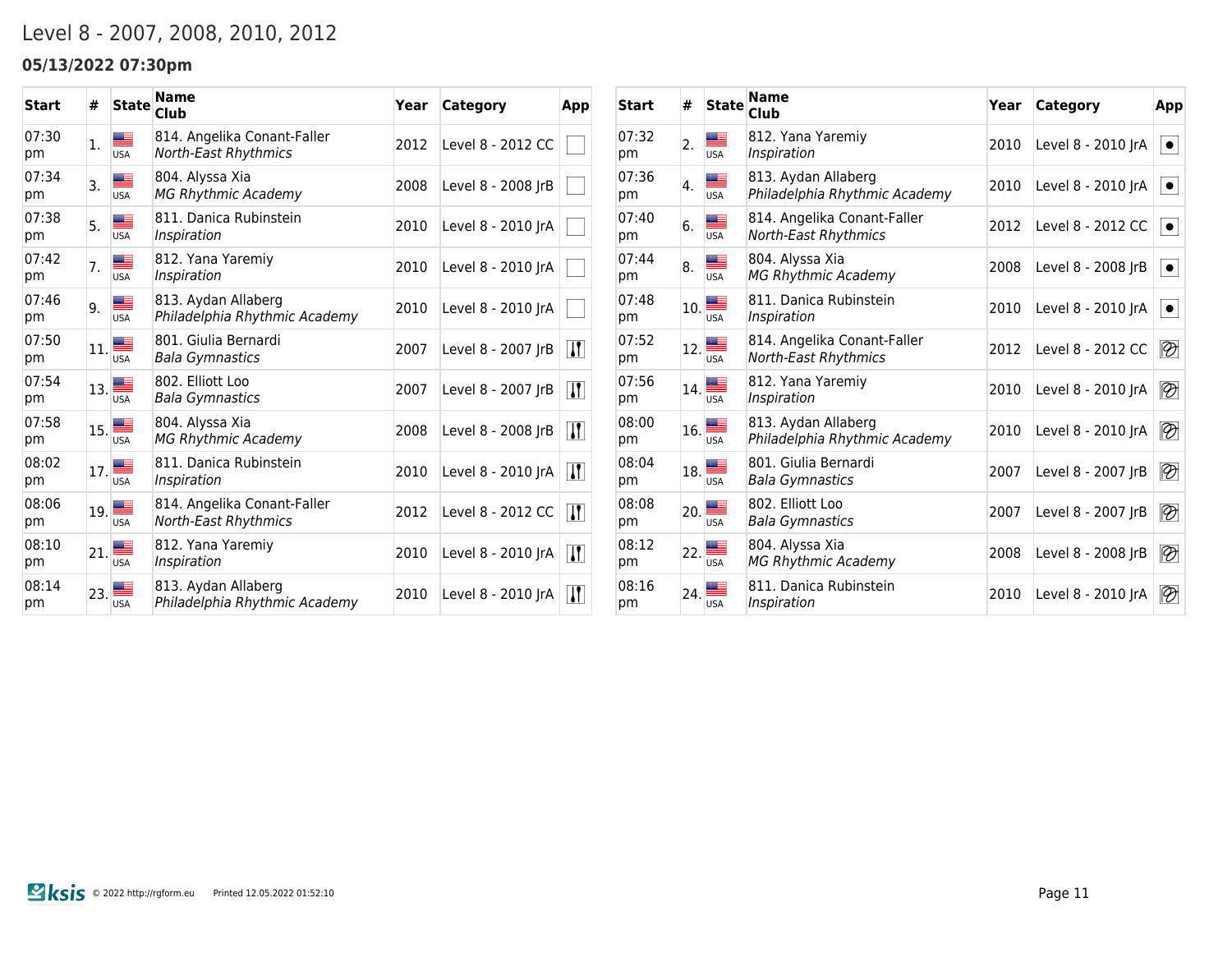### Level 6 - 2011

### **05/13/2022 09:02am**

| <b>Start</b> | #   | <b>State</b>             | Name<br>Club                                                     | Year | <b>Category</b>    | App                    |
|--------------|-----|--------------------------|------------------------------------------------------------------|------|--------------------|------------------------|
|              |     |                          |                                                                  |      |                    |                        |
| 09:04<br>am  | 2.  | <u>m –</u><br><b>USA</b> | 622. Anna Yaremiy<br>Inspiration                                 | 2011 | Level 6 - 2011 JrA |                        |
| 09:08<br>am  | 4.  | ▄▆<br><b>USA</b>         | 618. Sabrina Oreper<br>Philadelphia Rhythmic Academy             | 2011 | Level 6 - 2011 JrA |                        |
| 09:12<br>am  | 6.  | <u>a a</u><br><b>USA</b> | 621. Chloe Cun<br><b>Bala Gymnastics</b>                         | 2011 | Level 6 - 2011 JrA |                        |
| 09:16<br>am  | 8.  | æ<br><b>USA</b>          | 620. Thea Brisson<br><b>Bala Gymnastics</b>                      | 2011 | Level 6 - 2011 JrA |                        |
| 09:20<br>am  | 10. | <b>USA</b>               | 619. Angela Zhou<br><b>Bala Gymnastics</b>                       | 2011 | Level 6 - 2011 JrA |                        |
| 09:24<br>am  | 12. | <u>m =</u><br><b>USA</b> | 615. Valerie Pavlenko<br>Prestige Rhythmic Gymnastics<br>Academy | 2011 | Level 6 - 2011 JrA |                        |
| 09:28<br>am  | 14. | <b>USA</b>               | 614. Sofia Kartashova<br><b>MG Rhythmic Academy</b>              | 2011 | Level 6 - 2011 JrA |                        |
| 09:32<br>am  | 16. | <b>USA</b>               | 613. Sima Gilbert<br><b>MG Rhythmic Academy</b>                  | 2011 | Level 6 - 2011 JrA |                        |
| 09:36<br>am  | 17. | <b>USA</b>               | 617. Sophia Oreper<br>Philadelphia Rhythmic Academy              | 2011 | Level 6 - 2011 JrA |                        |
| 09:38<br>am  | 18. | <b>USA</b>               | 619. Angela Zhou<br><b>Bala Gymnastics</b>                       | 2011 | Level 6 - 2011 JrA | $\circ$                |
| 09:42<br>am  |     | 20.<br><b>USA</b>        | 615. Valerie Pavlenko<br>Prestige Rhythmic Gymnastics<br>Academy | 2011 | Level 6 - 2011 JrA | $\circ$                |
| 09:46<br>am  | 22. | ≝<br><b>USA</b>          | 614. Sofia Kartashova<br><b>MG Rhythmic Academy</b>              | 2011 | Level 6 - 2011 JrA | $\overline{\bigcirc}$  |
| 09:50<br>am  | 24. | <b>USA</b>               | 613. Sima Gilbert<br>MG Rhythmic Academy                         | 2011 | Level 6 - 2011 JrA | $\circ$                |
| 09:54<br>am  | 26. | ≋≡<br><b>USA</b>         | 622. Anna Yaremiy<br>Inspiration                                 | 2011 | Level 6 - 2011 JrA | $\circ$                |
| 09:58<br>am  | 28. | <b>USA</b>               | 618. Sabrina Oreper<br>Philadelphia Rhythmic Academy             | 2011 | Level 6 - 2011 JrA | $\vert \bigcirc \vert$ |
| 10:02<br>am  | 30. | <b>USA</b>               | 621. Chloe Cun<br>Bala Gymnastics                                | 2011 | Level 6 - 2011 JrA | $\circ$                |

| Start       | #   | <b>State</b>      | Name<br>Club                                                     | Year | Category           | App                      |
|-------------|-----|-------------------|------------------------------------------------------------------|------|--------------------|--------------------------|
| 09:02<br>am | 1.  | ≝<br><b>USA</b>   | 619. Angela Zhou<br><b>Bala Gymnastics</b>                       | 2011 | Level 6 - 2011 JrA | $\mathbb U$              |
| 09:06<br>am | 3.  | ▇≡<br><b>USA</b>  | 615. Valerie Pavlenko<br>Prestige Rhythmic Gymnastics<br>Academy | 2011 | Level 6 - 2011 JrA | $\bigcup$                |
| 09:10<br>am | 5.  | ▓≡<br><b>USA</b>  | 614. Sofia Kartashova<br><b>MG Rhythmic Academy</b>              | 2011 | Level 6 - 2011 JrA | $\bigcup$                |
| 09:14<br>am | 7.  | æ<br><b>USA</b>   | 613. Sima Gilbert<br><b>MG Rhythmic Academy</b>                  | 2011 | Level 6 - 2011 JrA | $\bigcup$                |
| 09:18<br>am | 9.  | ▀<br><b>USA</b>   | 617. Sophia Oreper<br>Philadelphia Rhythmic Academy              | 2011 | Level 6 - 2011 JrA | $\cup$                   |
| 09:22<br>am | 11. | <b>USA</b>        | 622. Anna Yaremiy<br>Inspiration                                 | 2011 | Level 6 - 2011 JrA | $\cup$                   |
| 09:26<br>am | 13. | <b>USA</b>        | 618. Sabrina Oreper<br>Philadelphia Rhythmic Academy             | 2011 | Level 6 - 2011 JrA | $\bigcup$                |
| 09:30<br>am | 15. | <b>USA</b>        | 621. Chloe Cun<br><b>Bala Gymnastics</b>                         | 2011 | Level 6 - 2011 JrA | $\bigcup$                |
|             |     |                   |                                                                  |      |                    |                          |
|             |     |                   |                                                                  |      |                    |                          |
| 09:40<br>am | 19. | USA               | 622. Anna Yaremiy<br>Inspiration                                 | 2011 | Level 6 - 2011 JrA | $\overline{\mathscr{D}}$ |
| 09:44<br>am | 21. | USA               | 618. Sabrina Oreper<br>Philadelphia Rhythmic Academy             | 2011 | Level 6 - 2011 JrA | $\overline{\mathscr{D}}$ |
| 09:48<br>am | 23. | USA               | 621. Chloe Cun<br><b>Bala Gymnastics</b>                         | 2011 | Level 6 - 2011 JrA | $\overline{\mathscr{D}}$ |
| 09:52<br>am | 25. | <b>USA</b>        | 620. Thea Brisson<br><b>Bala Gymnastics</b>                      | 2011 | Level 6 - 2011 JrA | $\overline{\mathscr{D}}$ |
| 09:56<br>am |     | 27.<br><b>USA</b> | 619. Angela Zhou<br><b>Bala Gymnastics</b>                       | 2011 | Level 6 - 2011 JrA | $\overline{\mathscr{D}}$ |
| 10:00<br>am | 29. | <b>USA</b>        | 615. Valerie Pavlenko<br>Prestige Rhythmic Gymnastics<br>Academy | 2011 | Level 6 - 2011 JrA | $\overline{\mathscr{D}}$ |
| 10:04<br>am | 31. | <b>USA</b>        | 614. Sofia Kartashova<br><b>MG Rhythmic Academy</b>              | 2011 | Level 6 - 2011 JrA | $\overline{\mathscr{D}}$ |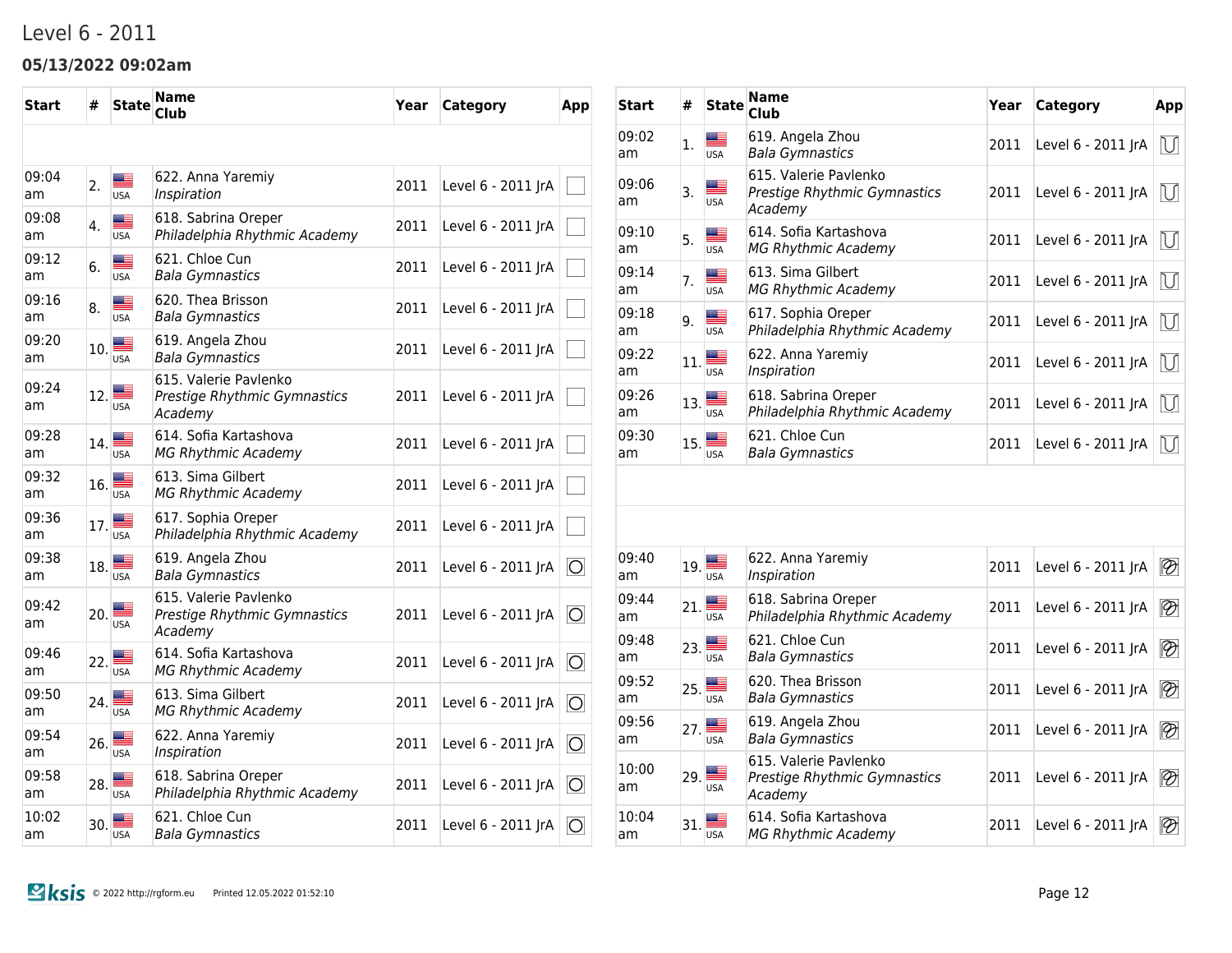| <b>Start</b> | # |                       | State <mark>Name</mark><br> Club                    | Year | <b>Category</b>                   | App |
|--------------|---|-----------------------|-----------------------------------------------------|------|-----------------------------------|-----|
| 10:06<br>am. |   | $_{32}$<br><b>USA</b> | 617. Sophia Oreper<br>Philadelphia Rhythmic Academy | 2011 | Level 6 - 2011 JrA $ O $          |     |
| 10:10<br>am. |   | 34.                   | 620. Thea Brisson<br><b>Bala Gymnastics</b>         | 2011 | Level 6 - 2011 JrA $\overline{O}$ |     |

| Start       | # |     | State Name<br> Club                                 | Year | <b>Category</b>    | App                      |
|-------------|---|-----|-----------------------------------------------------|------|--------------------|--------------------------|
| 10:08<br>am |   | 33. | 613. Sima Gilbert<br><b>MG Rhythmic Academy</b>     | 2011 | Level 6 - 2011 JrA | $\mathcal{P}$            |
| 10:12<br>am |   | 35. | 617. Sophia Oreper<br>Philadelphia Rhythmic Academy | 2011 | Level 6 - 2011 JrA | $\overline{\mathscr{D}}$ |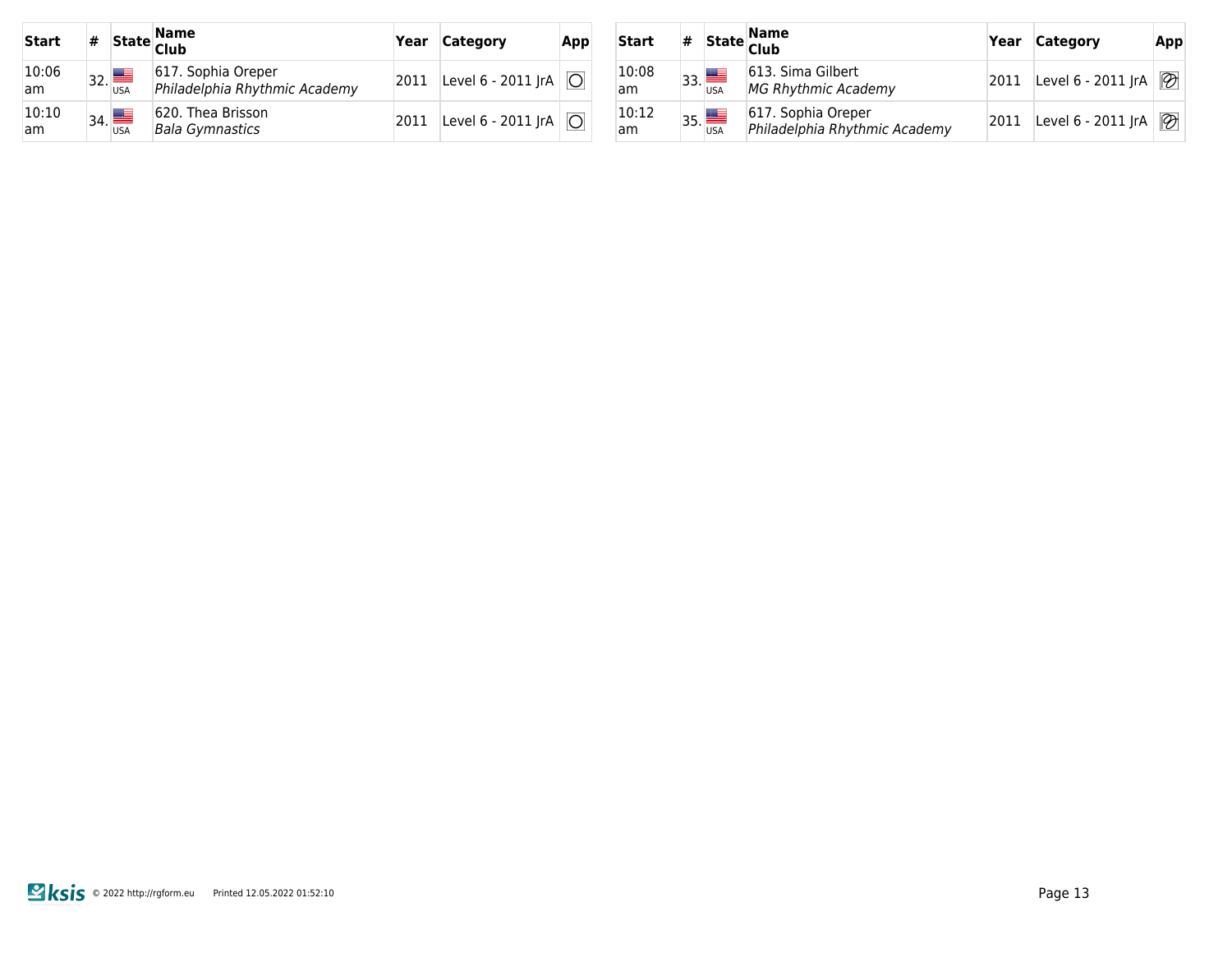## Lelev 6 - 2008, 2009, 2012

### **05/14/2022 10:35am**

| <b>Start</b> | #   | <b>State</b>     | <b>Name</b><br><b>Club</b>                                          | Year | Category           | App            |
|--------------|-----|------------------|---------------------------------------------------------------------|------|--------------------|----------------|
| 10:35<br>am  | 1.  | ▓▆<br><b>USA</b> | 601. Karina Teplova<br><b>MatchPoint NYC</b>                        | 2008 | Level 6 - 2008 JrB |                |
| 10:39<br>am  | 3.  | <b>USA</b>       | 624. Viktorija Nikolaeva<br>Prestige Rhythmic Gymnastics<br>Academy | 2012 | Level 6 - 2012 CC  |                |
| 10:43<br>am  | 5.  | <b>USA</b>       | 627. Nadiya Posner<br><b>Bala Gymnastics</b>                        | 2012 | Level 6 - 2012 CC  |                |
| 10:47<br>am  | 7.  | Æ<br><b>USA</b>  | 603. Lucia Lozano<br>H.O.P.E. Rhythmic Gymnastics                   | 2009 | Level 6 - 2009 JrB |                |
| 10:51<br>am  | 9.  | <b>USA</b>       | 626. Brynna Tang<br><b>Bala Gymnastics</b>                          | 2012 | Level 6 - 2012 CC  |                |
| 10:55<br>am  | 11. | ▄≡<br><b>USA</b> | 623. Leila Allen<br><b>Manhattan Rhythmics</b>                      | 2012 | Level 6 - 2012 CC  |                |
| 10:59<br>am  | 13. | <b>USA</b>       | 625. Emily Vasilyeu<br><b>Bala Gymnastics</b>                       | 2012 | Level 6 - 2012 CC  | $\overline{O}$ |
| 11:03<br>am  | 15. | <b>USA</b>       | 602. Rachel Ma<br><b>Bala Gymnastics</b>                            | 2009 | Level 6 - 2009 JrB | $\circ$        |
| 11:07<br>am  | 17. | <b>USA</b>       | 624. Viktorija Nikolaeva<br>Prestige Rhythmic Gymnastics<br>Academy | 2012 | Level 6 - 2012 CC  | $\overline{O}$ |
| 11:11<br>am  | 19. | <b>USA</b>       | 627. Nadiya Posner<br><b>Bala Gymnastics</b>                        | 2012 | Level 6 - 2012 CC  | $\overline{O}$ |
| 11:15<br>am  | 21. | ▩▬<br><b>USA</b> | 603. Lucia Lozano<br>H.O.P.E. Rhythmic Gymnastics                   | 2009 | Level 6 - 2009 JrB | O              |
| 11:19<br>am  | 23. | <b>USA</b>       | 601. Karina Teplova<br><b>MatchPoint NYC</b>                        | 2008 | Level 6 - 2008 JrB | $\circ$        |
| 11:23<br>am  | 25. | æ<br><b>USA</b>  | 626. Brynna Tang<br><b>Bala Gymnastics</b>                          | 2012 | Level 6 - 2012 CC  | $\overline{O}$ |
| 11:27<br>am  | 27. | <b>USA</b>       | 623. Leila Allen<br><b>Manhattan Rhythmics</b>                      | 2012 | Level 6 - 2012 CC  | 10             |

| <b>Start</b> | #   | <b>State</b>             | <b>Name</b><br><b>Club</b>                                          | Year | <b>Category</b>    | App                      |
|--------------|-----|--------------------------|---------------------------------------------------------------------|------|--------------------|--------------------------|
| 10:37<br>am  | 2.  | <b>USA</b>               | 603. Lucia Lozano<br>H.O.P.E. Rhythmic Gymnastics                   | 2009 | Level 6 - 2009 JrB | M                        |
| 10:41<br>am  | 4.  | <b>USA</b>               | 626. Brynna Tang<br><b>Bala Gymnastics</b>                          | 2012 | Level 6 - 2012 CC  | $\overline{U}$           |
| 10:45<br>am  | 6.  | <b>USA</b>               | 623. Leila Allen<br><b>Manhattan Rhythmics</b>                      | 2012 | Level 6 - 2012 CC  | $\overline{U}$           |
| 10:49<br>am  | 8.  | <b>USA</b>               | 601. Karina Teplova<br><b>MatchPoint NYC</b>                        | 2008 | Level 6 - 2008 JrB | $\mathbb U$              |
| 10:53<br>am  | 10. | <b>USA</b>               | 624. Viktorija Nikolaeva<br>Prestige Rhythmic Gymnastics<br>Academy | 2012 | Level 6 - 2012 CC  | $\cup$                   |
| 10:57<br>am  | 12. | <b>USA</b>               | 627. Nadiya Posner<br>Bala Gymnastics                               | 2012 | Level 6 - 2012 CC  | $\overline{U}$           |
| 11:01<br>am  | 14. | <b>USA</b>               | 601. Karina Teplova<br><b>MatchPoint NYC</b>                        | 2008 | Level 6 - 2008 JrB | $\overline{\mathscr{D}}$ |
| 11:05<br>am  | 16. | $\frac{1}{\mathsf{USA}}$ | 603. Lucia Lozano<br>H.O.P.E. Rhythmic Gymnastics                   | 2009 | Level 6 - 2009 JrB | $\overline{\mathscr{D}}$ |
| 11:09<br>am  | 18. | ▩▀<br><b>USA</b>         | 626. Brynna Tang<br><b>Bala Gymnastics</b>                          | 2012 | Level 6 - 2012 CC  | $\overline{\mathscr{D}}$ |
| 11:13<br>am  | 20. | <b>USA</b>               | 623. Leila Allen<br><b>Manhattan Rhythmics</b>                      | 2012 | Level 6 - 2012 CC  | $\overline{\mathscr{D}}$ |
| 11:17<br>am  | 22. | <b>USA</b>               | 625. Emily Vasilyeu<br><b>Bala Gymnastics</b>                       | 2012 | Level 6 - 2012 CC  | $\overline{\mathscr{D}}$ |
| 11:21<br>am  | 24. | <b>USA</b>               | 624. Viktorija Nikolaeva<br>Prestige Rhythmic Gymnastics<br>Academy | 2012 | Level 6 - 2012 CC  | $\overline{\mathscr{D}}$ |
| 11:25<br>am  | 26. | <b>USA</b>               | 627. Nadiya Posner<br><b>Bala Gymnastics</b>                        | 2012 | Level 6 - 2012 CC  | $\overline{\mathscr{D}}$ |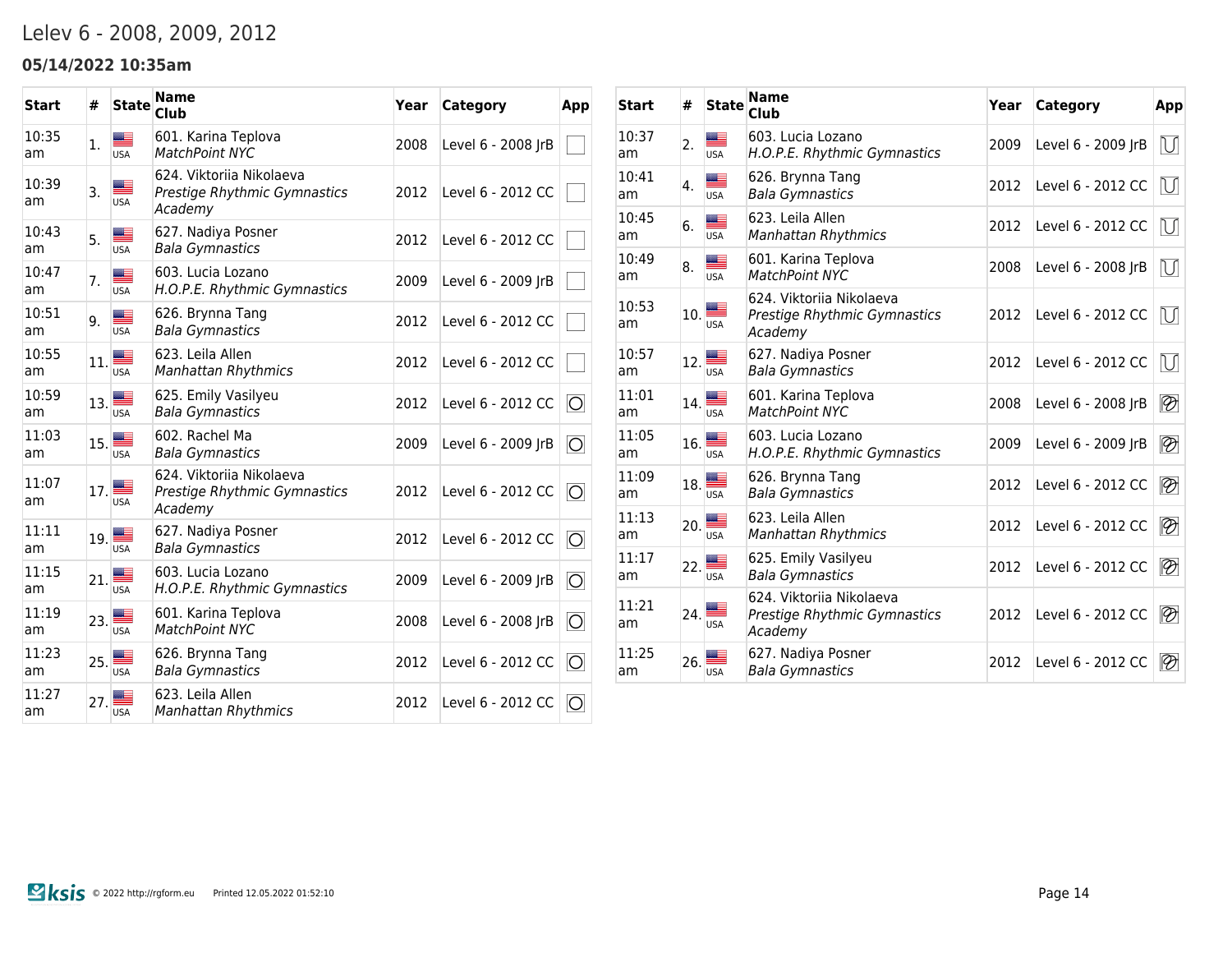### Level 6 - 2010

#### **05/14/2022 11:40am**

| <b>Start</b> | #   | <b>State</b>     | Name<br>Club                                              | Year | Category           | App                    |
|--------------|-----|------------------|-----------------------------------------------------------|------|--------------------|------------------------|
| 11:40<br>am  | 1.  | ▆▆<br><b>USA</b> | 610. Alissa Meshkovsky<br>Philadelphia Rhythmic Academy   | 2010 | Level 6 - 2010 JrA |                        |
| 11:44<br>am  | 3.  | ▓≡<br><b>USA</b> | 612. Ksenia Partyka<br>Inspiration                        | 2010 | Level 6 - 2010 JrA |                        |
| 11:48<br>am  | 5.  | <b>USA</b>       | 611. Leonarda Decman<br><b>Bala Gymnastics</b>            | 2010 | Level 6 - 2010 JrA |                        |
| 11:52<br>am  | 7.  | <b>USA</b>       | 609. Elza Bai<br>Philadelphia Rhythmic Academy            | 2010 | Level 6 - 2010 JrA |                        |
| 11:56<br>am  | 9.  | <b>USA</b>       | 608. Maria Costa Gonzalez<br>H.O.P.E. Rhythmic Gymnastics | 2010 | Level 6 - 2010 JrA |                        |
| 12:00<br>pm  | 11. | ≝<br><b>USA</b>  | 605. Penelope Friday<br>H.O.P.E. Rhythmic Gymnastics      | 2010 | Level 6 - 2010 JrA |                        |
| 12:04<br>pm  | 13. | <b>USA</b>       | 607. Alina Khilko<br>H.O.P.E. Rhythmic Gymnastics         | 2010 | Level 6 - 2010 JrA |                        |
| 12:08<br>pm  | 15. | <b>USA</b>       | 606. Anja Schiwek<br>H.O.P.E. Rhythmic Gymnastics         | 2010 | Level 6 - 2010 JrA |                        |
| 12:12<br>pm  | 17. | æ<br><b>USA</b>  | 610. Alissa Meshkovsky<br>Philadelphia Rhythmic Academy   | 2010 | Level 6 - 2010 JrA | $\overline{\circ}$     |
| 12:16<br>pm  | 19. | <b>USA</b>       | 612. Ksenia Partyka<br>Inspiration                        | 2010 | Level 6 - 2010 JrA | $\overline{\circ}$     |
| 12:20<br>pm  | 21. | <b>USA</b>       | 611. Leonarda Decman<br><b>Bala Gymnastics</b>            | 2010 | Level 6 - 2010 JrA | $\overline{\circ}$     |
| 12:24<br>pm  | 23. | <b>USA</b>       | 609. Elza Bai<br>Philadelphia Rhythmic Academy            | 2010 | Level 6 - 2010 JrA | $\vert \bigcirc \vert$ |
| 12:28<br>pm  | 25. | <b>USA</b>       | 608. Maria Costa Gonzalez<br>H.O.P.E. Rhythmic Gymnastics | 2010 | Level 6 - 2010 JrA | $\overline{\circ}$     |
| 12:32<br>pm  | 27. | <b>USA</b>       | 605. Penelope Friday<br>H.O.P.E. Rhythmic Gymnastics      | 2010 | Level 6 - 2010 JrA | $\overline{\bigcirc}$  |
| 12:36<br>pm  | 29. | <b>USA</b>       | 607. Alina Khilko<br>H.O.P.E. Rhythmic Gymnastics         | 2010 | Level 6 - 2010 JrA | $\vert \bigcirc \vert$ |
| 12:40<br>pm  | 31. | <b>USA</b>       | 606. Anja Schiwek<br>H.O.P.E. Rhythmic Gymnastics         | 2010 | Level 6 - 2010 JrA | $\overline{\bigcirc}$  |

| Start       | #   | <b>State</b>    | <b>Name</b><br><b>Club</b>                                | Year | Category           | App                      |
|-------------|-----|-----------------|-----------------------------------------------------------|------|--------------------|--------------------------|
| 11:42<br>am | 2.  | æ<br><b>USA</b> | 608. Maria Costa Gonzalez<br>H.O.P.E. Rhythmic Gymnastics | 2010 | Level 6 - 2010 JrA | M                        |
| 11:46<br>am | 4.  | ≡<br><b>USA</b> | 605. Penelope Friday<br>H.O.P.E. Rhythmic Gymnastics      | 2010 | Level 6 - 2010 JrA | $\overline{U}$           |
| 11:50<br>am | 6.  | Œ<br><b>USA</b> | 607. Alina Khilko<br>H.O.P.E. Rhythmic Gymnastics         | 2010 | Level 6 - 2010 JrA | $\overline{\cup}$        |
| 11:54<br>am | 8.  | ≡<br><b>USA</b> | 606. Anja Schiwek<br>H.O.P.E. Rhythmic Gymnastics         | 2010 | Level 6 - 2010 JrA | $\mathbb U$              |
| 11:58<br>am | 10. | æ<br><b>USA</b> | 610. Alissa Meshkovsky<br>Philadelphia Rhythmic Academy   | 2010 | Level 6 - 2010 JrA | $\overline{\cup}$        |
| 12:02<br>рm | 12. | ▀<br><b>USA</b> | 612. Ksenia Partyka<br>Inspiration                        | 2010 | Level 6 - 2010 JrA | $\mathbb U$              |
| 12:06<br>pm | 14. | USA             | 611. Leonarda Decman<br><b>Bala Gymnastics</b>            | 2010 | Level 6 - 2010 JrA | $\overline{\cup}$        |
| 12:10<br>рm | 16. | <b>USA</b>      | 609. Elza Bai<br>Philadelphia Rhythmic Academy            | 2010 | Level 6 - 2010 JrA | M                        |
| 12:14<br>рm | 18. | <b>USA</b>      | 608. Maria Costa Gonzalez<br>H.O.P.E. Rhythmic Gymnastics | 2010 | Level 6 - 2010 JrA | $\overline{\mathscr{D}}$ |
| 12:18<br>pm | 20. | <b>USA</b>      | 605. Penelope Friday<br>H.O.P.E. Rhythmic Gymnastics      | 2010 | Level 6 - 2010 JrA | $\overline{\mathscr{D}}$ |
| 12:22<br>рm | 22. | USA             | 607. Alina Khilko<br>H.O.P.E. Rhythmic Gymnastics         | 2010 | Level 6 - 2010 JrA | $\circledR$              |
| 12:26<br>pm | 24. | <b>USA</b>      | 606. Anja Schiwek<br>H.O.P.E. Rhythmic Gymnastics         | 2010 | Level 6 - 2010 JrA | $\overline{\mathscr{D}}$ |
| 12:30<br>pm | 26. | <b>USA</b>      | 610. Alissa Meshkovsky<br>Philadelphia Rhythmic Academy   | 2010 | Level 6 - 2010 JrA | $\overline{\mathscr{D}}$ |
| 12:34<br>pm | 28. | <b>USA</b>      | 612. Ksenia Partyka<br>Inspiration                        | 2010 | Level 6 - 2010 JrA | $\overline{\mathscr{D}}$ |
| 12:38<br>pm | 30. | <b>USA</b>      | 611. Leonarda Decman<br><b>Bala Gymnastics</b>            | 2010 | Level 6 - 2010 JrA | $\overline{\mathscr{D}}$ |
| 12:42<br>pm | 32. | <b>USA</b>      | 609. Elza Bai<br>Philadelphia Rhythmic Academy            | 2010 | Level 6 - 2010 JrA | $\overline{\mathscr{D}}$ |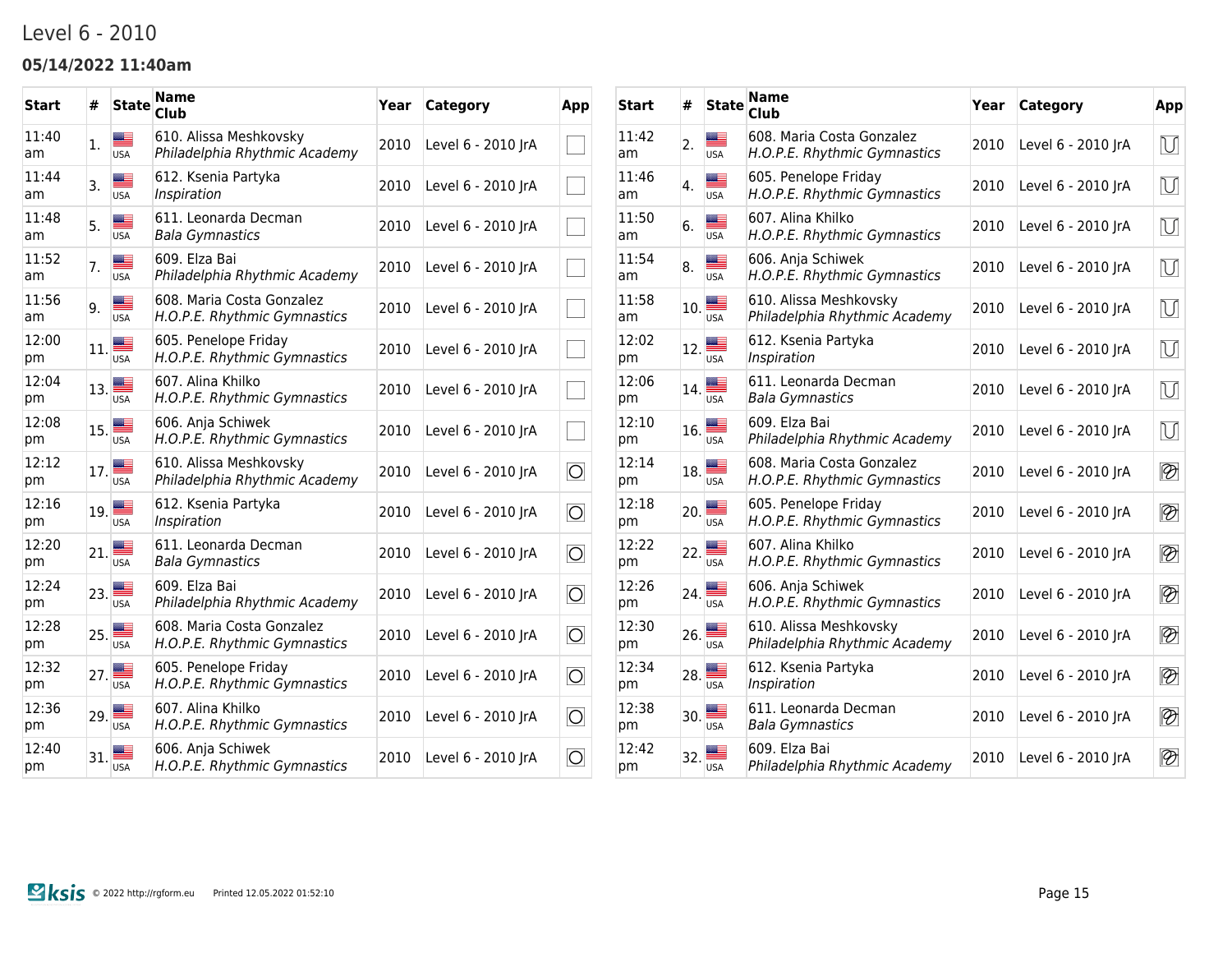## Level 4 - 2010, 2011, 2012

### **05/14/2022 01:00pm**

| <b>Start</b> | #   | <b>State</b> | <b>Name</b><br>Club                                    | Year | Category           | App            |
|--------------|-----|--------------|--------------------------------------------------------|------|--------------------|----------------|
| 01:00<br>pm  | 1.  | <b>USA</b>   | 429. Cory Molosag<br>Philadelphia Rhythmic Academy     | 2015 | Level 4 CB         | $\bigcup$      |
| 01:04<br>рm  | 3.  | <b>USA</b>   | 408. Sophina Mingalieva<br><b>ASCA Gymnastics</b>      | 2010 | Level 4 - 2010 JrA | $\overline{U}$ |
| 01:08<br>pm  | 5.  | <b>USA</b>   | 407. Ella Thurston-vargo<br><b>Manhattan Rhythmics</b> | 2012 | Level 4 - 2012 CC  | U              |
| 01:12<br>pm  | 7.  | <b>USA</b>   | 401. Darina Kotovych<br>Inspiration                    | 2012 | Level 4 - 2012 CC  | U              |
| 01:16<br>pm  | 9.  | <b>USA</b>   | 406. Olivia Fu<br><b>Manhattan Rhythmics</b>           | 2012 | Level 4 - 2012 CC  | $\mathbb U$    |
| 01:20<br>pm  | 11. | <b>USA</b>   | 403. Giulia Rissola<br>H.O.P.E. Rhythmic Gymnastics    | 2012 | Level 4 - 2012 CC  | $\bigcup$      |
| 01:24<br>pm  | 13. | <b>USA</b>   | 409. Samina Alieva<br><b>ASCA Gymnastics</b>           | 2011 | Level 4 - 2011 JrA | U              |
| 01:28<br>pm  | 15. | <b>USA</b>   | 410. Alex Valdivia<br>Philadelphia Rhythmic Academy    | 2011 | Level 4 - 2011 JrA | U              |
| 01:32<br>pm  | 17. | <b>USA</b>   | 405. Natalia Nikonova<br>ASCA Gymnastics               | 2012 | Level 4 - 2012 CC  | M              |
| 01:36<br>pm  | 19. | <b>USA</b>   | 404. Erin Frankel<br>MG Rhythmic Academy               | 2012 | Level 4 - 2012 CC  | $\mathbb U$    |
| 01:40<br>pm  | 21. | <b>USA</b>   | 411. Ariane Nijborg<br>Inspiration                     | 2012 | Level 4 - 2012 CC  | $\bigcup$      |
| 01:44<br>pm  | 23. | <b>USA</b>   | 402. Becca Hauptman<br><b>Bala Gymnastics</b>          | 2012 | Level 4 - 2012 CC  | M              |

| Start       | #   | <b>State</b>                                                                | <b>Name</b><br>Club                                    | Year | Category           | App                   |
|-------------|-----|-----------------------------------------------------------------------------|--------------------------------------------------------|------|--------------------|-----------------------|
| 01:02<br>pm | 2.  | <b>USA</b>                                                                  | 409. Samina Alieva<br><b>ASCA Gymnastics</b>           | 2011 | Level 4 - 2011 JrA | $\overline{\bigcirc}$ |
| 01:06<br>рm | 4.  | <b>USA</b>                                                                  | 410. Alex Valdivia<br>Philadelphia Rhythmic Academy    | 2011 | Level 4 - 2011 JrA | $\overline{\bigcirc}$ |
| 01:10<br>pm | 6.  | ≡<br><b>USA</b>                                                             | 405. Natalia Nikonova<br><b>ASCA Gymnastics</b>        | 2012 | Level 4 - 2012 CC  | $\overline{\bigcirc}$ |
| 01:14<br>pm | 8.  | ≡<br><b>USA</b>                                                             | 404. Erin Frankel<br><b>MG Rhythmic Academy</b>        | 2012 | Level 4 - 2012 CC  | $\overline{\bigcirc}$ |
| 01:18<br>pm | 10. | ≝<br><b>USA</b>                                                             | 411. Ariane Nijborg<br>Inspiration                     | 2012 | Level 4 - 2012 CC  | $\overline{\bigcirc}$ |
| 01:22<br>pm | 12. | <b>USA</b>                                                                  | 402. Becca Hauptman<br>Bala Gymnastics                 | 2012 | Level 4 - 2012 CC  | $\overline{\bigcirc}$ |
| 01:26<br>pm |     | $_{14}$<br><b>USA</b>                                                       | 429. Cory Molosag<br>Philadelphia Rhythmic Academy     | 2015 | Level 4 CB         | $\overline{\bigcirc}$ |
| 01:30<br>рm | 16. | $\begin{array}{c}\n\hline\n\text{Hence} \\ \hline\n\text{USA}\n\end{array}$ | 408. Sophina Mingalieva<br><b>ASCA Gymnastics</b>      | 2010 | Level 4 - 2010 JrA | $\overline{\bigcirc}$ |
| 01:34<br>pm | 18. | <b>USA</b>                                                                  | 407. Ella Thurston-vargo<br><b>Manhattan Rhythmics</b> | 2012 | Level 4 - 2012 CC  | $\overline{\bigcirc}$ |
| 01:38<br>pm | 20. | <b>USA</b>                                                                  | 401. Darina Kotovych<br>Inspiration                    | 2012 | Level 4 - 2012 CC  | $\overline{\bigcirc}$ |
| 01:42<br>pm | 22. | <b>USA</b>                                                                  | 406. Olivia Fu<br><b>Manhattan Rhythmics</b>           | 2012 | Level 4 - 2012 CC  | $\overline{\circ}$    |
| 01:46<br>pm | 24. | <b>USA</b>                                                                  | 403. Giulia Rissola<br>H.O.P.E. Rhythmic Gymnastics    | 2012 | Level 4 - 2012 CC  | $\overline{\bigcirc}$ |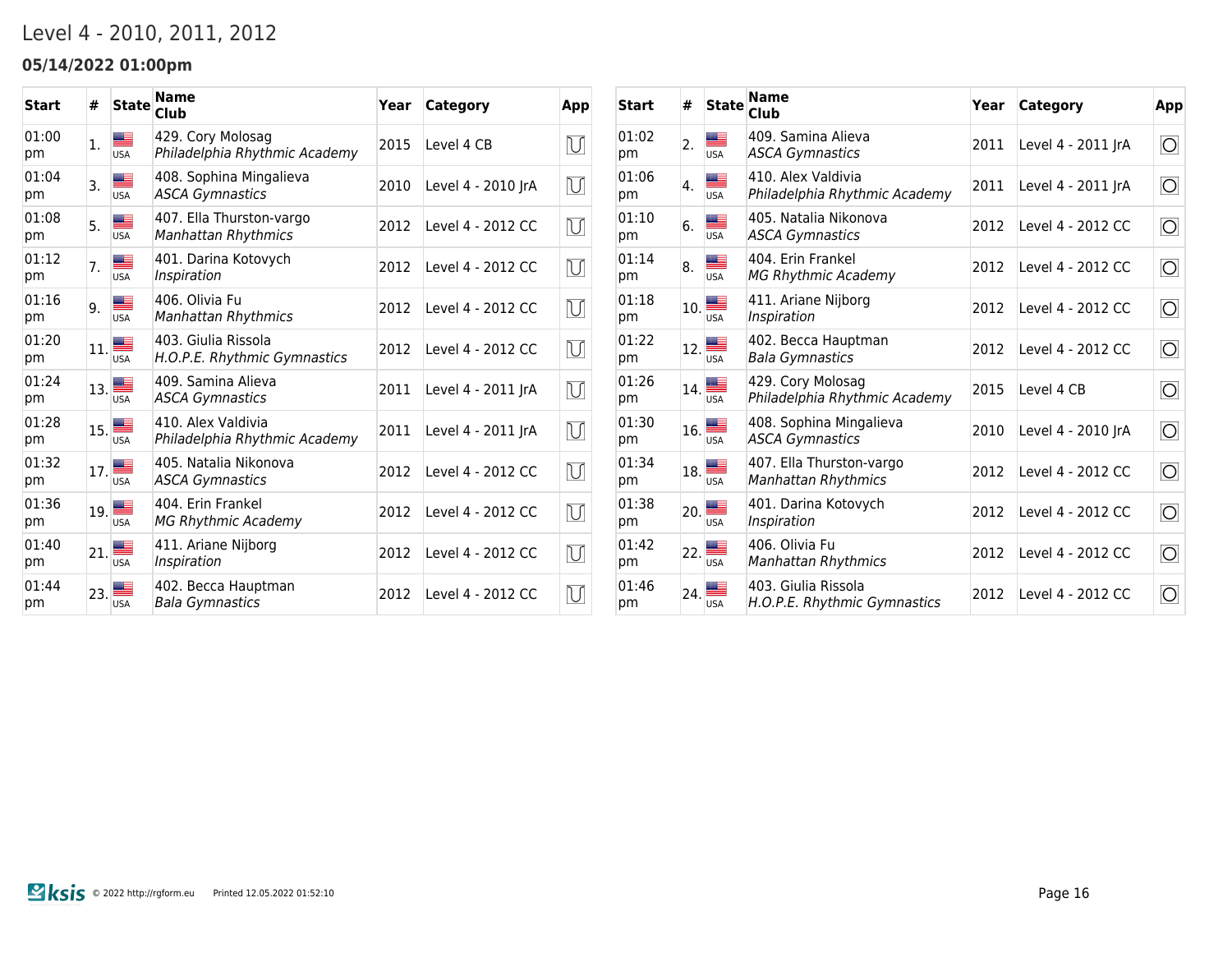### Level 4 2013 + 2 Xcel

### **05/14/2022 02:30pm**

| Start       | #       | <b>State</b>     | Name<br><b>Club</b>                                 | Year | Category          | App                   |
|-------------|---------|------------------|-----------------------------------------------------|------|-------------------|-----------------------|
| 02:30<br>pm | 1.      | ▀<br><b>USA</b>  | 2001. Lisa Pozhogina<br><b>North-East Rhythmics</b> | 2009 | Xcel Saturday JrB | $\overline{\bigcirc}$ |
| 02:32<br>pm | 2.      | æ<br><b>USA</b>  | 2002. Liana Dyakovetsky<br><b>ASCA Gymnastics</b>   | 2015 | Xcel Saturday CB  | $\overline{O}$        |
| 02:34<br>pm | 3.      | ▄▄<br><b>USA</b> | 412. Ting Ling<br>Inspiration                       | 2013 | Level 4 - 2013 CC | $\bigcup$             |
| 02:38<br>рm | 5.      | Æ<br><b>USA</b>  | 417. Masha Pozhogina<br>North-East Rhythmics        | 2013 | Level 4 - 2013 CC | $\mathbb U$           |
| 02:42<br>pm | 7.      | æ<br><b>USA</b>  | 421. Milena Win<br>Inspiration                      | 2013 | Level 4 - 2013 CC | $\mathbb U$           |
| 02:46<br>pm | 9.      | ▆≡<br><b>USA</b> | 414. Tiniko Enukidze<br><b>ASCA Gymnastics</b>      | 2013 | Level 4 - 2013 CC | $\mathbb U$           |
| 02:50<br>pm | 11.     | <b>USA</b>       | 419. Sophia Kozinets<br>MatchPoint NYC              | 2013 | Level 4 - 2013 CC | $\bigcup$             |
| 02:54<br>pm | $13.$ ■ | <b>USA</b>       | 2001. Lisa Pozhogina<br><b>North-East Rhythmics</b> | 2009 | Xcel Saturday JrB | $\bullet$             |
| 02:56<br>рm | 14.     | ≡<br><b>USA</b>  | 2002. Liana Dyakovetsky<br><b>ASCA Gymnastics</b>   | 2015 | Xcel Saturday CB  |                       |
| 02:58<br>pm | 15.     | <b>USA</b>       | 422. Marcela Goncalves<br><b>Bala Gymnastics</b>    | 2013 | Level 4 - 2013 CC | U                     |
| 03:02<br>pm | 17.     | æ<br><b>USA</b>  | 420. Ananya Karale<br><b>Bala Gymnastics</b>        | 2013 | Level 4 - 2013 CC | $\bigcup$             |
| 03:06<br>pm | 19.     | <b>USA</b>       | 423. Elizabeth Hnatyshyn<br>Inspiration             | 2013 | Level 4 - 2013 CC | $\mathbb U$           |
| 03:10<br>pm | 21.     | <b>USA</b>       | 418. Mimi Shigematsu<br><b>Manhattan Rhythmics</b>  | 2013 | Level 4 - 2013 CC | $\overline{\cup}$     |
| 03:14<br>pm | 23.     | ≝<br><b>USA</b>  | 416. Alyssa Knowles<br>Inspiration                  | 2013 | Level 4 - 2013 CC | U                     |
| 03:18<br>pm | 25.     | <b>USA</b>       | 2001. Lisa Pozhogina<br>North-East Rhythmics        | 2009 | Xcel Saturday JrB | $\overline{W}$        |
| 03:22<br>pm | 27.     | <b>USA</b>       | 413. Agnes Lim<br><b>Bala Gymnastics</b>            | 2013 | Level 4 - 2013 CC | $\bigcup$             |
|             |         |                  |                                                     |      |                   |                       |

| <b>Start</b> | #   | <b>State</b>     | <b>Name</b><br>Club                                 | Year | <b>Category</b>   | App                   |
|--------------|-----|------------------|-----------------------------------------------------|------|-------------------|-----------------------|
|              |     |                  |                                                     |      |                   |                       |
|              |     |                  |                                                     |      |                   |                       |
| 02:36<br>pm  | 4.  | <b>USA</b>       | 422. Marcela Goncalves<br><b>Bala Gymnastics</b>    | 2013 | Level 4 - 2013 CC | $\overline{\circ}$    |
| 02:40<br>pm  | 6.  | <b>USA</b>       | 420. Ananya Karale<br><b>Bala Gymnastics</b>        | 2013 | Level 4 - 2013 CC | $\overline{O}$        |
| 02:44<br>pm  | 8.  | <b>USA</b>       | 423. Elizabeth Hnatyshyn<br>Inspiration             | 2013 | Level 4 - 2013 CC | $\overline{\bigcirc}$ |
| 02:48<br>pm  | 10. | ▩▬<br><b>USA</b> | 418. Mimi Shigematsu<br><b>Manhattan Rhythmics</b>  | 2013 | Level 4 - 2013 CC | $\overline{O}$        |
| 02:52<br>pm  | 12. | <b>USA</b>       | 416. Alyssa Knowles<br>Inspiration                  | 2013 | Level 4 - 2013 CC | $\overline{O}$        |
|              |     |                  |                                                     |      |                   |                       |
|              |     |                  |                                                     |      |                   |                       |
| 03:00<br>pm  | 16. | $\overline{USA}$ | 412. Ting Ling<br>Inspiration                       | 2013 | Level 4 - 2013 CC | $\overline{O}$        |
| 03:04<br>pm  | 18. | <b>USA</b>       | 417. Masha Pozhogina<br><b>North-East Rhythmics</b> | 2013 | Level 4 - 2013 CC | $\overline{O}$        |
| 03:08<br>pm  | 20. | <b>USA</b>       | 421. Milena Win<br>Inspiration                      | 2013 | Level 4 - 2013 CC | $\overline{\bigcirc}$ |
| 03:12<br>pm  | 22. | <b>USA</b>       | 414. Tiniko Enukidze<br><b>ASCA Gymnastics</b>      | 2013 | Level 4 - 2013 CC | $\overline{O}$        |
| 03:16<br>pm  | 24. | <b>USA</b>       | 419. Sophia Kozinets<br><b>MatchPoint NYC</b>       | 2013 | Level 4 - 2013 CC | $\overline{O}$        |
| 03:20<br>pm  | 26. | <b>USA</b>       | 413. Agnes Lim<br>Bala Gymnastics                   | 2013 | Level 4 - 2013 CC | $\overline{\bigcirc}$ |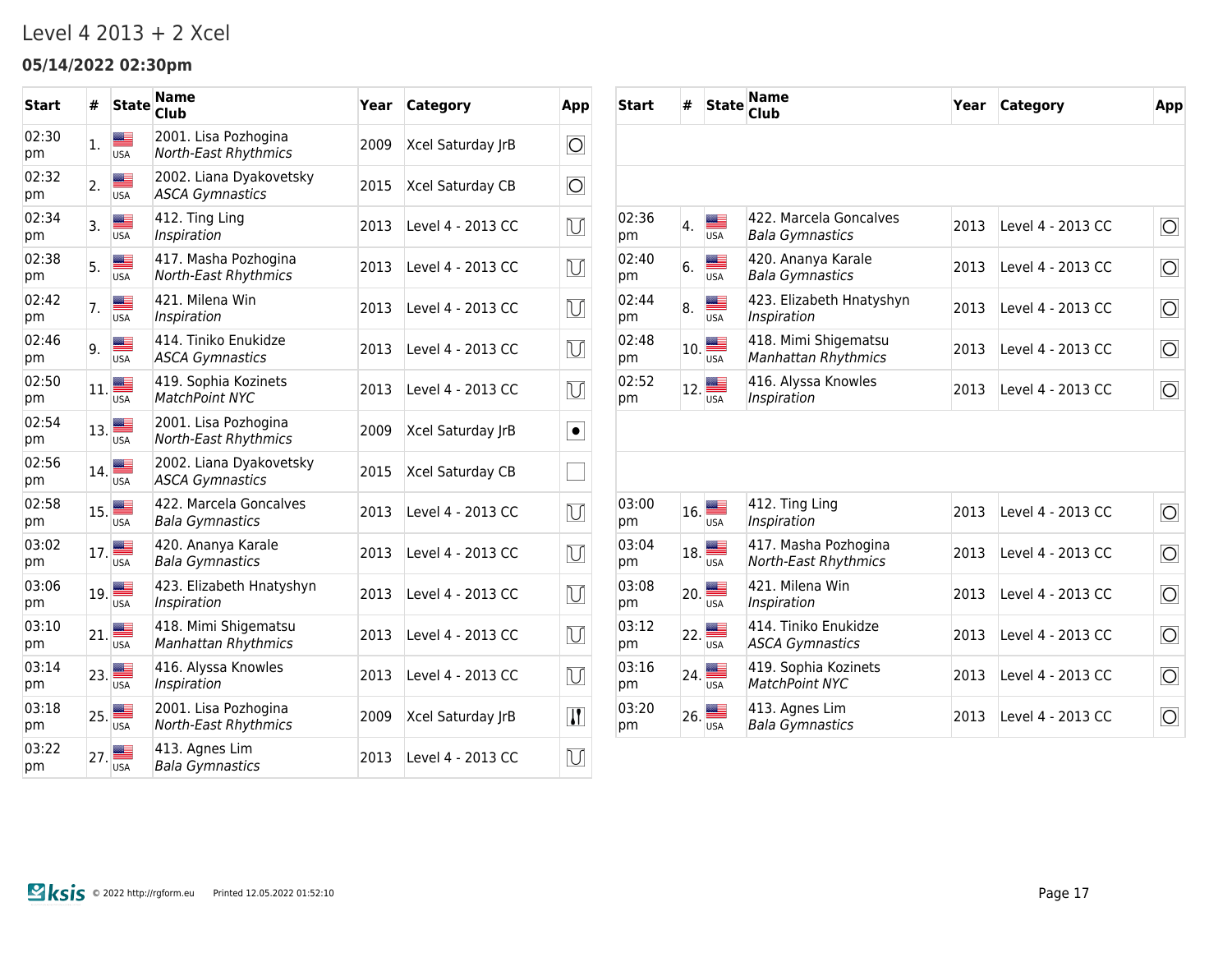## Level 4 -2014, 2015

### **05/14/2022 03:40pm**

| <b>Start</b> | #  | <b>State</b>                                      | Name<br>Club                                           | Year | Category          | App |
|--------------|----|---------------------------------------------------|--------------------------------------------------------|------|-------------------|-----|
| 03:40<br>pm  | 1. | <b>USA</b>                                        | 430. Nina Khan<br>Inspiration                          | 2014 | Level 4 - 2014 CB | U   |
| 03:44<br>рm  | 3. | <b>USA</b>                                        | 424. Sonia Wang<br>Philadelphia Rhythmic Academy       | 2014 | Level 4 - 2014 CB | U   |
| 03:48<br>рm  | 5. | <b>USA</b>                                        | 435. Ashley Ussayev<br>MatchPoint NYC                  | 2014 | Level 4 - 2014 CB | IU. |
| 03:52<br>pm  | 7. | ▀<br><b>USA</b>                                   | 427. Yuna Kim<br>Philadelphia Rhythmic Academy         | 2014 | Level 4 - 2014 CB | U   |
| 03:56<br>pm  | 9. | ▀<br><b>USA</b>                                   | 428. Julia Allen<br><b>Manhattan Rhythmics</b>         | 2015 | Level 4 - 2015 CB | IJ  |
| 04:00<br>pm  |    | $v_{11}$ is a set of $\blacksquare$<br><b>USA</b> | 426. Yeva Sukhotskaya<br>Philadelphia Rhythmic Academy | 2014 | Level 4 - 2014 CB | IJ  |
| 04:04<br>pm  |    | $\mathbb{I}_{13}$ $\blacksquare$<br>USA           | 433. Sasha Ussayev<br><b>MatchPoint NYC</b>            | 2014 | Level 4 - 2014 CB | U   |

| Start       | #   | <b>State</b>    | Name<br>Club                                           | Year | Category          | App                    |
|-------------|-----|-----------------|--------------------------------------------------------|------|-------------------|------------------------|
| 03:42<br>pm | 2.  | <b>USA</b>      | 428. Julia Allen<br>Manhattan Rhythmics                | 2015 | Level 4 - 2015 CB | $\vert \bigcirc \vert$ |
| 03:46<br>pm | 4.  | <b>USA</b>      | 426. Yeva Sukhotskaya<br>Philadelphia Rhythmic Academy | 2014 | Level 4 - 2014 CB | $\vert \bigcirc \vert$ |
| 03:50<br>pm | 6.  | ≝<br><b>USA</b> | 433. Sasha Ussayev<br>MatchPoint NYC                   | 2014 | Level 4 - 2014 CB | $\circ$                |
| 03:54<br>pm | 8.  | ▀<br><b>USA</b> | 436. Donia Maatallah<br>Bala Gymnastics                | 2014 | Level 4 - 2014 CB | $\vert \bigcirc \vert$ |
| 03:58<br>pm | 10. | ▀<br><b>USA</b> | 430. Nina Khan<br>Inspiration                          | 2014 | Level 4 - 2014 CB | $\vert \bigcirc \vert$ |
| 04:02<br>pm | 12. | ▀<br><b>USA</b> | 424. Sonia Wang<br>Philadelphia Rhythmic Academy       | 2014 | Level 4 - 2014 CB | $\vert \bigcirc \vert$ |
| 04:06<br>pm | 14. | ▀<br><b>USA</b> | 435. Ashley Ussayev<br><b>MatchPoint NYC</b>           | 2014 | Level 4 - 2014 CB | $\vert \bigcirc \vert$ |
| 04:08<br>pm | 15. | USA             | 427. Yuna Kim<br>Philadelphia Rhythmic Academy         | 2014 | Level 4 - 2014 CB | <b>O</b>               |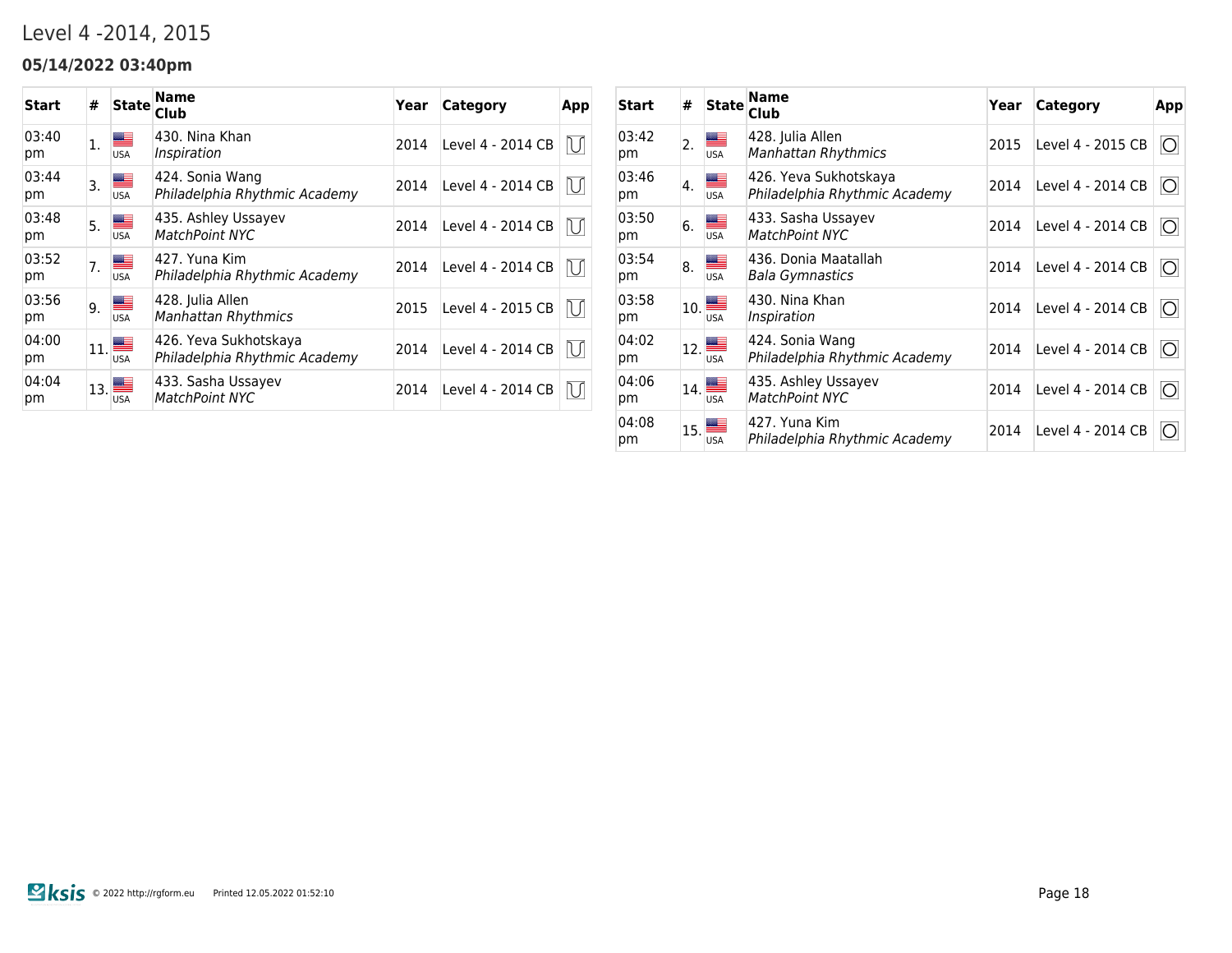## Level 3 - 2014, 2015, 2016

### **05/14/2022 04:30pm**

| <b>Start</b> | #              | <b>State</b> | <b>Name</b><br>Club                                      | Year | Category          | App |
|--------------|----------------|--------------|----------------------------------------------------------|------|-------------------|-----|
| 04:30<br>pm  | $\mathbf{1}$ . | USA          | 317. Angelina Martins<br>Freedom Academy                 | 2014 | Level 3 - 2014 CB |     |
| 04:34<br>pm  | 3.             | <b>USA</b>   | 316. Gabrielle Oi<br>Freedom Academy                     | 2014 | Level 3 - 2014 CB |     |
| 04:38<br>pm  | 5.             | <b>USA</b>   | 320. Darina Toretaytegi<br>Philadelphia Rhythmic Academy | 2014 | Level 3 - 2014 CB |     |
| 04:42<br>pm  | 7.             | <b>USA</b>   | 318. Uma Hiremath<br>Bala Gymnastics                     | 2014 | Level 3 - 2014 CB |     |
| 04:46<br>pm  | 9.             | <b>USA</b>   | 315. Arianna Karpenko<br>Freedom Academy                 | 2014 | Level 3 - 2014 CB |     |
| 04:50<br>pm  | 11.            | <b>USA</b>   | 327. Gwenyth Shenkar<br>Philadelphia Rhythmic Academy    | 2016 | Level 3 - 2016 CA |     |
| 04:54<br>pm  | 13.            | <b>USA</b>   | 328. Annabelle Gu<br>Philadelphia Rhythmic Academy       | 2014 | Level 3 - 2014 CB |     |
| 04:58<br>pm  | 15.            | <b>USA</b>   | 322. Renee Bartfeld<br>Philadelphia Rhythmic Academy     | 2015 | Level 3 - 2015 CB |     |
| 05:02<br>pm  | 17.            | <b>USA</b>   | 324. Maria De Franca<br>Freedom Academy                  | 2015 | Level 3 - 2015 CB |     |
| 05:06<br>pm  | 19.            | <b>USA</b>   | 323. Jasmina Alieva<br><b>ASCA Gymnastics</b>            | 2015 | Level 3 - 2015 CB |     |
| 05:10<br>pm  | 21.            | <b>USA</b>   | 326. Suzette Perry<br>H.O.P.E. Rhythmic Gymnastics       | 2016 | Level 3 - 2016 CA |     |
| 05:14<br>pm  | 23.            | <b>USA</b>   | 319. Elizabeth Chubok<br>Philadelphia Rhythmic Academy   | 2014 | Level 3 - 2014 CB |     |

| Start       | #   | <b>State</b>     | <b>Name</b><br><b>Club</b>                               | Year | <b>Category</b>   | App       |
|-------------|-----|------------------|----------------------------------------------------------|------|-------------------|-----------|
| 04:32<br>pm | 2.  | <b>USA</b>       | 322. Renee Bartfeld<br>Philadelphia Rhythmic Academy     | 2015 | Level 3 - 2015 CB | $\bullet$ |
| 04:36<br>pm | 4.  | æ<br><b>USA</b>  | 324. Maria De Franca<br>Freedom Academy                  | 2015 | Level 3 - 2015 CB | $\bullet$ |
| 04:40<br>pm | 6.  | <b>USA</b>       | 323. Jasmina Alieva<br><b>ASCA Gymnastics</b>            | 2015 | Level 3 - 2015 CB | $\bullet$ |
| 04:44<br>pm | 8.  | Æ<br><b>USA</b>  | 326. Suzette Perry<br>H.O.P.E. Rhythmic Gymnastics       | 2016 | Level 3 - 2016 CA | $\bullet$ |
| 04:48<br>pm | 10. | ≔<br><b>USA</b>  | 319. Elizabeth Chubok<br>Philadelphia Rhythmic Academy   | 2014 | Level 3 - 2014 CB | $\bullet$ |
| 04:52<br>pm | 12. | ≋≡<br><b>USA</b> | 321. Monica Monize<br><b>Bala Gymnastics</b>             | 2014 | Level 3 - 2014 CB | $\bullet$ |
| 04:56<br>pm | 14. | <b>USA</b>       | 317. Angelina Martins<br>Freedom Academy                 | 2014 | Level 3 - 2014 CB | $\bullet$ |
| 05:00<br>pm | 16. | <b>USA</b>       | 316. Gabrielle Qi<br>Freedom Academy                     | 2014 | Level 3 - 2014 CB | $\bullet$ |
| 05:04<br>pm | 18. | <b>USA</b>       | 320. Darina Toretaytegi<br>Philadelphia Rhythmic Academy | 2014 | Level 3 - 2014 CB | $\bullet$ |
| 05:08<br>pm | 20. | <b>USA</b>       | 318. Uma Hiremath<br><b>Bala Gymnastics</b>              | 2014 | Level 3 - 2014 CB | $\bullet$ |
| 05:12<br>pm | 22. | <b>USA</b>       | 315. Arianna Karpenko<br>Freedom Academy                 | 2014 | Level 3 - 2014 CB | $\bullet$ |
| 05:16<br>pm | 24. | <b>USA</b>       | 327. Gwenyth Shenkar<br>Philadelphia Rhythmic Academy    | 2016 | Level 3 - 2016 CA | $\bullet$ |
| 05:18<br>pm | 25. | <b>USA</b>       | 325. Shermaine Tan<br><b>Bala Gymnastics</b>             | 2015 | Level 3 - 2015 CB | $\bullet$ |
| 05:20<br>рm | 26. | <b>USA</b>       | 328. Annabelle Gu<br>Philadelphia Rhythmic Academy       | 2014 | Level 3 - 2014 CB | $\bullet$ |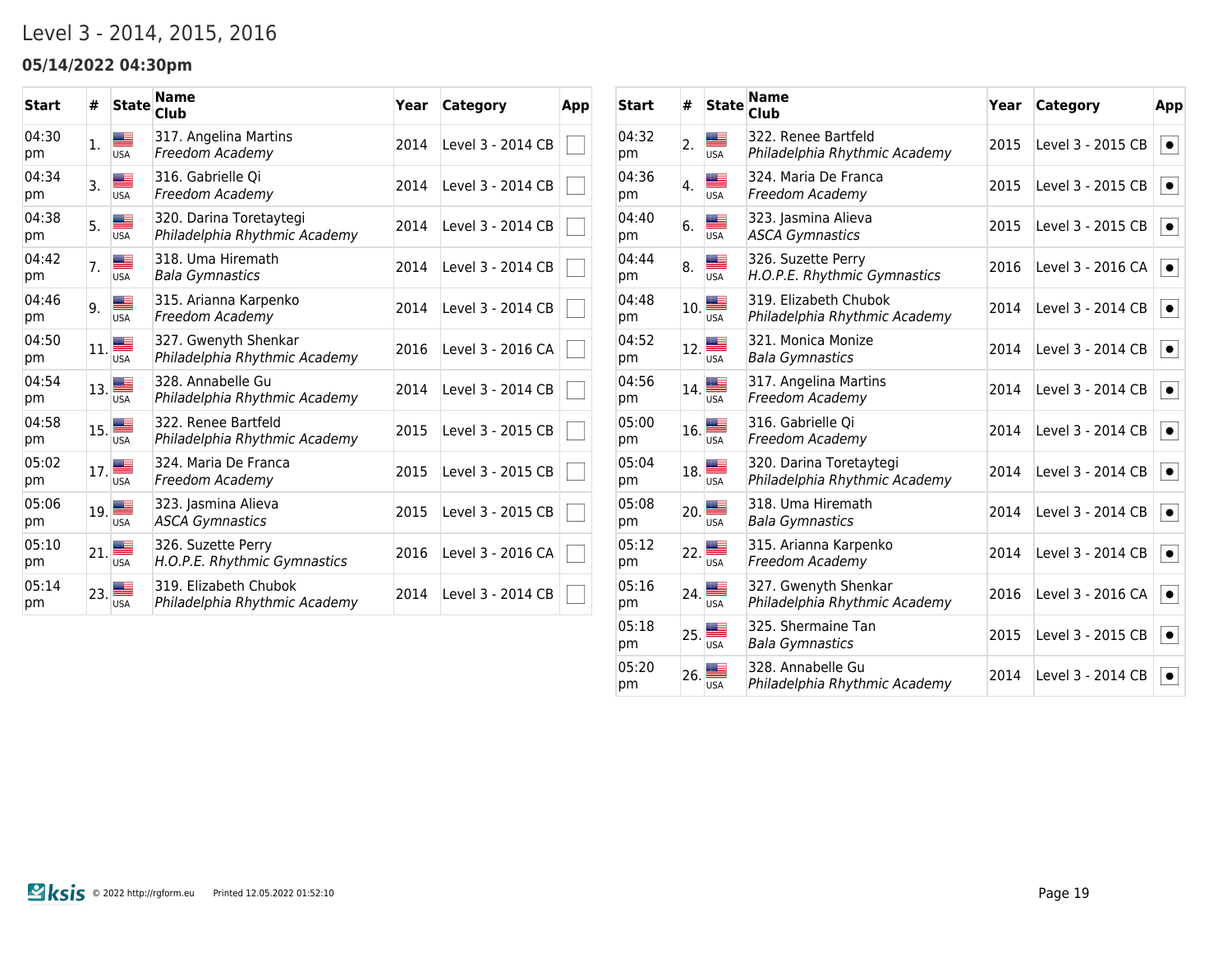## Level 3 - 2010, 2011, 2012, 2013

### **05/14/2022 05:35pm**

| <b>Start</b> | #   | <b>State</b>    | <b>Name</b><br>Club                                      | Year | Category           | App |
|--------------|-----|-----------------|----------------------------------------------------------|------|--------------------|-----|
| 05:35<br>pm  | 1.  | ▀<br><b>USA</b> | 307. Alexandria Tang<br>Freedom Academy                  | 2013 | Level 3 - 2013 CC  |     |
| 05:39<br>pm  | 3.  | <b>USA</b>      | 309. Jiva Shahani<br><b>Bala Gymnastics</b>              | 2013 | Level 3 - 2013 CC  |     |
| 05:43<br>pm  | 5.  | <b>USA</b>      | 314. Safiya Srazhiddin<br><b>ASCA Gymnastics</b>         | 2013 | Level 3 - 2013 CC  |     |
| 05:47<br>pm  | 7.  | <b>USA</b>      | 310. Anya Thomas<br><b>Bala Gymnastics</b>               | 2013 | Level 3 - 2013 CC  |     |
| 05:51<br>pm  | 9.  | <b>USA</b>      | 308. Rayne Irving<br>Freedom Academy                     | 2013 | Level 3 - 2013 CC  |     |
| 05:55<br>pm  | 11. | <b>USA</b>      | 306. Rebecca Krakinovsky<br>Freedom Academy              | 2013 | Level 3 - 2013 CC  |     |
| 05:59<br>pm  | 13. | <b>USA</b>      | 311. Claire Yang<br><b>Bala Gymnastics</b>               | 2013 | Level 3 - 2013 CC  |     |
| 06:03<br>pm  | 15. | <b>USA</b>      | 301. Rosebelle Gonzales<br>Freedom Academy               | 2010 | Level 3 - 2010 JrA |     |
| 06:07<br>pm  | 17. | <b>USA</b>      | 302. Sophie Liu<br><b>Bala Gymnastics</b>                | 2011 | Level 3 - 2011 JrA |     |
| 06:11<br>pm  | 19. | <b>USA</b>      | 305. Isabella Gomez<br>Freedom Academy                   | 2012 | Level 3 - 2012 CC  |     |
| 06:15<br>pm  | 21. | <b>USA</b>      | 304. Yeva Smalenchukova<br>Philadelphia Rhythmic Academy | 2012 | Level 3 - 2012 CC  |     |
| 06:19<br>pm  | 23. | <b>USA</b>      | 303. Paulina Chubok<br>Philadelphia Rhythmic Academy     | 2012 | Level 3 - 2012 CC  |     |
| 06:23<br>pm  | 25. | <b>USA</b>      | 313. Alisa Sidorenko<br><b>ASCA Gymnastics</b>           | 2013 | Level 3 - 2013 CC  |     |
| 06:27<br>pm  | 27. | <b>USA</b>      | 312. Olga Reznitchenko<br><b>ASCA Gymnastics</b>         | 2013 | Level 3 - 2013 CC  |     |

| <b>Start</b> | #                | <b>State</b>              | <b>Name</b><br><b>Club</b>                               | Year | <b>Category</b>    | App       |
|--------------|------------------|---------------------------|----------------------------------------------------------|------|--------------------|-----------|
| 05:37<br>pm  | $\overline{2}$ . | ▩▁<br><b>USA</b>          | 301. Rosebelle Gonzales<br>Freedom Academy               | 2010 | Level 3 - 2010 JrA | $\bullet$ |
| 05:41<br>pm  | 4.               | ▩▁<br><b>USA</b>          | 302. Sophie Liu<br><b>Bala Gymnastics</b>                | 2011 | Level 3 - 2011 JrA | $\bullet$ |
| 05:45<br>pm  | 6.               | <b>USA</b>                | 305. Isabella Gomez<br>Freedom Academy                   | 2012 | Level 3 - 2012 CC  | $\bullet$ |
| 05:49<br>pm  | 8.               | <u>aa –</u><br><b>USA</b> | 304. Yeva Smalenchukova<br>Philadelphia Rhythmic Academy | 2012 | Level 3 - 2012 CC  | $\bullet$ |
| 05:53<br>pm  | 10.              | <b>USA</b>                | 303. Paulina Chubok<br>Philadelphia Rhythmic Academy     | 2012 | Level 3 - 2012 CC  | $\bullet$ |
| 05:57<br>pm  | 12.              | ▄▅<br><b>USA</b>          | 313. Alisa Sidorenko<br><b>ASCA Gymnastics</b>           | 2013 | Level 3 - 2013 CC  | $\bullet$ |
| 06:01<br>pm  | 14.              | <b>USA</b>                | 312. Olga Reznitchenko<br><b>ASCA Gymnastics</b>         | 2013 | Level 3 - 2013 CC  | $\bullet$ |
| 06:05<br>pm  | 16.              | ▄▅▅<br><b>USA</b>         | 307. Alexandria Tang<br>Freedom Academy                  | 2013 | Level 3 - 2013 CC  | $\bullet$ |
| 06:09<br>pm  | 18.              | <b>USA</b>                | 314. Safiya Srazhiddin<br><b>ASCA Gymnastics</b>         | 2013 | Level 3 - 2013 CC  | $\bullet$ |
| 06:13<br>pm  | 20.              | <b>USA</b>                | 309. Jiva Shahani<br><b>Bala Gymnastics</b>              | 2013 | Level 3 - 2013 CC  | $\bullet$ |
| 06:17<br>pm  | 22.              | <b>USA</b>                | 308. Rayne Irving<br>Freedom Academy                     | 2013 | Level 3 - 2013 CC  | $\bullet$ |
| 06:21<br>pm  | 24.              | <b>USA</b>                | 310. Anya Thomas<br><b>Bala Gymnastics</b>               | 2013 | Level 3 - 2013 CC  | $\bullet$ |
| 06:25<br>pm  | 26.              | æ<br><b>USA</b>           | 306. Rebecca Krakinovsky<br>Freedom Academy              | 2013 | Level 3 - 2013 CC  | $\bullet$ |
| 06:29<br>pm  | 28.              | <b>USA</b>                | 311. Claire Yang<br>Bala Gymnastics                      | 2013 | Level 3 - 2013 CC  | $\bullet$ |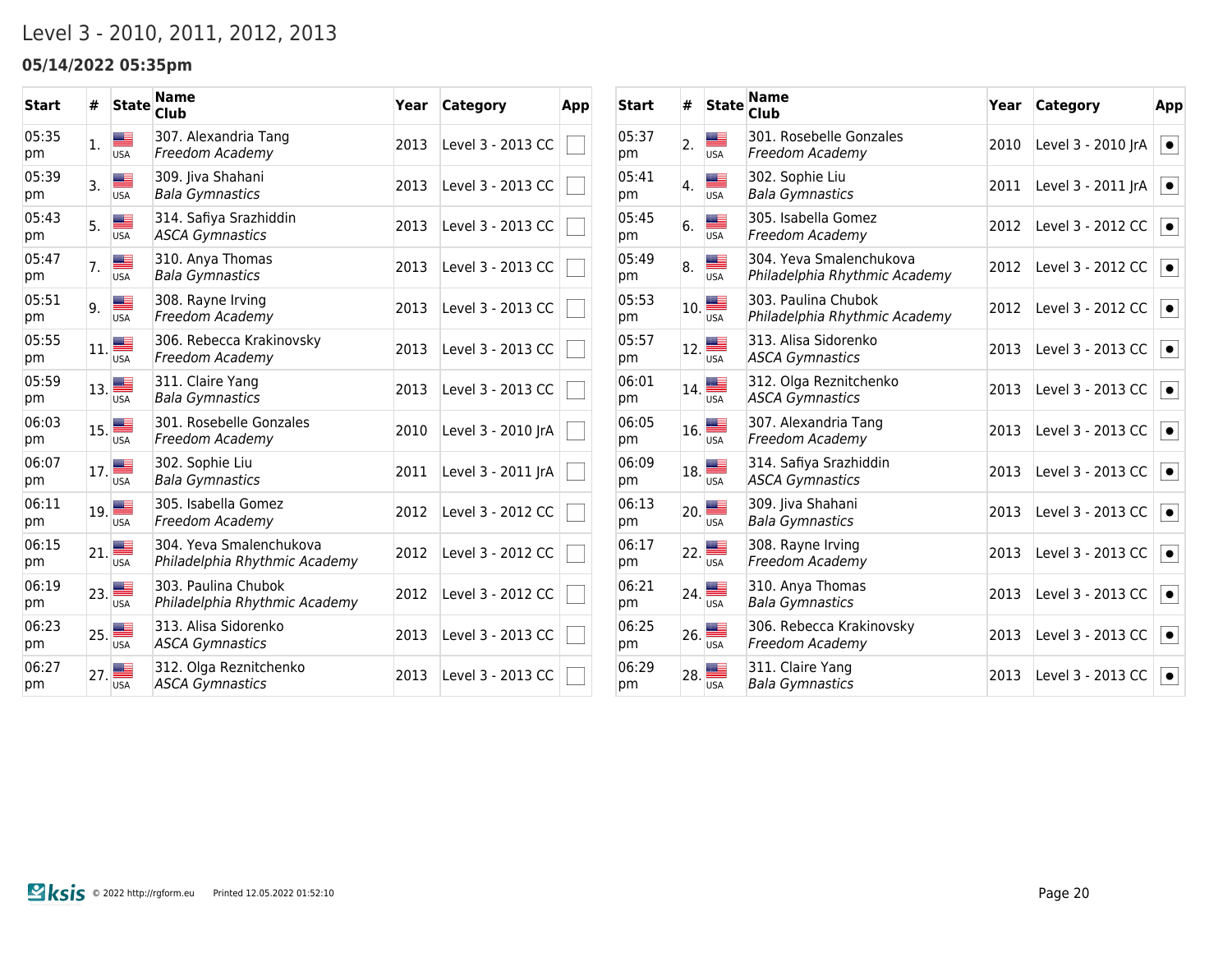## Level 9/10 Exhibition

### **05/14/2022 07:00pm**

| Start       | #   | <b>State</b>                | Name<br>Club                                            | Year | <b>Category</b>           | App                    |
|-------------|-----|-----------------------------|---------------------------------------------------------|------|---------------------------|------------------------|
| 07:00<br>pm | 1.  | ≝<br><b>USA</b>             | 904. Olesia Dilai<br><b>ASCA Gymnastics</b>             | 2008 | Level 9/10 Exhibition JrB | $\vert \bigcirc \vert$ |
| 07:02<br>pm | 2.  | ▄▆<br><b>USA</b>            | 907. Jane Gorohovsky<br>Inspiration                     | 2008 | Level 9/10 Exhibition JrB | $\overline{\bigcirc}$  |
| 07:04<br>pm | 3.  | ▆▆<br><b>USA</b>            | 902. Sofiya Vorobkevych<br><b>ASCA Gymnastics</b>       | 2010 | Level 9/10 Exhibition JrA | $\overline{\bigcirc}$  |
| 07:06<br>рm | 4.  | ▓≣<br><b>USA</b>            | 906. Leila Kravitz<br>Inspiration                       | 2008 | Level 9/10 Exhibition JrB | $\overline{\bigcirc}$  |
| 07:08<br>pm | 5.  | ▆▆<br><b>USA</b>            | 905. Yelyzaveta Trutayeva<br><b>MG Rhythmic Academy</b> | 2007 | Level 9/10 Exhibition JrB | $\overline{\bigcirc}$  |
| 07:10<br>рm | 6.  | <b>Martin</b><br><b>USA</b> | 901. Maya Lopatinski<br>Inspiration                     | 2007 | Level 9/10 Exhibition JrB | $\overline{O}$         |
| 07:12<br>рm | 7.  | █≡<br><b>USA</b>            | 903. Blayzen Carroll<br><b>Bala Gymnastics</b>          | 2006 | Level 9/10 Exhibition S   | $\overline{\bigcirc}$  |
| 07:14<br>pm | 8.  | █≡<br><b>USA</b>            | 904. Olesia Dilai<br><b>ASCA Gymnastics</b>             | 2008 | Level 9/10 Exhibition JrB | $\bullet$              |
| 07:16<br>pm | 9.  | █≡<br><b>USA</b>            | 907. Jane Gorohovsky<br>Inspiration                     | 2008 | Level 9/10 Exhibition JrB | $\bullet$              |
| 07:18<br>pm | 10. | ≝<br><b>USA</b>             | 902. Sofiya Vorobkevych<br><b>ASCA Gymnastics</b>       | 2010 | Level 9/10 Exhibition JrA | $\bullet$              |
| 07:20<br>pm | 11. | USA                         | 906. Leila Kravitz<br>Inspiration                       | 2008 | Level 9/10 Exhibition JrB | $\bullet$              |
| 07:22<br>pm | 12. | USA                         | 905. Yelyzaveta Trutayeva<br><b>MG Rhythmic Academy</b> | 2007 | Level 9/10 Exhibition JrB | $\bullet$              |
| 07:24<br>pm | 13. | USA                         | 901. Maya Lopatinski<br>Inspiration                     | 2007 | Level 9/10 Exhibition JrB | $\bullet$              |
| 07:26<br>pm | 14. | USA                         | 903. Blayzen Carroll<br><b>Bala Gymnastics</b>          | 2006 | Level 9/10 Exhibition S   | $\bullet$              |
| 07:28<br>pm | 15. | USA                         | 904. Olesia Dilai<br><b>ASCA Gymnastics</b>             | 2008 | Level 9/10 Exhibition JrB | $\vert \bm{\Pi} \vert$ |
| 07:30<br>pm | 16. | USA                         | 907. Jane Gorohovsky<br>Inspiration                     | 2008 | Level 9/10 Exhibition JrB | $\bf{H}$               |
| 07:32<br>pm | 17. | USA                         | 902. Sofiya Vorobkevych<br><b>ASCA Gymnastics</b>       | 2010 | Level 9/10 Exhibition JrA | $\bf{T}$               |
| 07:34<br>рm | 18. | USA                         | 906. Leila Kravitz<br>Inspiration                       | 2008 | Level 9/10 Exhibition JrB | $\bf{H}$               |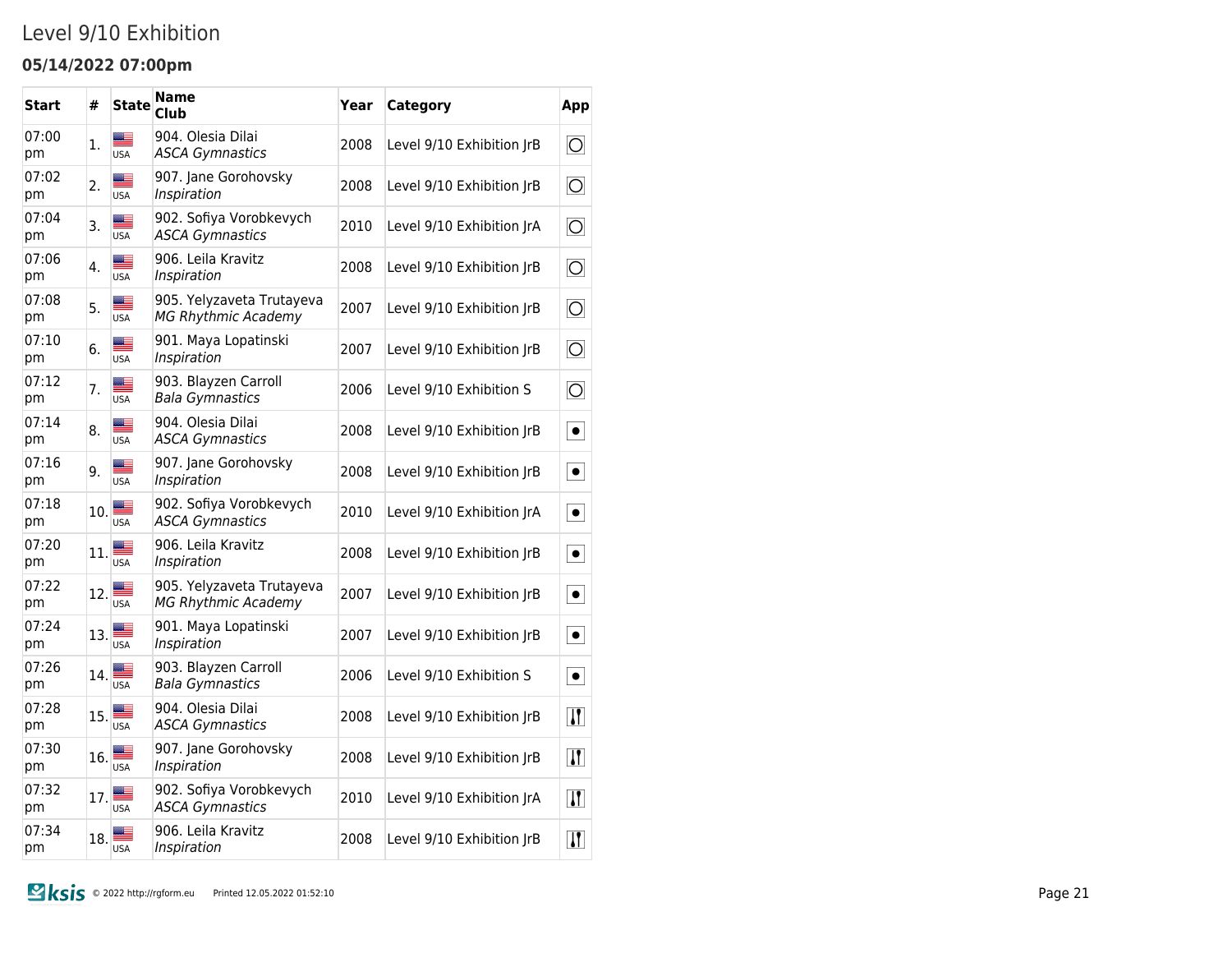| <b>Start</b> | #            | <b>State</b>                                   | Name<br>Club                                            | Year | Category                  | App                      |
|--------------|--------------|------------------------------------------------|---------------------------------------------------------|------|---------------------------|--------------------------|
| 07:36<br>pm  |              | $\mathbf{1}_{19}$ $\blacksquare$<br><b>USA</b> | 905. Yelyzaveta Trutayeva<br><b>MG Rhythmic Academy</b> | 2007 | Level 9/10 Exhibition IrB | $\vert \bm{\Pi} \vert$   |
| 07:38<br>pm  | $20. \equiv$ | <b>USA</b>                                     | 901. Maya Lopatinski<br>Inspiration                     | 2007 | Level 9/10 Exhibition JrB | $\vert \bm{\Pi} \vert$   |
| 07:40<br>pm  |              | $v_{21}$ $\blacksquare$<br><b>USA</b>          | 903. Blayzen Carroll<br><b>Bala Gymnastics</b>          | 2006 | Level 9/10 Exhibition S   | $\vert \bm{\Pi} \vert$   |
| 07:42<br>pm  | 22.1         | USA                                            | 907. Jane Gorohovsky<br>Inspiration                     | 2008 | Level 9/10 Exhibition IrB | $\overline{\mathscr{D}}$ |
| 07:44<br>pm  |              | $_{23.}$<br><b>USA</b>                         | 902. Sofiya Vorobkevych<br><b>ASCA Gymnastics</b>       | 2010 | Level 9/10 Exhibition JrA | $\overline{\mathscr{D}}$ |
| 07:46<br>pm  | 24.          | <b>USA</b>                                     | 906. Leila Kravitz<br>Inspiration                       | 2008 | Level 9/10 Exhibition JrB | $\overline{\mathscr{D}}$ |
| 07:48<br>pm  |              | $\overline{25}$ .<br><b>USA</b>                | 905. Yelyzaveta Trutayeva<br><b>MG Rhythmic Academy</b> | 2007 | Level 9/10 Exhibition IrB | $\overline{\mathscr{D}}$ |
| 07:50<br>pm  | 26.          | <b>USA</b>                                     | 901. Maya Lopatinski<br>Inspiration                     | 2007 | Level 9/10 Exhibition JrB | $\overline{\mathscr{D}}$ |
| 07:52<br>pm  | 27.          | <b>USA</b>                                     | 903. Blayzen Carroll<br>Bala Gymnastics                 | 2006 | Level 9/10 Exhibition S   | ℗                        |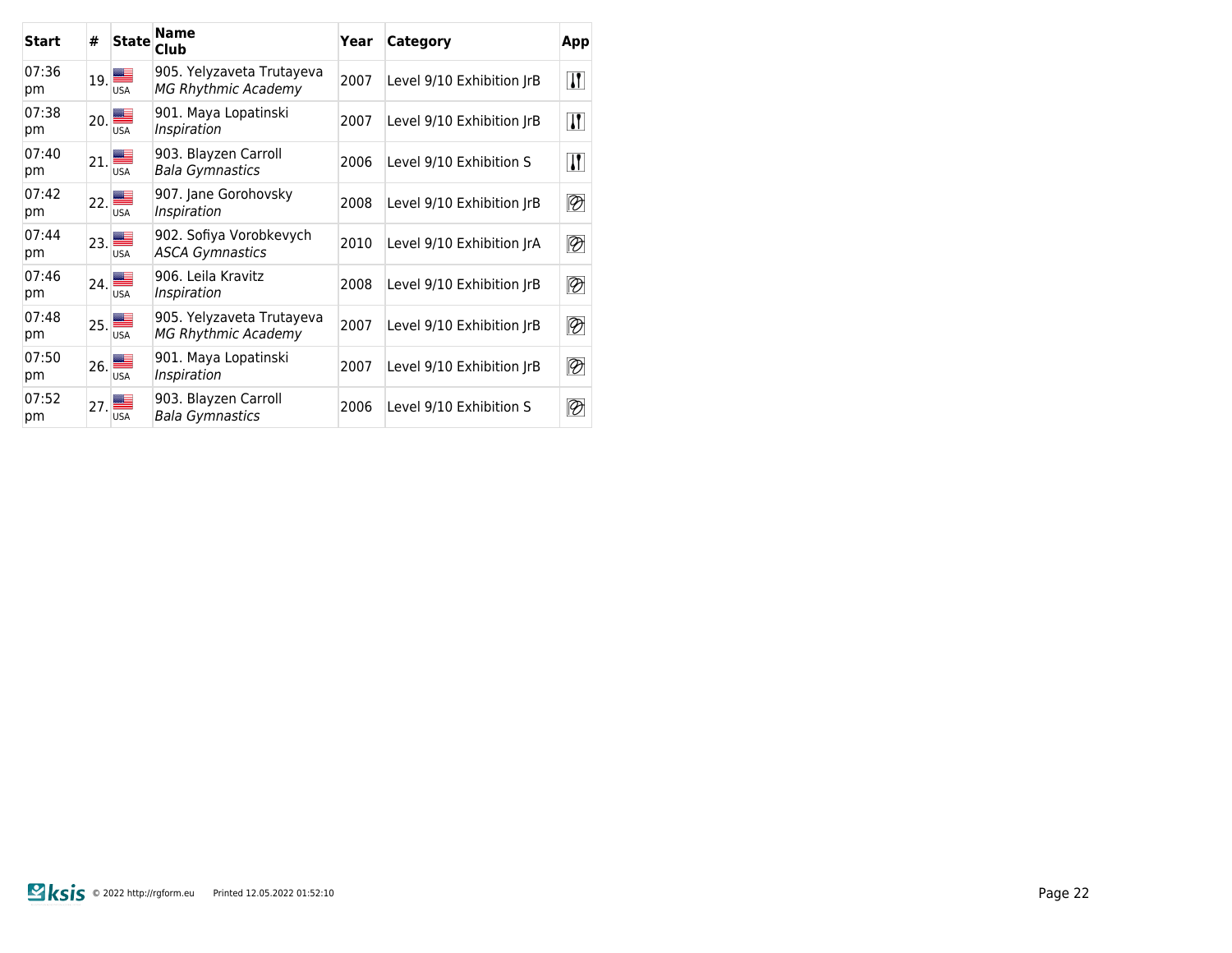## Xcel Bronze - 2011, 2012, 2013

### **05/15/2022 01:00pm**

| <b>Start</b> | #   | <b>State</b>     | <b>Name</b><br><b>Club</b>                                  | Year | Category               | App            |
|--------------|-----|------------------|-------------------------------------------------------------|------|------------------------|----------------|
| 01:00<br>pm  | 1.  | █≣<br><b>USA</b> | 1. Annya Skinner<br>Prestige Rhythmic Gymnastics<br>Academy | 2011 | Xcel Bronze - 2011 JrA |                |
| 01:02<br>pm  | 2.  | Æ<br><b>USA</b>  | 2. Sabrina Ismailova<br><b>ASCA Gymnastics</b>              | 2011 | Xcel Bronze - 2011 JrA |                |
| 01:04<br>pm  | 3.  | <b>USA</b>       | 1. Keira Tessler<br>Freedom Academy                         | 2013 | Xcel Bronze - 2013 CC  |                |
| 01:06<br>pm  | 4.  | <b>USA</b>       | 1. Aviva Pihlgren<br>Inspiration                            | 2012 | Xcel Bronze - 2012 CC  | $\overline{O}$ |
| 01:08<br>pm  | 5.  | <b>USA</b>       | 2. Shekiladze Katy<br>Inspiration                           | 2012 | Xcel Bronze - 2012 CC  | O              |
| 01:10<br>pm  | 6.  | <b>USA</b>       | 3. Karolina Pawliczuk<br>Inspiration                        | 2012 | Xcel Bronze - 2012 CC  | $\circ$        |
| 01:12<br>pm  | 7.  | ▆▆<br><b>USA</b> | 1. Annya Skinner<br>Prestige Rhythmic Gymnastics<br>Academy | 2011 | Xcel Bronze - 2011 JrA | $\overline{O}$ |
| 01:14<br>pm  | 8.  | ≝<br><b>USA</b>  | 2. Liya Lahav<br>Inspiration                                | 2013 | Xcel Bronze - 2013 CC  | $\circ$        |
| 01:16<br>pm  | 9.  | <b>USA</b>       | 3. Esther Partyka<br>Inspiration                            | 2013 | Xcel Bronze - 2013 CC  | $\overline{O}$ |
| 01:18<br>pm  | 10. | <b>USA</b>       | 4. Amaani Dharia<br>Inspiration                             | 2013 | Xcel Bronze - 2013 CC  | $\circ$        |
| 01:20<br>pm  | 11. | <b>USA</b>       | 3. Anna Velikanova<br>Inspiration                           | 2011 | Xcel Bronze - 2011 JrA | $\circ$        |
| 01:22<br>pm  | 12. | <b>USA</b>       | 1. Keira Tessler<br>Freedom Academy                         | 2013 | Xcel Bronze - 2013 CC  | $\bullet$      |
| 01:24<br>pm  | 13. | ▇<br><b>USA</b>  | 1. Aviva Pihlgren<br>Inspiration                            | 2012 | Xcel Bronze - 2012 CC  | $\bullet$      |
| 01:26<br>pm  | 14. | ≡<br><b>USA</b>  | 2. Sabrina Ismailova<br><b>ASCA Gymnastics</b>              | 2011 | Xcel Bronze - 2011 JrA | $\bullet$      |
| 01:28<br>pm  | 15. | ≝<br><b>USA</b>  | 2. Shekiladze Katy<br>Inspiration                           | 2012 | Xcel Bronze - 2012 CC  | $\bullet$      |
| 01:30<br>pm  | 16. | █▉<br><b>USA</b> | 3. Karolina Pawliczuk<br>Inspiration                        | 2012 | Xcel Bronze - 2012 CC  | $\bullet$      |
| 01:32<br>pm  | 17. | <b>USA</b>       | 1. Annya Skinner<br>Prestige Rhythmic Gymnastics<br>Academy | 2011 | Xcel Bronze - 2011 JrA | $\bullet$      |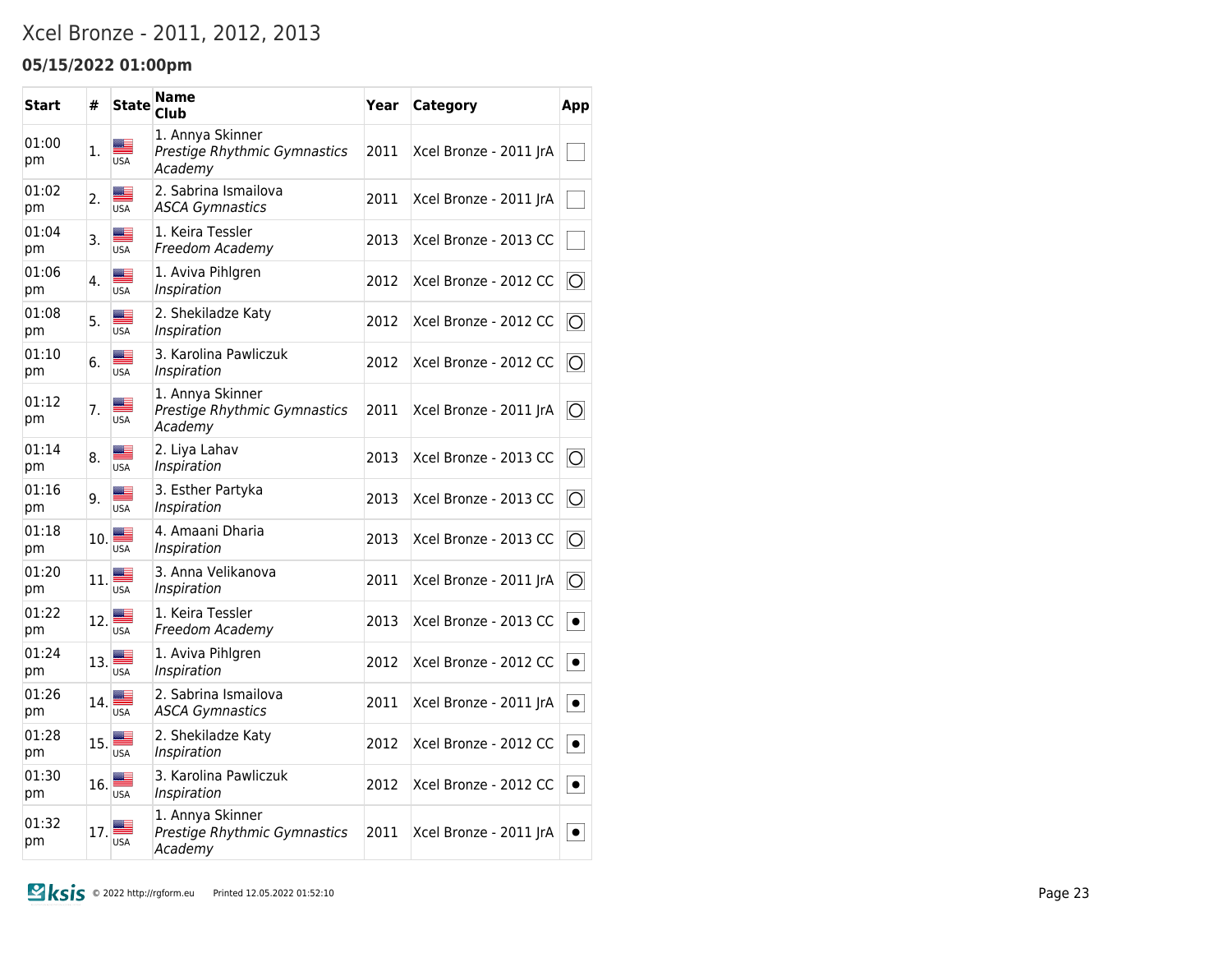| <b>Start</b> | # | <b>State</b>                                   | <b>Name</b><br><b>Club</b>        | Year | Category               | App       |
|--------------|---|------------------------------------------------|-----------------------------------|------|------------------------|-----------|
| 01:34<br>pm  |   | $\mathbf{1}_{18}$ $\blacksquare$<br><b>USA</b> | 2. Liya Lahav<br>Inspiration      | 2013 | Xcel Bronze - 2013 CC  | $\bullet$ |
| 01:36<br>pm  |   | $_{19}$<br><b>USA</b>                          | 3. Esther Partyka<br>Inspiration  | 2013 | Xcel Bronze - 2013 CC  | $\bullet$ |
| 01:38<br>pm  |   | $\mathbf{z}_0$ $\blacksquare$<br><b>USA</b>    | 4. Amaani Dharia<br>Inspiration   | 2013 | Xcel Bronze - 2013 CC  | $\bullet$ |
| 01:40<br>pm  |   | $\mathbf{1}_{21}$<br><b>USA</b>                | 3. Anna Velikanova<br>Inspiration | 2011 | Xcel Bronze - 2011 JrA | $\bullet$ |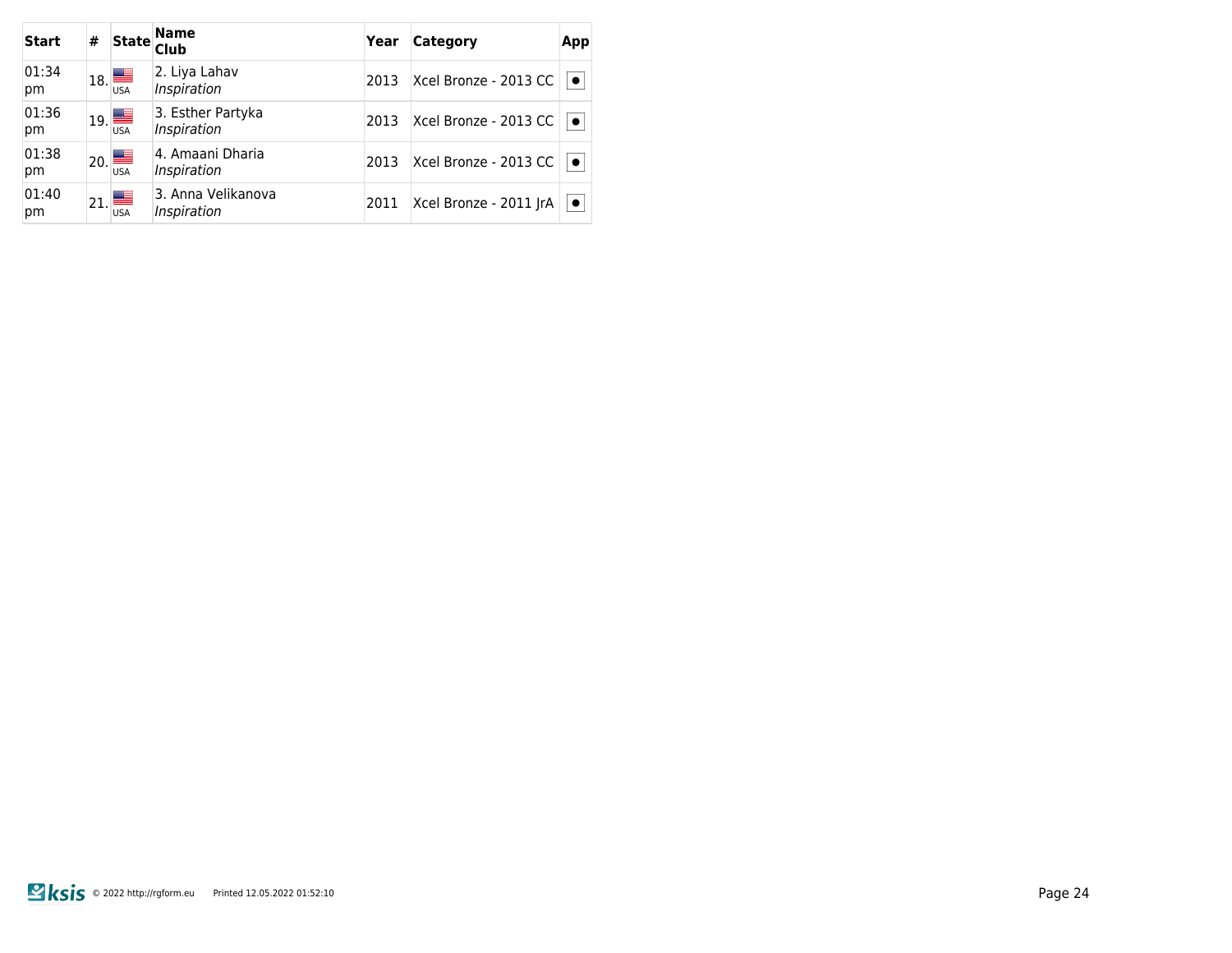## Xcel Bronze 2014, 2015, 2016; Xcel Silver - all ages

### **05/15/2022 02:00pm**

| <b>Start</b> | #   | <b>State</b>                                                                                                                                                                                                                                                                                                                                                                                                                                     | <b>Name</b><br>Club                                             | Year | Category               | App            |
|--------------|-----|--------------------------------------------------------------------------------------------------------------------------------------------------------------------------------------------------------------------------------------------------------------------------------------------------------------------------------------------------------------------------------------------------------------------------------------------------|-----------------------------------------------------------------|------|------------------------|----------------|
| 02:00<br>pm  | 1.  | ş<br><b>USA</b>                                                                                                                                                                                                                                                                                                                                                                                                                                  | 1. Josephine Garcia<br>Freedom Academy                          | 2014 | Xcel Bronze - 2014 CB  |                |
| 02:02<br>pm  | 2.  | ≝<br><b>USA</b>                                                                                                                                                                                                                                                                                                                                                                                                                                  | 1. Lilu Javakhisvilli<br><b>ASCA Gymnastics</b>                 | 2015 | Xcel Bronze - 2015 CB  |                |
| 02:04<br>pm  | 3.  | ▆≘<br><b>USA</b>                                                                                                                                                                                                                                                                                                                                                                                                                                 | 2. Sofia Ismailova<br><b>ASCA Gymnastics</b>                    | 2015 | Xcel Bronze - 2015 CB  |                |
| 02:06<br>pm  | 4.  | ▆▆<br><b>USA</b>                                                                                                                                                                                                                                                                                                                                                                                                                                 | 3. Allison Shapovalova<br>Freedom Academy                       | 2015 | Xcel Bronze - 2015 CB  |                |
| 02:08<br>pm  | 5.  | <b>USA</b>                                                                                                                                                                                                                                                                                                                                                                                                                                       | 1. Yasmina Mukbilova<br><b>ASCA Gymnastics</b>                  | 2016 | Xcel Bronze - 2016 CA  |                |
| 02:10<br>pm  | 6.  | <b>USA</b>                                                                                                                                                                                                                                                                                                                                                                                                                                       | 1. Lucy Keenan<br>Inspiration                                   | 2009 | Xcel Silver - 2009 JrB |                |
| 02:12<br>pm  | 7.  | <b>USA</b>                                                                                                                                                                                                                                                                                                                                                                                                                                       | 1. Alexandra Orlukova<br>Inspiration                            | 2010 | Xcel Silver - 2010 JrA |                |
| 02:14<br>pm  | 8.  | ▀<br><b>USA</b>                                                                                                                                                                                                                                                                                                                                                                                                                                  | 1. Katerina Starkova<br>Prestige Rhythmic Gymnastics<br>Academy | 2011 | Xcel Silver - 2011 JrA |                |
| 02:16<br>pm  | 9.  | ▩▀<br><b>USA</b>                                                                                                                                                                                                                                                                                                                                                                                                                                 | 2. Sophia Zisk<br>Inspiration                                   | 2011 | Xcel Silver - 2011 JrA |                |
| 02:18<br>pm  | 10. | $\begin{array}{c}\n\hline\n\text{Hence} \\ \hline\n\text{USA}\n\end{array}$                                                                                                                                                                                                                                                                                                                                                                      | 1. Zoe Puntus Bidjoka<br><b>Manhattan Rhythmics</b>             | 2013 | Xcel Silver - 2013 CC  |                |
| 02:20<br>pm  | 11. | ▄▆<br><b>USA</b>                                                                                                                                                                                                                                                                                                                                                                                                                                 | 32. Valia kostadinov<br><b>Manhattan Rhythmics</b>              | 2014 | Xcel Silver - 2014 CB  | $\overline{U}$ |
| 02:22<br>pm  | 12. | ▇≡<br><b>USA</b>                                                                                                                                                                                                                                                                                                                                                                                                                                 | 33. Christina Elkov<br><b>ASCA Gymnastics</b>                   | 2014 | Xcel Silver - 2014 CB  | $\overline{U}$ |
| 02:24<br>pm  | 13. | ▇<br><b>USA</b>                                                                                                                                                                                                                                                                                                                                                                                                                                  | 1. Josephine Garcia<br>Freedom Academy                          | 2014 | Xcel Bronze - 2014 CB  | $\bullet$      |
| 02:26<br>pm  |     | 14.                                                                                                                                                                                                                                                                                                                                                                                                                                              | 1. Lilu Javakhisvilli<br><b>ASCA Gymnastics</b>                 | 2015 | Xcel Bronze - 2015 CB  | $\bullet$      |
| 02:28<br>pm  | 15. | $\frac{1}{\frac{1}{\sqrt{1-\frac{1}{2}}}}$                                                                                                                                                                                                                                                                                                                                                                                                       | 2. Sofia Ismailova<br><b>ASCA Gymnastics</b>                    | 2015 | Xcel Bronze - 2015 CB  | $\bullet$      |
| 02:30<br>pm  | 16. | $\frac{1}{\frac{1}{\frac{1}{\sqrt{1-\frac{1}{\sqrt{1-\frac{1}{\sqrt{1-\frac{1}{\sqrt{1-\frac{1}{\sqrt{1-\frac{1}{\sqrt{1-\frac{1}{\sqrt{1-\frac{1}{\sqrt{1-\frac{1}{\sqrt{1-\frac{1}{\sqrt{1-\frac{1}{\sqrt{1-\frac{1}{\sqrt{1-\frac{1}{\sqrt{1-\frac{1}{\sqrt{1-\frac{1}{\sqrt{1-\frac{1}{\sqrt{1-\frac{1}{\sqrt{1-\frac{1}{\sqrt{1-\frac{1}{\sqrt{1-\frac{1}{\sqrt{1-\frac{1}{\sqrt{1-\frac{1}{\sqrt{1-\frac{1}{\sqrt{1-\frac{$                | 3. Allison Shapovalova<br>Freedom Academy                       | 2015 | Xcel Bronze - 2015 CB  | $\bullet$      |
| 02:32<br>pm  | 17. | $\frac{1}{\sqrt{15}}$                                                                                                                                                                                                                                                                                                                                                                                                                            | 1. Yasmina Mukbilova<br><b>ASCA Gymnastics</b>                  | 2016 | Xcel Bronze - 2016 CA  | $\bullet$      |
| 02:34<br>pm  | 18. | $\frac{1}{\frac{1}{\sqrt{1}}\sqrt{1-\frac{1}{2}}\sqrt{1-\frac{1}{2}}\sqrt{1-\frac{1}{2}}\sqrt{\frac{1}{2}}\sqrt{\frac{1}{2}}\sqrt{\frac{1}{2}}\sqrt{\frac{1}{2}}\sqrt{\frac{1}{2}}\sqrt{\frac{1}{2}}\sqrt{\frac{1}{2}}\sqrt{\frac{1}{2}}\sqrt{\frac{1}{2}}\sqrt{\frac{1}{2}}\sqrt{\frac{1}{2}}\sqrt{\frac{1}{2}}\sqrt{\frac{1}{2}}\sqrt{\frac{1}{2}}\sqrt{\frac{1}{2}}\sqrt{\frac{1}{2}}\sqrt{\frac{1}{2}}\sqrt{\frac{1}{2}}\sqrt{\frac{1}{2}}\$ | 1. Lucy Keenan<br>Inspiration                                   | 2009 | Xcel Silver - 2009 JrB | $\bullet$      |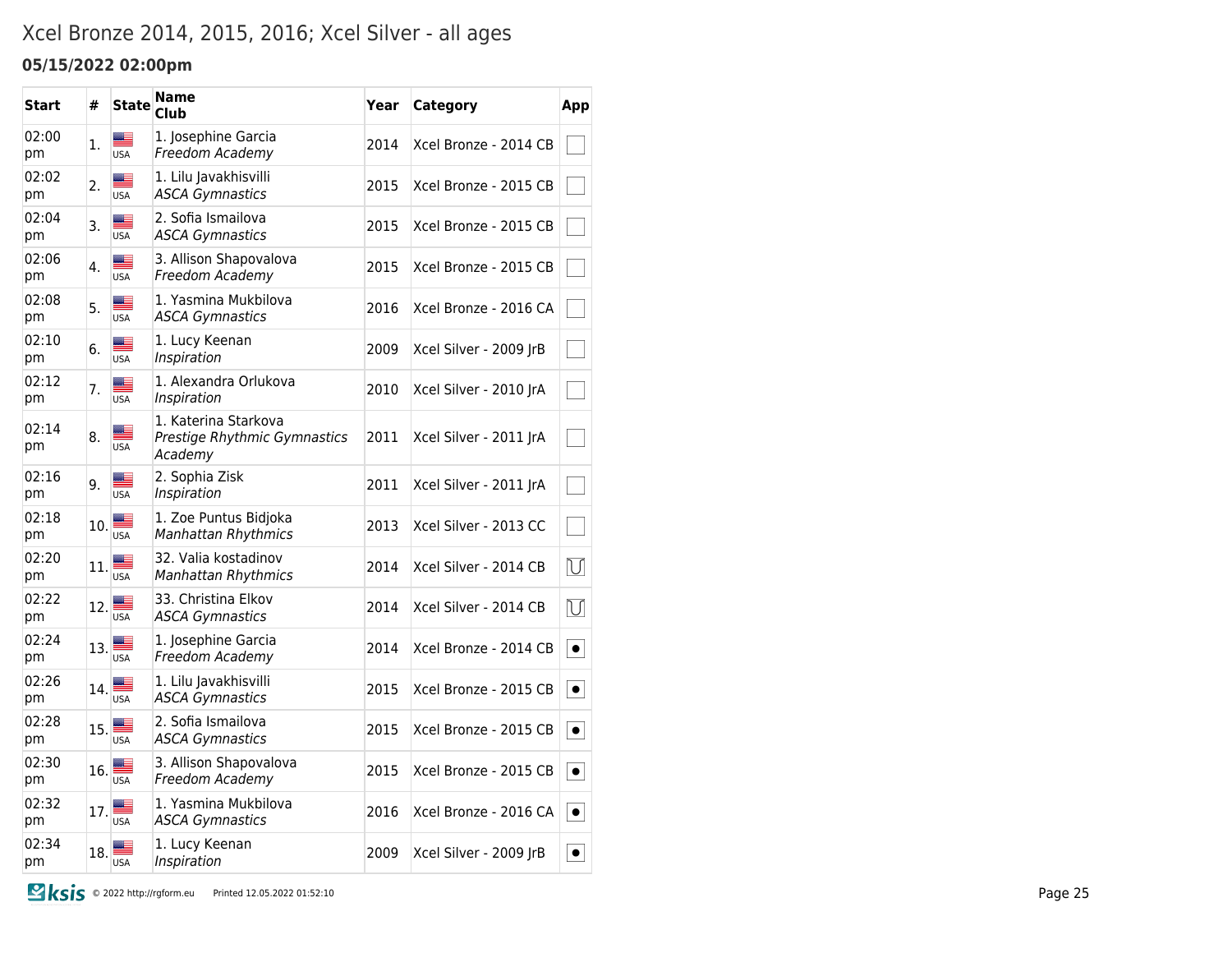| Start       | #   | <b>State</b>                                   | <b>Name</b><br>Club                                             | Year | Category               | App                                           |
|-------------|-----|------------------------------------------------|-----------------------------------------------------------------|------|------------------------|-----------------------------------------------|
| 02:36<br>pm |     | $\mathbf{1}_{19}$ $\blacksquare$<br><b>USA</b> | 2. Sophia Zisk<br>Inspiration                                   | 2011 | Xcel Silver - 2011 JrA | $\bullet$                                     |
| 02:38<br>pm |     | $\vert_{20}\vert$<br><b>USA</b>                | 1. Katerina Starkova<br>Prestige Rhythmic Gymnastics<br>Academy | 2011 | Xcel Silver - 2011 JrA | $\bullet$                                     |
| 02:40<br>pm | 21. | <b>USA</b>                                     | 1. Alexandra Orlukova<br>Inspiration                            | 2010 | Xcel Silver - 2010 IrA | $\overline{O}$                                |
| 02:42<br>pm | 22. | <b>USA</b>                                     | 1. Zoe Puntus Bidjoka<br><b>Manhattan Rhythmics</b>             | 2013 | Xcel Silver - 2013 CC  | $\overline{O}$                                |
| 02:44<br>pm | 23. | <b>USA</b>                                     | 32. Valia kostadinov<br><b>Manhattan Rhythmics</b>              | 2014 | Xcel Silver - 2014 CB  | $\overline{\bigcirc}$                         |
| 02:46<br>pm |     | $\overline{\phantom{a}}_{24}$<br><b>USA</b>    | 33. Christina Elkov<br><b>ASCA Gymnastics</b>                   | 2014 | Xcel Silver - 2014 CB  | $\overline{\bigcirc}$                         |
| 02:48<br>pm |     | $\overline{25}$ .<br><b>USA</b>                | 1. Katerina Starkova<br>Prestige Rhythmic Gymnastics<br>Academy | 2011 | Xcel Silver - 2011 JrA | $\overline{O}$                                |
| 02:50<br>рm | 26. | <b>USA</b>                                     | 1. Alexandra Orlukova<br>Inspiration                            | 2010 | Xcel Silver - 2010 JrA | $\vert \bm{\mathsf{I}} \bm{\mathsf{I}} \vert$ |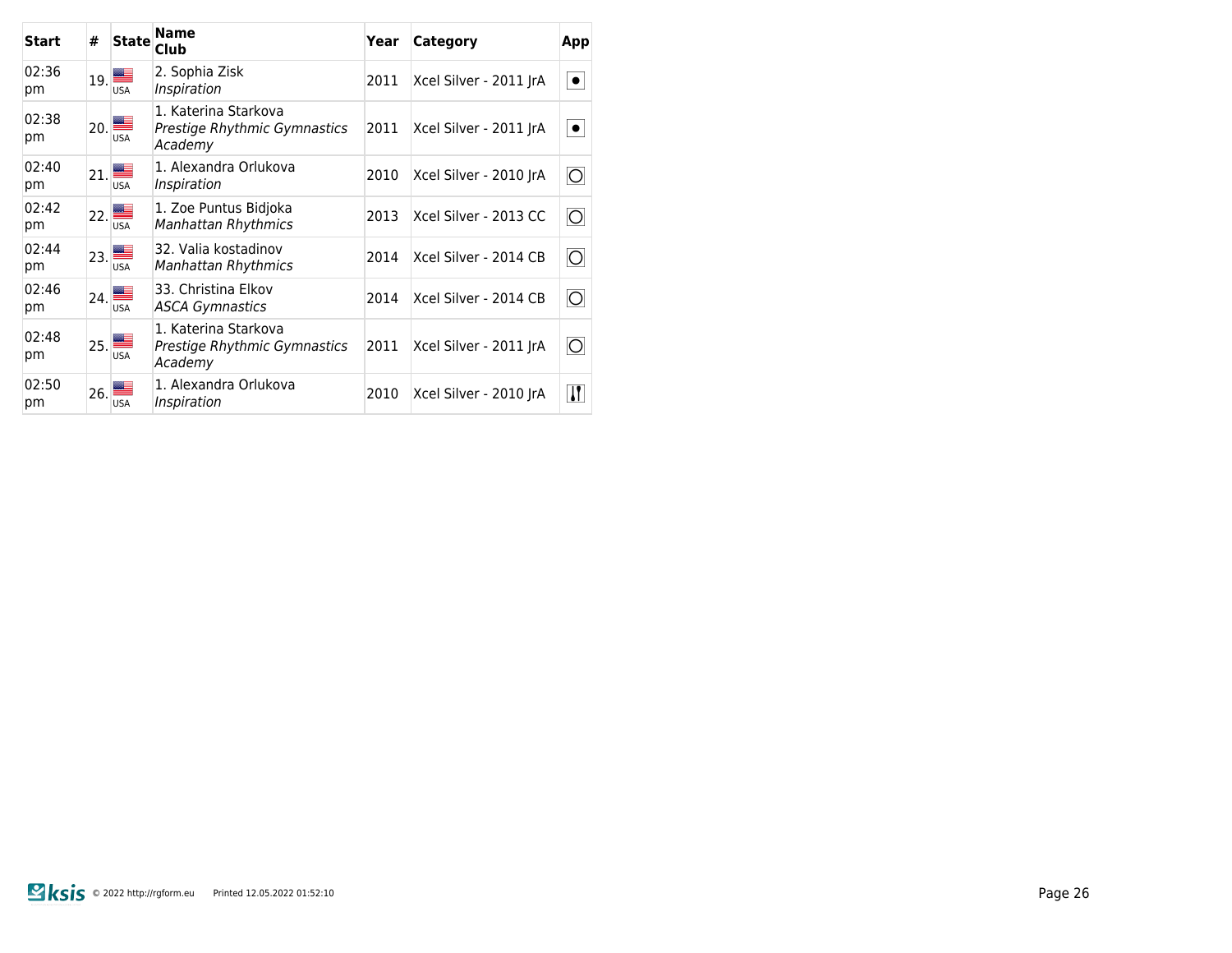## Xcel Gold and Diamond all ages

### **05/15/2022 03:00pm**

| Start       | #              | <b>State</b>           | <b>Name</b><br>Club                                            | Year | Category             | App                    |
|-------------|----------------|------------------------|----------------------------------------------------------------|------|----------------------|------------------------|
| 03:00<br>pm | $\mathbf{1}$ . | æ<br><b>USA</b>        | 2. Samira Yakubjanova<br><b>ASCA Gymnastics</b>                | 2011 | Xcel Diamond JrA     |                        |
| 03:02<br>pm | 2.             | ▆▆<br><b>USA</b>       | 3. Lauren Slavin<br>Freedom Academy                            | 2009 | Xcel Diamond JrB     |                        |
| 03:04<br>pm | 3.             | <b>USA</b>             | 4. Elizabeth Patsuk<br>Prestige Rhythmic Gymnastics<br>Academy | 2010 | Xcel Diamond JrA     |                        |
| 03:06<br>pm | 4.             | ▓▆<br><b>USA</b>       | 3. Alina Drinkman<br><b>ASCA Gymnastics</b>                    | 2011 | Xcel Gold - 2011 JrA |                        |
| 03:08<br>pm | 5.             | ≝<br><b>USA</b>        | 1. Lily Yorga<br><b>ASCA Gymnastics</b>                        | 2009 | Xcel Gold - 2009 JrB |                        |
| 03:10<br>pm | 6.             | ≝<br><b>USA</b>        | 1. Isabella Kwan<br>Freedom Academy                            | 2011 | Xcel Gold - 2011 JrA |                        |
| 03:12<br>pm | 7.             | <b>USA</b>             | 2. Mia Raklyar<br>Freedom Rhythmic Gymnastics<br>Academy       | 2011 | Xcel Gold - 2011 JrA |                        |
| 03:14<br>pm | 8.             | ▀<br><b>USA</b>        | 1. Janice Kim<br>Manhattan Rhythmics                           | 2010 | Xcel Gold - 2010 JrA | 10                     |
| 03:16<br>pm | 9.             | <b>USA</b>             | 1. Jiayi (sofia) Liang<br><b>Manhattan Rhythmics</b>           | 2012 | Xcel Gold - 2012 CC  | 10                     |
| 03:18<br>pm | 10.            | <b>USA</b>             | 3. Alina Drinkman<br><b>ASCA Gymnastics</b>                    | 2011 | Xcel Gold - 2011 JrA | $\circ$                |
| 03:20<br>pm | 11.            | <b>USA</b>             | 1. Lily Yorga<br><b>ASCA Gymnastics</b>                        | 2009 | Xcel Gold - 2009 JrB | $\vert \bigcirc \vert$ |
| 03:22<br>pm | 12.            | <b>USA</b>             | 1. Abigail Chou<br><b>Manhattan Rhythmics</b>                  | 2006 | Xcel Diamond S       | $\overline{\circ}$     |
| 03:24<br>pm | 13.            | <b>USA</b>             | 2. Samira Yakubjanova<br><b>ASCA Gymnastics</b>                | 2011 | Xcel Diamond JrA     | $\vert \bigcirc \vert$ |
| 03:26<br>pm | 14.            | <b>USA</b>             | 3. Lauren Slavin<br>Freedom Academy                            | 2009 | Xcel Diamond JrB     | $\overline{\circ}$     |
| 03:28<br>pm | 15.            | <b>USA</b>             | 4. Elizabeth Patsuk<br>Prestige Rhythmic Gymnastics<br>Academy | 2010 | Xcel Diamond JrA     | $\bullet$              |
| 03:30<br>pm | 16.            | $\frac{1}{\sqrt{15A}}$ | 2. Mia Raklyar<br>Freedom Rhythmic Gymnastics<br>Academy       | 2011 | Xcel Gold - 2011 JrA | $\bullet$              |
| 03:32<br>pm | 17.            | <b>USA</b>             | 3. Alina Drinkman<br><b>ASCA Gymnastics</b>                    | 2011 | Xcel Gold - 2011 JrA | $\bullet$              |